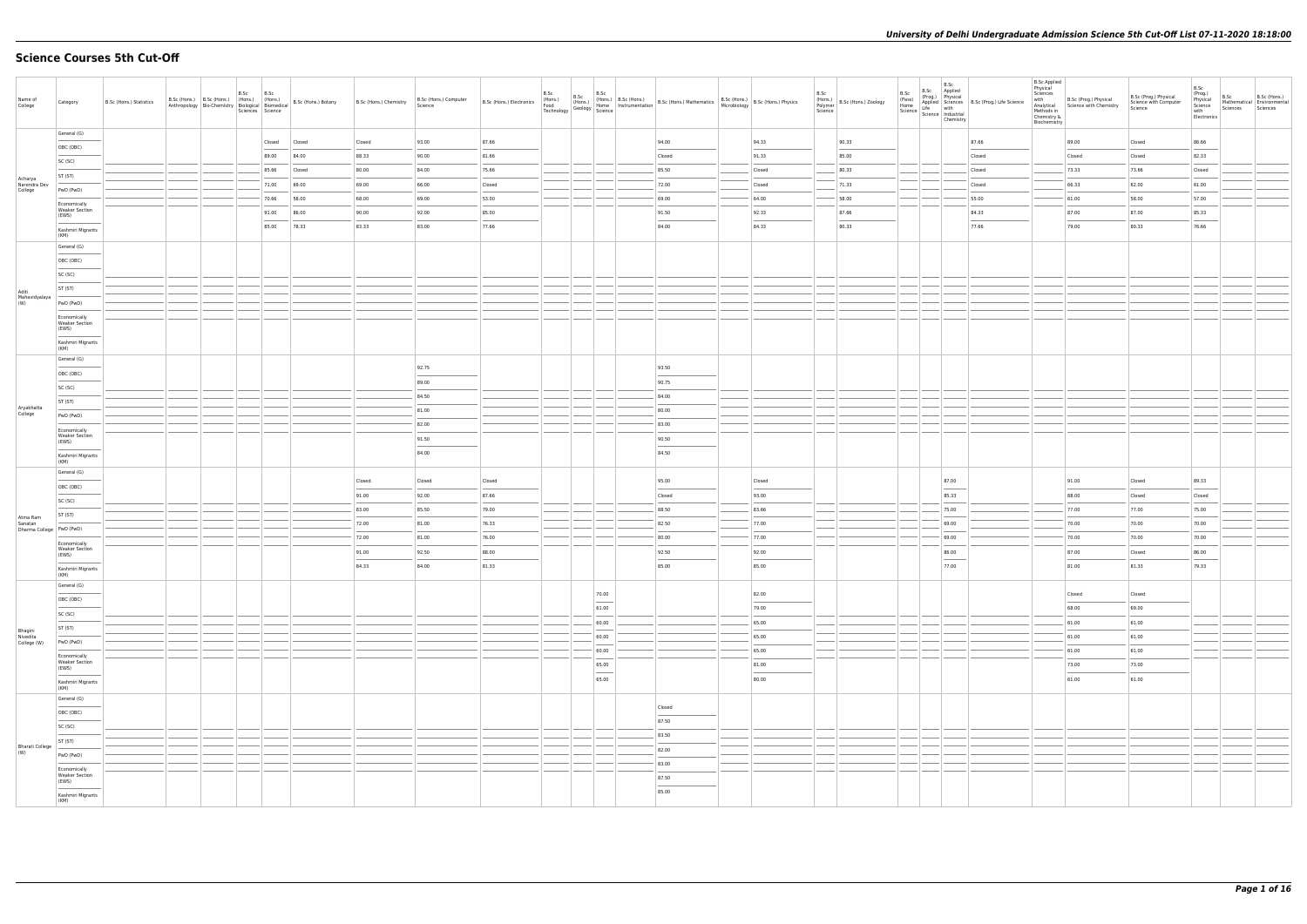| Name of<br>College                    | Category                                                                                                                                                                                                                                                                                                                                                                                                                                                                                                | B.Sc (Hons.) Statistics |                | B.Sc | B.Sc<br>Sciences Science | B.Sc (Hons.) B.Sc (Hons.) (Hons.) (Hons.) (Hons.) B.Sc (Hons.) Botany<br>Anthropology Bio-Chemistry Biological Biomedical B.Sc (Hons.) Botany | B.Sc (Hons.) Chemistry | B.Sc (Hons.) Computer<br>Science                                                                                                                                                                                                                                                                                                                                                                                                                                                     | B.Sc (Hons.) Electronics (Hons.) | B.Sc<br>B.Sc<br>(Hons.)<br>Technology | B.Sc<br>$\frac{1}{\sqrt{2}}$ Geology $\frac{1}{\sqrt{2}}$ Science | (Hons.) B.Sc (Hons.) | (Hons.) B.Sc (Hons.)<br>Home Instrumentation B.Sc (Hons.) Mathematics B.Sc (Hons.) B.Sc (Hons.) Physics                                                                                                                                                                                                                                                                                                                                                                             |        |                | B.Sc<br>(Hons.)<br>Science | (Hons.)<br>Polymer   B.Sc (Hons.) Zoology | B.Sc<br>Chemistry | B.Sc B.Sc Applied<br>(Prog.) Physical<br>Home Applied Science<br>Home Science Industrial<br>Science Industrial<br>Science Industrial<br>The Channel Chandra Condition<br>Science Industrial<br>Channel Chandra Channel Channel Channel Channel | <b>B.Sc Applied</b><br>Physical<br>Sciences<br>with<br>Analytical<br>Methods in<br>Chemistry &<br>Biochemistry | B.Sc (Prog.) Physical<br>Science with Chemistry | B.Sc (Prog.) Physical<br>Science with Computer<br>Science | B.Sc<br>(Prog.)<br>Physical<br>Science<br>with<br>Electronics | B.Sc<br>Sciences                  | B.Sc (Hons.)<br>Mathematical Environmental<br>Sciences |
|---------------------------------------|---------------------------------------------------------------------------------------------------------------------------------------------------------------------------------------------------------------------------------------------------------------------------------------------------------------------------------------------------------------------------------------------------------------------------------------------------------------------------------------------------------|-------------------------|----------------|------|--------------------------|-----------------------------------------------------------------------------------------------------------------------------------------------|------------------------|--------------------------------------------------------------------------------------------------------------------------------------------------------------------------------------------------------------------------------------------------------------------------------------------------------------------------------------------------------------------------------------------------------------------------------------------------------------------------------------|----------------------------------|---------------------------------------|-------------------------------------------------------------------|----------------------|-------------------------------------------------------------------------------------------------------------------------------------------------------------------------------------------------------------------------------------------------------------------------------------------------------------------------------------------------------------------------------------------------------------------------------------------------------------------------------------|--------|----------------|----------------------------|-------------------------------------------|-------------------|------------------------------------------------------------------------------------------------------------------------------------------------------------------------------------------------------------------------------------------------|----------------------------------------------------------------------------------------------------------------|-------------------------------------------------|-----------------------------------------------------------|---------------------------------------------------------------|-----------------------------------|--------------------------------------------------------|
|                                       | General (G)                                                                                                                                                                                                                                                                                                                                                                                                                                                                                             |                         |                |      | 93.33                    | 87.33                                                                                                                                         | 91.33                  | Closed                                                                                                                                                                                                                                                                                                                                                                                                                                                                               | 87.00                            |                                       |                                                                   | 83.00                |                                                                                                                                                                                                                                                                                                                                                                                                                                                                                     | Closed | Closed         |                            | 83.00 89.66                               |                   |                                                                                                                                                                                                                                                |                                                                                                                |                                                 |                                                           |                                                               |                                   |                                                        |
|                                       | OBC (OBC)                                                                                                                                                                                                                                                                                                                                                                                                                                                                                               |                         |                |      | 88.00                    | 83.00                                                                                                                                         | 88.33                  | 89.00                                                                                                                                                                                                                                                                                                                                                                                                                                                                                | 83.33                            | Closed<br>87.33                       |                                                                   | 81.00                |                                                                                                                                                                                                                                                                                                                                                                                                                                                                                     | 87.33  | 89.66          |                            | 79.66 85.00                               |                   |                                                                                                                                                                                                                                                |                                                                                                                |                                                 |                                                           |                                                               |                                   |                                                        |
|                                       | SC (SC)                                                                                                                                                                                                                                                                                                                                                                                                                                                                                                 |                         |                |      | 81.00                    | 74.00                                                                                                                                         | 81.00                  | 82.25                                                                                                                                                                                                                                                                                                                                                                                                                                                                                | 74.00                            | 80.00                                 |                                                                   | 70.00                |                                                                                                                                                                                                                                                                                                                                                                                                                                                                                     | 82.00  | 79.00          |                            | 70.00 79.00                               |                   |                                                                                                                                                                                                                                                |                                                                                                                |                                                 |                                                           |                                                               |                                   |                                                        |
| Bhaskaracharya ST (ST)                |                                                                                                                                                                                                                                                                                                                                                                                                                                                                                                         |                         |                |      | 75.00                    | 73.00                                                                                                                                         | 70.00                  | 74.00                                                                                                                                                                                                                                                                                                                                                                                                                                                                                | 70.00                            | 75.00                                 |                                                                   | 65.00                |                                                                                                                                                                                                                                                                                                                                                                                                                                                                                     | 75.00  | 72.00          |                            | 65.00 75.00                               |                   |                                                                                                                                                                                                                                                |                                                                                                                |                                                 |                                                           |                                                               |                                   |                                                        |
| College of<br>Applied<br>Sciences     | PwD (PwD)                                                                                                                                                                                                                                                                                                                                                                                                                                                                                               |                         |                |      | 84.00                    | 85.00                                                                                                                                         | 85.00                  | 85.00                                                                                                                                                                                                                                                                                                                                                                                                                                                                                | 83.00                            | 86.00                                 |                                                                   | 80.00                |                                                                                                                                                                                                                                                                                                                                                                                                                                                                                     | 82.00  | 83.00          |                            | 80.00 85.00                               |                   |                                                                                                                                                                                                                                                |                                                                                                                |                                                 |                                                           |                                                               |                                   |                                                        |
|                                       | Economically<br><b>Weaker Section</b><br>(EWS)                                                                                                                                                                                                                                                                                                                                                                                                                                                          |                         |                |      | 93.00                    | 87.00                                                                                                                                         | 90.00                  | 88.50                                                                                                                                                                                                                                                                                                                                                                                                                                                                                | 86.66                            | 90.00                                 |                                                                   | 82.66                |                                                                                                                                                                                                                                                                                                                                                                                                                                                                                     | 89.00  | 91.00          |                            | 82.00 89.00                               |                   |                                                                                                                                                                                                                                                |                                                                                                                |                                                 |                                                           |                                                               |                                   |                                                        |
|                                       | Kashmiri Migrants                                                                                                                                                                                                                                                                                                                                                                                                                                                                                       |                         |                |      | 90.00                    | 85.00                                                                                                                                         | 85.00                  | 85.00                                                                                                                                                                                                                                                                                                                                                                                                                                                                                | 83.00                            | 86.00                                 |                                                                   | 80.00                |                                                                                                                                                                                                                                                                                                                                                                                                                                                                                     | Closed | 83.00          |                            | 80.00 85.00                               |                   |                                                                                                                                                                                                                                                |                                                                                                                |                                                 |                                                           |                                                               |                                   |                                                        |
|                                       | (KM)<br>General (G)                                                                                                                                                                                                                                                                                                                                                                                                                                                                                     |                         |                |      |                          |                                                                                                                                               |                        |                                                                                                                                                                                                                                                                                                                                                                                                                                                                                      |                                  |                                       |                                                                   |                      |                                                                                                                                                                                                                                                                                                                                                                                                                                                                                     |        |                |                            |                                           |                   |                                                                                                                                                                                                                                                |                                                                                                                |                                                 |                                                           |                                                               |                                   |                                                        |
|                                       | OBC (OBC)                                                                                                                                                                                                                                                                                                                                                                                                                                                                                               |                         |                |      |                          |                                                                                                                                               |                        | Closed                                                                                                                                                                                                                                                                                                                                                                                                                                                                               |                                  |                                       |                                                                   |                      |                                                                                                                                                                                                                                                                                                                                                                                                                                                                                     |        |                |                            |                                           |                   |                                                                                                                                                                                                                                                |                                                                                                                |                                                 |                                                           |                                                               |                                   |                                                        |
|                                       | SC (SC)                                                                                                                                                                                                                                                                                                                                                                                                                                                                                                 |                         |                |      |                          |                                                                                                                                               |                        | Closed                                                                                                                                                                                                                                                                                                                                                                                                                                                                               |                                  |                                       |                                                                   |                      |                                                                                                                                                                                                                                                                                                                                                                                                                                                                                     |        |                |                            |                                           |                   |                                                                                                                                                                                                                                                |                                                                                                                |                                                 |                                                           |                                                               |                                   |                                                        |
|                                       | ST (ST)                                                                                                                                                                                                                                                                                                                                                                                                                                                                                                 |                         |                |      |                          |                                                                                                                                               |                        | 81.50                                                                                                                                                                                                                                                                                                                                                                                                                                                                                |                                  |                                       |                                                                   |                      |                                                                                                                                                                                                                                                                                                                                                                                                                                                                                     |        |                |                            |                                           |                   |                                                                                                                                                                                                                                                |                                                                                                                |                                                 |                                                           |                                                               |                                   |                                                        |
| College of<br>Vocational<br>Studies   | PwD (PwD)                                                                                                                                                                                                                                                                                                                                                                                                                                                                                               |                         |                |      |                          |                                                                                                                                               |                        | 79.00                                                                                                                                                                                                                                                                                                                                                                                                                                                                                |                                  |                                       |                                                                   |                      |                                                                                                                                                                                                                                                                                                                                                                                                                                                                                     |        |                |                            |                                           |                   |                                                                                                                                                                                                                                                |                                                                                                                |                                                 |                                                           |                                                               |                                   |                                                        |
|                                       | Economically                                                                                                                                                                                                                                                                                                                                                                                                                                                                                            |                         |                |      |                          |                                                                                                                                               |                        | 81.00                                                                                                                                                                                                                                                                                                                                                                                                                                                                                |                                  |                                       |                                                                   |                      |                                                                                                                                                                                                                                                                                                                                                                                                                                                                                     |        |                |                            |                                           |                   |                                                                                                                                                                                                                                                |                                                                                                                |                                                 |                                                           |                                                               |                                   |                                                        |
|                                       | <b>Weaker Section</b><br>(EWS)                                                                                                                                                                                                                                                                                                                                                                                                                                                                          |                         |                |      |                          |                                                                                                                                               |                        | 89.00                                                                                                                                                                                                                                                                                                                                                                                                                                                                                |                                  |                                       |                                                                   |                      |                                                                                                                                                                                                                                                                                                                                                                                                                                                                                     |        |                |                            |                                           |                   |                                                                                                                                                                                                                                                |                                                                                                                |                                                 |                                                           |                                                               |                                   |                                                        |
|                                       | Kashmiri Migrants<br>(KM)                                                                                                                                                                                                                                                                                                                                                                                                                                                                               |                         |                |      |                          |                                                                                                                                               |                        | 82.00                                                                                                                                                                                                                                                                                                                                                                                                                                                                                |                                  |                                       |                                                                   |                      |                                                                                                                                                                                                                                                                                                                                                                                                                                                                                     |        |                |                            |                                           |                   |                                                                                                                                                                                                                                                |                                                                                                                |                                                 |                                                           |                                                               |                                   |                                                        |
|                                       | General (G)                                                                                                                                                                                                                                                                                                                                                                                                                                                                                             |                         |                |      |                          |                                                                                                                                               |                        |                                                                                                                                                                                                                                                                                                                                                                                                                                                                                      |                                  |                                       |                                                                   |                      |                                                                                                                                                                                                                                                                                                                                                                                                                                                                                     |        |                |                            |                                           |                   |                                                                                                                                                                                                                                                |                                                                                                                |                                                 |                                                           |                                                               |                                   |                                                        |
|                                       | OBC (OBC)                                                                                                                                                                                                                                                                                                                                                                                                                                                                                               |                         | Closed         |      |                          | 91.33                                                                                                                                         | 94.33                  |                                                                                                                                                                                                                                                                                                                                                                                                                                                                                      |                                  |                                       |                                                                   |                      | Closed                                                                                                                                                                                                                                                                                                                                                                                                                                                                              |        | Closed         |                            | 93.33                                     |                   | Closed                                                                                                                                                                                                                                         |                                                                                                                |                                                 |                                                           |                                                               |                                   |                                                        |
|                                       | SC (SC)                                                                                                                                                                                                                                                                                                                                                                                                                                                                                                 |                         | 91.00          |      |                          | 85.00                                                                                                                                         | 92.66                  |                                                                                                                                                                                                                                                                                                                                                                                                                                                                                      |                                  |                                       |                                                                   |                      | 94.75                                                                                                                                                                                                                                                                                                                                                                                                                                                                               |        | 93.00          |                            | 90.00                                     |                   | 86.00                                                                                                                                                                                                                                          |                                                                                                                |                                                 |                                                           |                                                               |                                   |                                                        |
| Daulat Ram                            | ST (ST)                                                                                                                                                                                                                                                                                                                                                                                                                                                                                                 |                         | 87.66          |      |                          | 82.00                                                                                                                                         | Closed                 |                                                                                                                                                                                                                                                                                                                                                                                                                                                                                      |                                  |                                       |                                                                   |                      | 89.50                                                                                                                                                                                                                                                                                                                                                                                                                                                                               |        | 85.66          |                            | 84.00                                     |                   | 79.00                                                                                                                                                                                                                                          |                                                                                                                |                                                 |                                                           |                                                               |                                   |                                                        |
| College (W)                           | PwD (PwD)                                                                                                                                                                                                                                                                                                                                                                                                                                                                                               |                         | 87.66<br>93.00 |      |                          | 80.00<br>85.00                                                                                                                                | 76.00<br>80.00         |                                                                                                                                                                                                                                                                                                                                                                                                                                                                                      |                                  |                                       |                                                                   |                      | 83.00<br>91.00                                                                                                                                                                                                                                                                                                                                                                                                                                                                      |        | 79.00<br>85.00 |                            | 79.00<br>84.00                            |                   | 75.00<br>83.00                                                                                                                                                                                                                                 |                                                                                                                |                                                 |                                                           |                                                               |                                   |                                                        |
|                                       | Economically<br><b>Weaker Section</b>                                                                                                                                                                                                                                                                                                                                                                                                                                                                   |                         | 91.00          |      |                          | 87.00                                                                                                                                         | Closed                 |                                                                                                                                                                                                                                                                                                                                                                                                                                                                                      |                                  |                                       |                                                                   |                      | Closed                                                                                                                                                                                                                                                                                                                                                                                                                                                                              |        | 92.66          |                            | 86.00                                     |                   | 86.00                                                                                                                                                                                                                                          |                                                                                                                |                                                 |                                                           |                                                               |                                   |                                                        |
|                                       | (EWS)                                                                                                                                                                                                                                                                                                                                                                                                                                                                                                   |                         | 92.00          |      |                          | 86.00                                                                                                                                         | 91.00                  |                                                                                                                                                                                                                                                                                                                                                                                                                                                                                      |                                  |                                       |                                                                   |                      | 91.00                                                                                                                                                                                                                                                                                                                                                                                                                                                                               |        | 92.00          |                            | 90.00                                     |                   | 87.00                                                                                                                                                                                                                                          |                                                                                                                |                                                 |                                                           |                                                               |                                   |                                                        |
|                                       | Kashmiri Migrants<br>(KM)                                                                                                                                                                                                                                                                                                                                                                                                                                                                               |                         |                |      |                          |                                                                                                                                               |                        |                                                                                                                                                                                                                                                                                                                                                                                                                                                                                      |                                  |                                       |                                                                   |                      |                                                                                                                                                                                                                                                                                                                                                                                                                                                                                     |        |                |                            |                                           |                   |                                                                                                                                                                                                                                                |                                                                                                                |                                                 |                                                           |                                                               |                                   |                                                        |
|                                       | General (G)<br>OBC (OBC)                                                                                                                                                                                                                                                                                                                                                                                                                                                                                |                         |                |      |                          | 88.00                                                                                                                                         | Closed                 | Closed                                                                                                                                                                                                                                                                                                                                                                                                                                                                               | Closed                           |                                       |                                                                   |                      | Closed                                                                                                                                                                                                                                                                                                                                                                                                                                                                              |        | Closed         |                            | 92.33                                     |                   | Closed                                                                                                                                                                                                                                         |                                                                                                                | 90.33                                           | Closed                                                    |                                                               | 92.00                             |                                                        |
|                                       | SC (SC)                                                                                                                                                                                                                                                                                                                                                                                                                                                                                                 |                         |                |      |                          | Closed                                                                                                                                        | Closed                 | 92.50                                                                                                                                                                                                                                                                                                                                                                                                                                                                                | Closed                           |                                       |                                                                   |                      | 92.00                                                                                                                                                                                                                                                                                                                                                                                                                                                                               |        | Closed         |                            | Closed                                    |                   | 85.00                                                                                                                                                                                                                                          |                                                                                                                | Closed                                          | Closed                                                    |                                                               | Closed                            |                                                        |
|                                       | ST (ST)                                                                                                                                                                                                                                                                                                                                                                                                                                                                                                 |                         |                |      |                          | 80.00                                                                                                                                         | Closed                 | 87.00                                                                                                                                                                                                                                                                                                                                                                                                                                                                                | 73.00                            |                                       |                                                                   |                      | Closed                                                                                                                                                                                                                                                                                                                                                                                                                                                                              |        | 81.00          |                            | 83.00                                     |                   | Closed                                                                                                                                                                                                                                         |                                                                                                                | Closed                                          | Closed                                                    |                                                               | 78.00                             |                                                        |
| Deen Dayal<br>Upadhyaya<br>College    | PwD (PwD)                                                                                                                                                                                                                                                                                                                                                                                                                                                                                               |                         |                |      |                          | Closed                                                                                                                                        | 65.00                  | 77.00                                                                                                                                                                                                                                                                                                                                                                                                                                                                                | 60.00                            |                                       |                                                                   |                      | Closed                                                                                                                                                                                                                                                                                                                                                                                                                                                                              |        | 70.00          |                            | Closed                                    |                   | Closed                                                                                                                                                                                                                                         |                                                                                                                | Closed                                          | 65.00                                                     |                                                               | 66.00                             |                                                        |
|                                       | Economically                                                                                                                                                                                                                                                                                                                                                                                                                                                                                            |                         |                |      |                          | 60.00                                                                                                                                         | 60.00                  | 60.00                                                                                                                                                                                                                                                                                                                                                                                                                                                                                | 60.00                            |                                       |                                                                   |                      | 60.00                                                                                                                                                                                                                                                                                                                                                                                                                                                                               |        | 60.00          |                            | 60.00                                     |                   | 55.00                                                                                                                                                                                                                                          |                                                                                                                | 55.00                                           | 55.00                                                     |                                                               | 55.00                             |                                                        |
|                                       | <b>Weaker Section</b><br>(EWS)                                                                                                                                                                                                                                                                                                                                                                                                                                                                          |                         |                |      |                          | 86.00                                                                                                                                         | 91.00                  | 92.00                                                                                                                                                                                                                                                                                                                                                                                                                                                                                | 84.00                            |                                       |                                                                   |                      | 90.00                                                                                                                                                                                                                                                                                                                                                                                                                                                                               |        | Closed         |                            | 88.00                                     |                   | 83.00                                                                                                                                                                                                                                          |                                                                                                                | 87.00<br>$\sim$                                 | 85.00                                                     |                                                               | 87.00<br>$\overline{\phantom{a}}$ |                                                        |
|                                       | $\frac{1}{2} \left( \frac{1}{2} \right) \left( \frac{1}{2} \right) \left( \frac{1}{2} \right) \left( \frac{1}{2} \right) \left( \frac{1}{2} \right) \left( \frac{1}{2} \right) \left( \frac{1}{2} \right) \left( \frac{1}{2} \right) \left( \frac{1}{2} \right) \left( \frac{1}{2} \right) \left( \frac{1}{2} \right) \left( \frac{1}{2} \right) \left( \frac{1}{2} \right) \left( \frac{1}{2} \right) \left( \frac{1}{2} \right) \left( \frac{1}{2} \right) \left( \frac$<br>Kashmiri Migrants<br>(KM) |                         |                |      |                          | 78.00                                                                                                                                         | 84.66                  | 85.00                                                                                                                                                                                                                                                                                                                                                                                                                                                                                | 80.00                            |                                       |                                                                   |                      | 85.00                                                                                                                                                                                                                                                                                                                                                                                                                                                                               |        | 84.66          |                            | 82.33                                     |                   | 79.33                                                                                                                                                                                                                                          |                                                                                                                | 80.33                                           | 81.66                                                     |                                                               | 82.00                             |                                                        |
|                                       | General (G)                                                                                                                                                                                                                                                                                                                                                                                                                                                                                             |                         |                |      |                          |                                                                                                                                               |                        |                                                                                                                                                                                                                                                                                                                                                                                                                                                                                      |                                  |                                       |                                                                   |                      |                                                                                                                                                                                                                                                                                                                                                                                                                                                                                     |        |                |                            |                                           |                   |                                                                                                                                                                                                                                                |                                                                                                                |                                                 |                                                           |                                                               |                                   |                                                        |
|                                       | OBC (OBC)<br><b>Contract Contract</b>                                                                                                                                                                                                                                                                                                                                                                                                                                                                   |                         |                |      |                          |                                                                                                                                               |                        | Closed<br>$\frac{1}{2} \left( \frac{1}{2} \right) \left( \frac{1}{2} \right) \left( \frac{1}{2} \right) \left( \frac{1}{2} \right) \left( \frac{1}{2} \right) \left( \frac{1}{2} \right) \left( \frac{1}{2} \right) \left( \frac{1}{2} \right) \left( \frac{1}{2} \right) \left( \frac{1}{2} \right) \left( \frac{1}{2} \right) \left( \frac{1}{2} \right) \left( \frac{1}{2} \right) \left( \frac{1}{2} \right) \left( \frac{1}{2} \right) \left( \frac{1}{2} \right) \left( \frac$ |                                  |                                       |                                                                   |                      | 94.00<br>$\frac{1}{2} \left( \frac{1}{2} \right) \left( \frac{1}{2} \right) \left( \frac{1}{2} \right) \left( \frac{1}{2} \right) \left( \frac{1}{2} \right) \left( \frac{1}{2} \right) \left( \frac{1}{2} \right) \left( \frac{1}{2} \right) \left( \frac{1}{2} \right) \left( \frac{1}{2} \right) \left( \frac{1}{2} \right) \left( \frac{1}{2} \right) \left( \frac{1}{2} \right) \left( \frac{1}{2} \right) \left( \frac{1}{2} \right) \left( \frac{1}{2} \right) \left( \frac$ |        |                |                            |                                           |                   |                                                                                                                                                                                                                                                |                                                                                                                |                                                 |                                                           |                                                               |                                   |                                                        |
|                                       | SC (SC)                                                                                                                                                                                                                                                                                                                                                                                                                                                                                                 |                         |                |      |                          |                                                                                                                                               |                        | 90.00                                                                                                                                                                                                                                                                                                                                                                                                                                                                                |                                  |                                       |                                                                   |                      | 91.00                                                                                                                                                                                                                                                                                                                                                                                                                                                                               |        |                |                            |                                           |                   |                                                                                                                                                                                                                                                |                                                                                                                |                                                 |                                                           |                                                               |                                   |                                                        |
| Delhi College of<br>Arts and          | ST (ST)                                                                                                                                                                                                                                                                                                                                                                                                                                                                                                 |                         |                |      |                          |                                                                                                                                               |                        | 86.50<br>84.50                                                                                                                                                                                                                                                                                                                                                                                                                                                                       |                                  |                                       |                                                                   |                      | 87.00<br>87.00                                                                                                                                                                                                                                                                                                                                                                                                                                                                      |        |                |                            |                                           |                   |                                                                                                                                                                                                                                                |                                                                                                                |                                                 |                                                           |                                                               |                                   |                                                        |
| Commerce                              | PwD (PwD)                                                                                                                                                                                                                                                                                                                                                                                                                                                                                               |                         |                |      |                          |                                                                                                                                               |                        | 87.00                                                                                                                                                                                                                                                                                                                                                                                                                                                                                |                                  |                                       |                                                                   |                      | 87.00                                                                                                                                                                                                                                                                                                                                                                                                                                                                               |        |                |                            |                                           |                   |                                                                                                                                                                                                                                                |                                                                                                                |                                                 |                                                           |                                                               |                                   |                                                        |
|                                       | Economically<br><b>Weaker Section</b>                                                                                                                                                                                                                                                                                                                                                                                                                                                                   |                         |                |      |                          |                                                                                                                                               |                        | 90.00                                                                                                                                                                                                                                                                                                                                                                                                                                                                                |                                  |                                       |                                                                   |                      | 90.00                                                                                                                                                                                                                                                                                                                                                                                                                                                                               |        |                |                            |                                           |                   |                                                                                                                                                                                                                                                |                                                                                                                |                                                 |                                                           |                                                               |                                   |                                                        |
|                                       | (EWS)<br><b>STATISTICS</b>                                                                                                                                                                                                                                                                                                                                                                                                                                                                              |                         |                |      |                          |                                                                                                                                               |                        | 87.00                                                                                                                                                                                                                                                                                                                                                                                                                                                                                |                                  |                                       |                                                                   |                      | $\frac{1}{2} \left( \frac{1}{2} \right) \left( \frac{1}{2} \right) \left( \frac{1}{2} \right) \left( \frac{1}{2} \right) \left( \frac{1}{2} \right) \left( \frac{1}{2} \right) \left( \frac{1}{2} \right) \left( \frac{1}{2} \right) \left( \frac{1}{2} \right) \left( \frac{1}{2} \right) \left( \frac{1}{2} \right) \left( \frac{1}{2} \right) \left( \frac{1}{2} \right) \left( \frac{1}{2} \right) \left( \frac{1}{2} \right) \left( \frac{1}{2} \right) \left( \frac$<br>87.00 |        |                |                            |                                           |                   |                                                                                                                                                                                                                                                |                                                                                                                |                                                 |                                                           |                                                               |                                   |                                                        |
|                                       | Kashmiri Migrants<br>(KM)                                                                                                                                                                                                                                                                                                                                                                                                                                                                               |                         |                |      |                          |                                                                                                                                               |                        |                                                                                                                                                                                                                                                                                                                                                                                                                                                                                      |                                  |                                       |                                                                   |                      |                                                                                                                                                                                                                                                                                                                                                                                                                                                                                     |        |                |                            |                                           |                   |                                                                                                                                                                                                                                                |                                                                                                                |                                                 |                                                           |                                                               |                                   |                                                        |
|                                       | General (G)                                                                                                                                                                                                                                                                                                                                                                                                                                                                                             |                         |                |      |                          |                                                                                                                                               |                        |                                                                                                                                                                                                                                                                                                                                                                                                                                                                                      |                                  |                                       |                                                                   |                      |                                                                                                                                                                                                                                                                                                                                                                                                                                                                                     |        |                |                            |                                           |                   |                                                                                                                                                                                                                                                |                                                                                                                |                                                 |                                                           |                                                               |                                   |                                                        |
|                                       | OBC (OBC)<br>$\frac{1}{2} \left( \frac{1}{2} \right) \left( \frac{1}{2} \right) \left( \frac{1}{2} \right) \left( \frac{1}{2} \right) \left( \frac{1}{2} \right) \left( \frac{1}{2} \right) \left( \frac{1}{2} \right) \left( \frac{1}{2} \right) \left( \frac{1}{2} \right) \left( \frac{1}{2} \right) \left( \frac{1}{2} \right) \left( \frac{1}{2} \right) \left( \frac{1}{2} \right) \left( \frac{1}{2} \right) \left( \frac{1}{2} \right) \left( \frac{1}{2} \right) \left( \frac$                 |                         |                |      |                          |                                                                                                                                               |                        |                                                                                                                                                                                                                                                                                                                                                                                                                                                                                      |                                  |                                       |                                                                   |                      |                                                                                                                                                                                                                                                                                                                                                                                                                                                                                     |        |                |                            |                                           |                   |                                                                                                                                                                                                                                                |                                                                                                                |                                                 |                                                           |                                                               |                                   |                                                        |
|                                       | SC (SC)                                                                                                                                                                                                                                                                                                                                                                                                                                                                                                 |                         |                |      |                          |                                                                                                                                               |                        |                                                                                                                                                                                                                                                                                                                                                                                                                                                                                      |                                  |                                       |                                                                   |                      |                                                                                                                                                                                                                                                                                                                                                                                                                                                                                     |        |                |                            |                                           |                   |                                                                                                                                                                                                                                                |                                                                                                                |                                                 |                                                           |                                                               |                                   |                                                        |
| Department of ST (ST)<br>Germanic and |                                                                                                                                                                                                                                                                                                                                                                                                                                                                                                         |                         |                |      |                          |                                                                                                                                               |                        |                                                                                                                                                                                                                                                                                                                                                                                                                                                                                      |                                  |                                       |                                                                   |                      |                                                                                                                                                                                                                                                                                                                                                                                                                                                                                     |        |                |                            |                                           |                   |                                                                                                                                                                                                                                                |                                                                                                                |                                                 |                                                           |                                                               |                                   |                                                        |
| Romance<br>Studies                    | PwD (PwD)                                                                                                                                                                                                                                                                                                                                                                                                                                                                                               |                         |                |      |                          |                                                                                                                                               |                        |                                                                                                                                                                                                                                                                                                                                                                                                                                                                                      |                                  |                                       |                                                                   |                      |                                                                                                                                                                                                                                                                                                                                                                                                                                                                                     |        |                |                            |                                           |                   |                                                                                                                                                                                                                                                |                                                                                                                |                                                 |                                                           |                                                               |                                   |                                                        |
|                                       | Economically<br><b>Weaker Section</b><br>(EWS)                                                                                                                                                                                                                                                                                                                                                                                                                                                          |                         |                |      |                          |                                                                                                                                               |                        |                                                                                                                                                                                                                                                                                                                                                                                                                                                                                      |                                  |                                       |                                                                   |                      |                                                                                                                                                                                                                                                                                                                                                                                                                                                                                     |        |                |                            |                                           |                   |                                                                                                                                                                                                                                                |                                                                                                                |                                                 |                                                           |                                                               |                                   |                                                        |
|                                       | Kashmiri Migrants<br>(KM)                                                                                                                                                                                                                                                                                                                                                                                                                                                                               |                         |                |      |                          |                                                                                                                                               |                        |                                                                                                                                                                                                                                                                                                                                                                                                                                                                                      |                                  |                                       |                                                                   |                      |                                                                                                                                                                                                                                                                                                                                                                                                                                                                                     |        |                |                            |                                           |                   |                                                                                                                                                                                                                                                |                                                                                                                |                                                 |                                                           |                                                               |                                   |                                                        |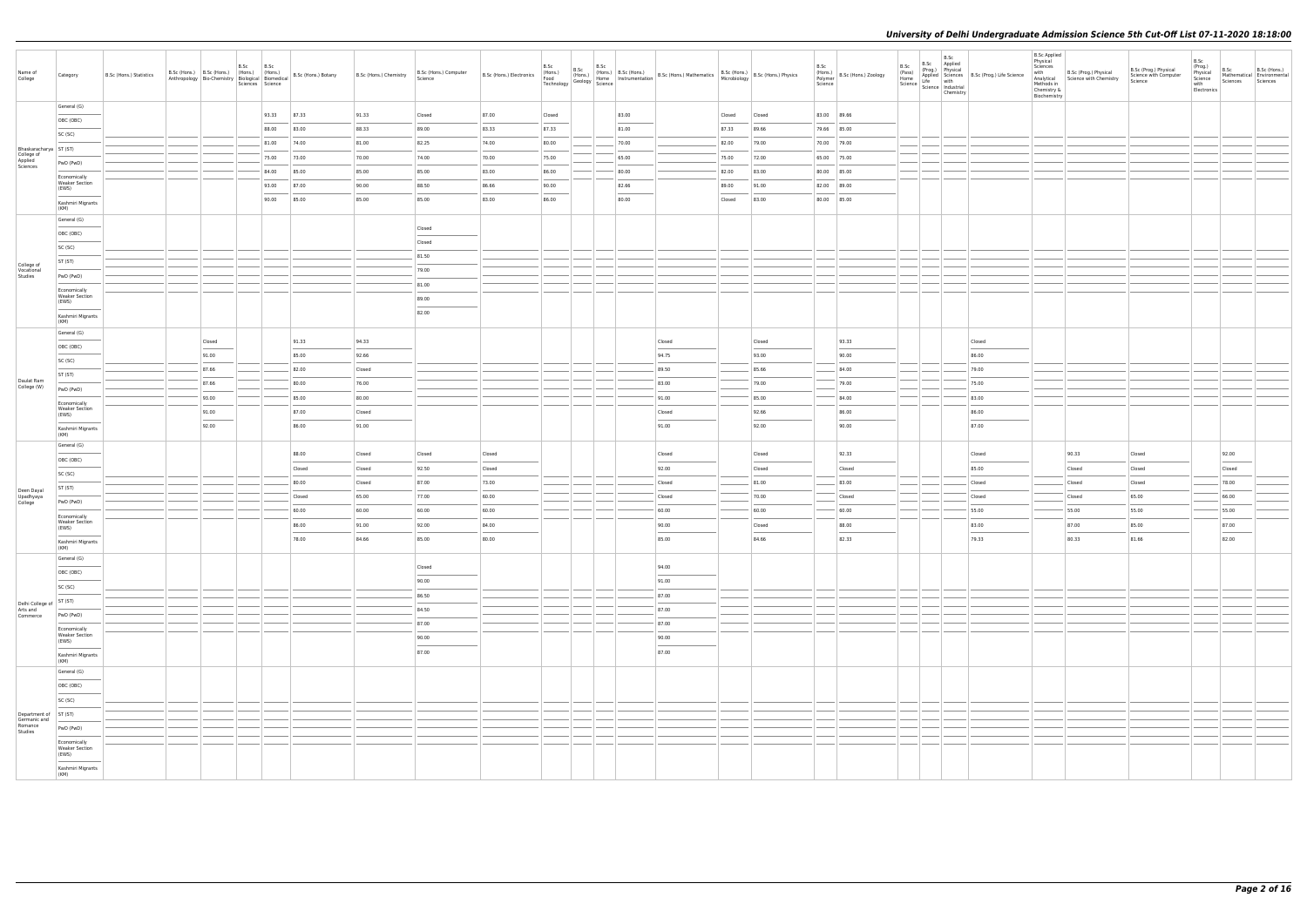| Name of<br>College       | Category                                       | B.Sc (Hons.) Statistics | B.Sc (Hons.) B.Sc (Hons.) (Hons.) (Hons.)<br>Anthropology Bio-Chemistry Biological Biomedical                                                                                                                                                                                                                                                                                                                                                                                       | B.Sc | B.Sc<br>Sciences Science | B.Sc (Hons.) Botany | B.Sc (Hons.) Chemistry | B.Sc (Hons.) Computer<br>Science | B.Sc (Hons.) Electronics<br>Food<br>Technology | B.Sc | B.Sc<br>B.Sc<br>(Hons.)<br>$\frac{1}{2}$ Geology $\frac{1}{2}$ Science                                                                                                                                                                                                                                                                                                                                                                                                              | (Hons.) B.Sc (Hons.) B.Sc (Hons.) Mathematics B.Sc (Hons.) B.Sc (Hons.) Physics<br>Home Instrumentation B.Sc (Hons.) Mathematics Microbiology B.Sc (Hons.) Physics                                                                                                                                                                                                                                                                                                                  |        | B.Sc<br>Polymer<br>Science | $\left  \overbrace{R_{2,1},,R_{n}}^{(Hons.)} \right $ B.Sc (Hons.) Zoology | B.Sc<br>(Pass)<br>Home<br>Science   Science   Industrial | B.Sc<br>Chemistry | B.Sc<br>(Prog.) Physical<br>Applied Sciences<br>Prog.) Life Science<br>Prog.) Life Science<br>Prog.) Life Science<br>Prog.) Life Science | <b>B.Sc Applied</b><br>Physical<br>Sciences<br>with<br>Methods in<br>Chemistry &<br>Biochemistry | B.Sc (Prog.) Physical<br>Analytical Science with Chemistry                                                                                                                                                                                                                                                                                                                                                                                                                          | B.Sc (Prog.) Physical<br>Science with Computer<br>Science | B.Sc<br>(Prog.)<br>Physical<br>Science<br>with<br>Electronics | B.Sc<br>Sciences Sciences | B.Sc (Hons.)<br>Mathematical Environmental |
|--------------------------|------------------------------------------------|-------------------------|-------------------------------------------------------------------------------------------------------------------------------------------------------------------------------------------------------------------------------------------------------------------------------------------------------------------------------------------------------------------------------------------------------------------------------------------------------------------------------------|------|--------------------------|---------------------|------------------------|----------------------------------|------------------------------------------------|------|-------------------------------------------------------------------------------------------------------------------------------------------------------------------------------------------------------------------------------------------------------------------------------------------------------------------------------------------------------------------------------------------------------------------------------------------------------------------------------------|-------------------------------------------------------------------------------------------------------------------------------------------------------------------------------------------------------------------------------------------------------------------------------------------------------------------------------------------------------------------------------------------------------------------------------------------------------------------------------------|--------|----------------------------|----------------------------------------------------------------------------|----------------------------------------------------------|-------------------|------------------------------------------------------------------------------------------------------------------------------------------|--------------------------------------------------------------------------------------------------|-------------------------------------------------------------------------------------------------------------------------------------------------------------------------------------------------------------------------------------------------------------------------------------------------------------------------------------------------------------------------------------------------------------------------------------------------------------------------------------|-----------------------------------------------------------|---------------------------------------------------------------|---------------------------|--------------------------------------------|
|                          | General (G)                                    |                         | Closed                                                                                                                                                                                                                                                                                                                                                                                                                                                                              |      |                          | 86.33               | 90.00                  |                                  |                                                |      |                                                                                                                                                                                                                                                                                                                                                                                                                                                                                     | Closed                                                                                                                                                                                                                                                                                                                                                                                                                                                                              |        | 92.00                      | Closed                                                                     |                                                          |                   | 84.00 86.66                                                                                                                              |                                                                                                  | 85.66                                                                                                                                                                                                                                                                                                                                                                                                                                                                               | 86.00                                                     |                                                               |                           |                                            |
|                          | OBC (OBC)                                      |                         | 85.33                                                                                                                                                                                                                                                                                                                                                                                                                                                                               |      |                          | 81.00               | 86.00                  |                                  |                                                |      |                                                                                                                                                                                                                                                                                                                                                                                                                                                                                     | 88.00                                                                                                                                                                                                                                                                                                                                                                                                                                                                               |        | 89.00                      | 83.00                                                                      |                                                          |                   | 78.00 81.66                                                                                                                              |                                                                                                  | 80.00                                                                                                                                                                                                                                                                                                                                                                                                                                                                               | 81.00                                                     |                                                               |                           |                                            |
|                          | SC (SC)                                        |                         | 79.00                                                                                                                                                                                                                                                                                                                                                                                                                                                                               |      |                          | 76.00               | 78.00                  |                                  |                                                |      |                                                                                                                                                                                                                                                                                                                                                                                                                                                                                     | 81.00                                                                                                                                                                                                                                                                                                                                                                                                                                                                               |        | 81.66                      | 78.00                                                                      |                                                          |                   | 70.00 76.00                                                                                                                              |                                                                                                  | 72.00                                                                                                                                                                                                                                                                                                                                                                                                                                                                               | 74.00                                                     |                                                               |                           |                                            |
| Deshbandhu               | ST (ST)                                        |                         | 72.00                                                                                                                                                                                                                                                                                                                                                                                                                                                                               |      |                          | 69.00               | 70.00                  |                                  |                                                |      |                                                                                                                                                                                                                                                                                                                                                                                                                                                                                     | 73.00                                                                                                                                                                                                                                                                                                                                                                                                                                                                               |        | 70.00                      | 70.00                                                                      |                                                          |                   | 55.00 69.00                                                                                                                              |                                                                                                  | 58.00                                                                                                                                                                                                                                                                                                                                                                                                                                                                               | 60.00                                                     |                                                               |                           |                                            |
| College                  | PwD (PwD)                                      |                         | 72.00                                                                                                                                                                                                                                                                                                                                                                                                                                                                               |      |                          | 72.00               | 70.00                  |                                  |                                                |      |                                                                                                                                                                                                                                                                                                                                                                                                                                                                                     | 70.00                                                                                                                                                                                                                                                                                                                                                                                                                                                                               |        | 70.00                      | 70.00                                                                      |                                                          |                   | 57.00 69.00                                                                                                                              |                                                                                                  | 58.00                                                                                                                                                                                                                                                                                                                                                                                                                                                                               | 60.00                                                     |                                                               |                           |                                            |
|                          | Economically<br><b>Weaker Section</b>          |                         | 88.00                                                                                                                                                                                                                                                                                                                                                                                                                                                                               |      |                          | 84.00               | 89.00                  |                                  |                                                |      |                                                                                                                                                                                                                                                                                                                                                                                                                                                                                     | 88.50                                                                                                                                                                                                                                                                                                                                                                                                                                                                               |        | 90.00                      | 86.00                                                                      |                                                          |                   | 80.00 83.00                                                                                                                              |                                                                                                  | 83.00                                                                                                                                                                                                                                                                                                                                                                                                                                                                               | 83.00                                                     |                                                               |                           |                                            |
|                          | (EWS)                                          |                         | Closed                                                                                                                                                                                                                                                                                                                                                                                                                                                                              |      |                          | 74.00               | 70.00                  |                                  |                                                |      |                                                                                                                                                                                                                                                                                                                                                                                                                                                                                     | 70.00                                                                                                                                                                                                                                                                                                                                                                                                                                                                               |        | 70.00                      | 72.00                                                                      |                                                          |                   | 60.00 69.00                                                                                                                              |                                                                                                  | 58.00                                                                                                                                                                                                                                                                                                                                                                                                                                                                               | 60.00                                                     |                                                               |                           |                                            |
|                          | Kashmiri Migrants<br>(KM)                      |                         |                                                                                                                                                                                                                                                                                                                                                                                                                                                                                     |      |                          |                     |                        |                                  |                                                |      |                                                                                                                                                                                                                                                                                                                                                                                                                                                                                     |                                                                                                                                                                                                                                                                                                                                                                                                                                                                                     |        |                            |                                                                            |                                                          |                   |                                                                                                                                          |                                                                                                  |                                                                                                                                                                                                                                                                                                                                                                                                                                                                                     |                                                           |                                                               |                           |                                            |
|                          | General (G)                                    |                         |                                                                                                                                                                                                                                                                                                                                                                                                                                                                                     |      |                          |                     |                        |                                  |                                                |      |                                                                                                                                                                                                                                                                                                                                                                                                                                                                                     |                                                                                                                                                                                                                                                                                                                                                                                                                                                                                     |        |                            |                                                                            |                                                          |                   |                                                                                                                                          |                                                                                                  |                                                                                                                                                                                                                                                                                                                                                                                                                                                                                     |                                                           |                                                               |                           |                                            |
|                          | OBC (OBC)                                      |                         |                                                                                                                                                                                                                                                                                                                                                                                                                                                                                     |      |                          |                     |                        |                                  |                                                |      |                                                                                                                                                                                                                                                                                                                                                                                                                                                                                     |                                                                                                                                                                                                                                                                                                                                                                                                                                                                                     |        |                            |                                                                            |                                                          |                   |                                                                                                                                          |                                                                                                  |                                                                                                                                                                                                                                                                                                                                                                                                                                                                                     |                                                           |                                                               |                           |                                            |
|                          | SC (SC)                                        |                         |                                                                                                                                                                                                                                                                                                                                                                                                                                                                                     |      |                          |                     |                        |                                  |                                                |      |                                                                                                                                                                                                                                                                                                                                                                                                                                                                                     |                                                                                                                                                                                                                                                                                                                                                                                                                                                                                     |        |                            |                                                                            |                                                          |                   |                                                                                                                                          |                                                                                                  |                                                                                                                                                                                                                                                                                                                                                                                                                                                                                     |                                                           |                                                               |                           |                                            |
| Dr. Bhim Rao<br>Ambedkar | ST (ST)                                        |                         |                                                                                                                                                                                                                                                                                                                                                                                                                                                                                     |      |                          |                     |                        |                                  |                                                |      |                                                                                                                                                                                                                                                                                                                                                                                                                                                                                     |                                                                                                                                                                                                                                                                                                                                                                                                                                                                                     |        |                            |                                                                            |                                                          |                   |                                                                                                                                          |                                                                                                  |                                                                                                                                                                                                                                                                                                                                                                                                                                                                                     |                                                           |                                                               |                           |                                            |
| College                  | PwD (PwD)                                      |                         |                                                                                                                                                                                                                                                                                                                                                                                                                                                                                     |      |                          |                     |                        |                                  |                                                |      |                                                                                                                                                                                                                                                                                                                                                                                                                                                                                     |                                                                                                                                                                                                                                                                                                                                                                                                                                                                                     |        |                            |                                                                            |                                                          |                   |                                                                                                                                          |                                                                                                  |                                                                                                                                                                                                                                                                                                                                                                                                                                                                                     |                                                           |                                                               |                           |                                            |
|                          | Economically<br><b>Weaker Section</b><br>(EWS) |                         |                                                                                                                                                                                                                                                                                                                                                                                                                                                                                     |      |                          |                     |                        |                                  |                                                |      |                                                                                                                                                                                                                                                                                                                                                                                                                                                                                     |                                                                                                                                                                                                                                                                                                                                                                                                                                                                                     |        |                            |                                                                            |                                                          |                   |                                                                                                                                          |                                                                                                  |                                                                                                                                                                                                                                                                                                                                                                                                                                                                                     |                                                           |                                                               |                           |                                            |
|                          | Kashmiri Migrants<br>(KM)                      |                         |                                                                                                                                                                                                                                                                                                                                                                                                                                                                                     |      |                          |                     |                        |                                  |                                                |      |                                                                                                                                                                                                                                                                                                                                                                                                                                                                                     |                                                                                                                                                                                                                                                                                                                                                                                                                                                                                     |        |                            |                                                                            |                                                          |                   |                                                                                                                                          |                                                                                                  |                                                                                                                                                                                                                                                                                                                                                                                                                                                                                     |                                                           |                                                               |                           |                                            |
|                          | General (G)                                    |                         |                                                                                                                                                                                                                                                                                                                                                                                                                                                                                     |      |                          | Closed              | Closed                 | 93.50                            |                                                |      |                                                                                                                                                                                                                                                                                                                                                                                                                                                                                     | Closed                                                                                                                                                                                                                                                                                                                                                                                                                                                                              |        | Closed                     | 92.00                                                                      |                                                          |                   | 88.00                                                                                                                                    |                                                                                                  | 88.00                                                                                                                                                                                                                                                                                                                                                                                                                                                                               | 89.66                                                     |                                                               |                           |                                            |
|                          | OBC (OBC)                                      |                         |                                                                                                                                                                                                                                                                                                                                                                                                                                                                                     |      |                          | 86.00               | 90.00                  | Closed                           |                                                |      |                                                                                                                                                                                                                                                                                                                                                                                                                                                                                     | Closed                                                                                                                                                                                                                                                                                                                                                                                                                                                                              |        | 91.00                      | 87.00                                                                      |                                                          |                   | 83.00                                                                                                                                    |                                                                                                  | 85.33                                                                                                                                                                                                                                                                                                                                                                                                                                                                               | 86.66                                                     |                                                               |                           |                                            |
|                          | SC (SC)                                        |                         |                                                                                                                                                                                                                                                                                                                                                                                                                                                                                     |      |                          | 80.00               | 81.00                  | 85.00                            |                                                |      |                                                                                                                                                                                                                                                                                                                                                                                                                                                                                     | 88.00                                                                                                                                                                                                                                                                                                                                                                                                                                                                               |        | 81.00                      | 84.00                                                                      |                                                          |                   | 76.00                                                                                                                                    |                                                                                                  | 70.00                                                                                                                                                                                                                                                                                                                                                                                                                                                                               | 76.00                                                     |                                                               |                           |                                            |
| Dyal Singh<br>College    | ST (ST)                                        |                         |                                                                                                                                                                                                                                                                                                                                                                                                                                                                                     |      |                          | 72.00               | 70.00                  | 81.00                            |                                                |      |                                                                                                                                                                                                                                                                                                                                                                                                                                                                                     | 83.00                                                                                                                                                                                                                                                                                                                                                                                                                                                                               |        | 72.00                      | 75.00                                                                      |                                                          |                   | 73.00                                                                                                                                    |                                                                                                  | 58.00                                                                                                                                                                                                                                                                                                                                                                                                                                                                               | 73.00                                                     |                                                               |                           |                                            |
|                          | PwD (PwD)                                      |                         |                                                                                                                                                                                                                                                                                                                                                                                                                                                                                     |      |                          | Closed              | 53.00                  | 60.00                            |                                                |      |                                                                                                                                                                                                                                                                                                                                                                                                                                                                                     | 60.00                                                                                                                                                                                                                                                                                                                                                                                                                                                                               |        | 55.00                      | 55.00                                                                      |                                                          |                   | 55.00                                                                                                                                    |                                                                                                  | 45.00                                                                                                                                                                                                                                                                                                                                                                                                                                                                               | 58.00                                                     |                                                               |                           |                                            |
|                          | Economically<br><b>Weaker Section</b>          |                         |                                                                                                                                                                                                                                                                                                                                                                                                                                                                                     |      |                          | 86.00               | Closed                 | 90.00                            |                                                |      |                                                                                                                                                                                                                                                                                                                                                                                                                                                                                     | 92.00                                                                                                                                                                                                                                                                                                                                                                                                                                                                               |        | 91.00                      | 89.00                                                                      |                                                          |                   | 86.00                                                                                                                                    |                                                                                                  | 85.00                                                                                                                                                                                                                                                                                                                                                                                                                                                                               | 88.00                                                     |                                                               |                           |                                            |
|                          | (EWS)<br>Kashmiri Migrants                     |                         |                                                                                                                                                                                                                                                                                                                                                                                                                                                                                     |      |                          | 79.00               | 83.00                  | 83.00                            |                                                |      |                                                                                                                                                                                                                                                                                                                                                                                                                                                                                     | 84.00                                                                                                                                                                                                                                                                                                                                                                                                                                                                               |        | 84.00                      | 82.00                                                                      |                                                          |                   | 78.00                                                                                                                                    |                                                                                                  | 78.00                                                                                                                                                                                                                                                                                                                                                                                                                                                                               | 79.66                                                     |                                                               |                           |                                            |
|                          | (KM)                                           |                         |                                                                                                                                                                                                                                                                                                                                                                                                                                                                                     |      |                          |                     |                        |                                  |                                                |      |                                                                                                                                                                                                                                                                                                                                                                                                                                                                                     |                                                                                                                                                                                                                                                                                                                                                                                                                                                                                     |        |                            |                                                                            |                                                          |                   |                                                                                                                                          |                                                                                                  |                                                                                                                                                                                                                                                                                                                                                                                                                                                                                     |                                                           |                                                               |                           |                                            |
|                          | General (G)                                    |                         |                                                                                                                                                                                                                                                                                                                                                                                                                                                                                     |      |                          |                     |                        |                                  |                                                |      |                                                                                                                                                                                                                                                                                                                                                                                                                                                                                     |                                                                                                                                                                                                                                                                                                                                                                                                                                                                                     |        |                            |                                                                            |                                                          |                   |                                                                                                                                          |                                                                                                  |                                                                                                                                                                                                                                                                                                                                                                                                                                                                                     |                                                           |                                                               |                           |                                            |
|                          | OBC (OBC)                                      |                         |                                                                                                                                                                                                                                                                                                                                                                                                                                                                                     |      |                          |                     |                        |                                  |                                                |      |                                                                                                                                                                                                                                                                                                                                                                                                                                                                                     |                                                                                                                                                                                                                                                                                                                                                                                                                                                                                     |        |                            |                                                                            |                                                          |                   |                                                                                                                                          |                                                                                                  |                                                                                                                                                                                                                                                                                                                                                                                                                                                                                     |                                                           |                                                               |                           |                                            |
|                          | SC (SC)                                        |                         |                                                                                                                                                                                                                                                                                                                                                                                                                                                                                     |      |                          |                     |                        |                                  |                                                |      |                                                                                                                                                                                                                                                                                                                                                                                                                                                                                     |                                                                                                                                                                                                                                                                                                                                                                                                                                                                                     |        |                            |                                                                            |                                                          |                   |                                                                                                                                          |                                                                                                  |                                                                                                                                                                                                                                                                                                                                                                                                                                                                                     |                                                           |                                                               |                           |                                            |
| Dyal Singh<br>College    | ST (ST)                                        |                         |                                                                                                                                                                                                                                                                                                                                                                                                                                                                                     |      |                          |                     |                        |                                  |                                                |      |                                                                                                                                                                                                                                                                                                                                                                                                                                                                                     |                                                                                                                                                                                                                                                                                                                                                                                                                                                                                     |        |                            |                                                                            |                                                          |                   |                                                                                                                                          |                                                                                                  |                                                                                                                                                                                                                                                                                                                                                                                                                                                                                     |                                                           |                                                               |                           |                                            |
| (Evening)                | PwD (PwD)<br>Economically                      |                         |                                                                                                                                                                                                                                                                                                                                                                                                                                                                                     |      |                          |                     |                        |                                  |                                                |      |                                                                                                                                                                                                                                                                                                                                                                                                                                                                                     |                                                                                                                                                                                                                                                                                                                                                                                                                                                                                     |        |                            |                                                                            |                                                          |                   |                                                                                                                                          |                                                                                                  |                                                                                                                                                                                                                                                                                                                                                                                                                                                                                     |                                                           |                                                               |                           |                                            |
|                          | <b>Weaker Section</b><br>(EWS)                 |                         |                                                                                                                                                                                                                                                                                                                                                                                                                                                                                     |      |                          |                     |                        |                                  |                                                |      |                                                                                                                                                                                                                                                                                                                                                                                                                                                                                     |                                                                                                                                                                                                                                                                                                                                                                                                                                                                                     |        |                            |                                                                            |                                                          |                   |                                                                                                                                          |                                                                                                  |                                                                                                                                                                                                                                                                                                                                                                                                                                                                                     |                                                           |                                                               |                           |                                            |
|                          | Kashmiri Migrants<br>(KM)                      |                         |                                                                                                                                                                                                                                                                                                                                                                                                                                                                                     |      |                          |                     |                        |                                  |                                                |      |                                                                                                                                                                                                                                                                                                                                                                                                                                                                                     |                                                                                                                                                                                                                                                                                                                                                                                                                                                                                     |        |                            |                                                                            |                                                          |                   |                                                                                                                                          |                                                                                                  |                                                                                                                                                                                                                                                                                                                                                                                                                                                                                     |                                                           |                                                               |                           |                                            |
|                          | General (G)                                    |                         |                                                                                                                                                                                                                                                                                                                                                                                                                                                                                     |      |                          | Closed              | Closed                 |                                  |                                                |      |                                                                                                                                                                                                                                                                                                                                                                                                                                                                                     | Closed                                                                                                                                                                                                                                                                                                                                                                                                                                                                              | Closed | Closed                     | 92.66                                                                      |                                                          |                   | 89.00                                                                                                                                    |                                                                                                  | 89.00                                                                                                                                                                                                                                                                                                                                                                                                                                                                               |                                                           |                                                               |                           |                                            |
|                          | OBC (OBC)                                      |                         |                                                                                                                                                                                                                                                                                                                                                                                                                                                                                     |      |                          | 87.33               | Closed                 |                                  |                                                |      |                                                                                                                                                                                                                                                                                                                                                                                                                                                                                     | 94.25                                                                                                                                                                                                                                                                                                                                                                                                                                                                               | 93.00  | 91.00                      | 89.66                                                                      |                                                          |                   | 84.00                                                                                                                                    |                                                                                                  | 88.00                                                                                                                                                                                                                                                                                                                                                                                                                                                                               |                                                           |                                                               |                           |                                            |
|                          | SC (SC)                                        |                         |                                                                                                                                                                                                                                                                                                                                                                                                                                                                                     |      |                          | 80.00               | 88.00                  |                                  |                                                |      |                                                                                                                                                                                                                                                                                                                                                                                                                                                                                     | 88.00                                                                                                                                                                                                                                                                                                                                                                                                                                                                               | Closed | 86.00                      | 84.00                                                                      |                                                          |                   | 78.33                                                                                                                                    |                                                                                                  | 80.00                                                                                                                                                                                                                                                                                                                                                                                                                                                                               |                                                           |                                                               |                           |                                            |
| Gargi College<br>(W)     | ST (ST)                                        |                         |                                                                                                                                                                                                                                                                                                                                                                                                                                                                                     |      |                          | 76.00               | 80.00                  |                                  |                                                |      |                                                                                                                                                                                                                                                                                                                                                                                                                                                                                     | 86.50                                                                                                                                                                                                                                                                                                                                                                                                                                                                               | Closed | 79.00                      | 80.00                                                                      |                                                          |                   | 73.00                                                                                                                                    |                                                                                                  | 67.00                                                                                                                                                                                                                                                                                                                                                                                                                                                                               |                                                           |                                                               |                           |                                            |
|                          | PwD (PwD)                                      |                         |                                                                                                                                                                                                                                                                                                                                                                                                                                                                                     |      |                          | Closed              | 81.00                  |                                  |                                                |      |                                                                                                                                                                                                                                                                                                                                                                                                                                                                                     | 85.00                                                                                                                                                                                                                                                                                                                                                                                                                                                                               | 85.00  | 81.00                      | Closed                                                                     |                                                          |                   | Closed                                                                                                                                   |                                                                                                  | 68.00                                                                                                                                                                                                                                                                                                                                                                                                                                                                               |                                                           |                                                               |                           |                                            |
|                          | Economically<br><b>Weaker Section</b>          |                         |                                                                                                                                                                                                                                                                                                                                                                                                                                                                                     |      |                          | 85.00               | 92.33                  |                                  |                                                |      |                                                                                                                                                                                                                                                                                                                                                                                                                                                                                     | 93.50                                                                                                                                                                                                                                                                                                                                                                                                                                                                               | 90.00  | 92.00                      | 88.00                                                                      |                                                          |                   | 86.00                                                                                                                                    |                                                                                                  | 88.00                                                                                                                                                                                                                                                                                                                                                                                                                                                                               |                                                           |                                                               |                           |                                            |
|                          | (EWS)<br>Kashmiri Migrants                     |                         |                                                                                                                                                                                                                                                                                                                                                                                                                                                                                     |      |                          | 83.00               | 88.00                  |                                  |                                                |      |                                                                                                                                                                                                                                                                                                                                                                                                                                                                                     | 90.00                                                                                                                                                                                                                                                                                                                                                                                                                                                                               | 87.00  | 89.00                      | Closed                                                                     |                                                          |                   | 83.00                                                                                                                                    |                                                                                                  | 83.00                                                                                                                                                                                                                                                                                                                                                                                                                                                                               |                                                           |                                                               |                           |                                            |
|                          | (KM)                                           |                         |                                                                                                                                                                                                                                                                                                                                                                                                                                                                                     |      |                          |                     |                        |                                  |                                                |      |                                                                                                                                                                                                                                                                                                                                                                                                                                                                                     |                                                                                                                                                                                                                                                                                                                                                                                                                                                                                     |        |                            |                                                                            |                                                          |                   |                                                                                                                                          |                                                                                                  |                                                                                                                                                                                                                                                                                                                                                                                                                                                                                     |                                                           |                                                               |                           |                                            |
|                          | General (G)                                    |                         | Closed                                                                                                                                                                                                                                                                                                                                                                                                                                                                              |      |                          | Closed              | Closed                 | Closed                           | Closed                                         |      | Closed                                                                                                                                                                                                                                                                                                                                                                                                                                                                              | Closed                                                                                                                                                                                                                                                                                                                                                                                                                                                                              |        | Closed                     | Closed                                                                     |                                                          |                   | Closed                                                                                                                                   |                                                                                                  | Closed                                                                                                                                                                                                                                                                                                                                                                                                                                                                              | Closed                                                    |                                                               |                           |                                            |
|                          | OBC (OBC)                                      |                         | 85.00                                                                                                                                                                                                                                                                                                                                                                                                                                                                               |      |                          | 89.00               | Closed                 | Closed                           | Closed                                         |      | ___<br>88.00                                                                                                                                                                                                                                                                                                                                                                                                                                                                        | Closed                                                                                                                                                                                                                                                                                                                                                                                                                                                                              |        | Closed                     | 92.00                                                                      |                                                          |                   | 89.00                                                                                                                                    |                                                                                                  | 93.66                                                                                                                                                                                                                                                                                                                                                                                                                                                                               | 93.00                                                     |                                                               |                           |                                            |
|                          | SC (SC)                                        |                         | 80.00                                                                                                                                                                                                                                                                                                                                                                                                                                                                               |      |                          | 86.00               | Closed                 | Closed                           | 86.00                                          |      | Closed                                                                                                                                                                                                                                                                                                                                                                                                                                                                              | Closed                                                                                                                                                                                                                                                                                                                                                                                                                                                                              |        | Closed                     | Closed                                                                     |                                                          |                   | 82.00                                                                                                                                    |                                                                                                  | 86.00                                                                                                                                                                                                                                                                                                                                                                                                                                                                               | Closed                                                    |                                                               |                           |                                            |
| Hansraj College          | ST (ST)                                        |                         | Closed                                                                                                                                                                                                                                                                                                                                                                                                                                                                              |      |                          | 82.00               | Closed                 | 86.00                            | 80.00                                          |      | 83.00                                                                                                                                                                                                                                                                                                                                                                                                                                                                               | Closed                                                                                                                                                                                                                                                                                                                                                                                                                                                                              |        | 83.00                      | Closed                                                                     |                                                          |                   | 80.00                                                                                                                                    |                                                                                                  | 78.00                                                                                                                                                                                                                                                                                                                                                                                                                                                                               | 77.00                                                     |                                                               |                           |                                            |
|                          | PwD (PwD)<br>Economically                      |                         | 76.00                                                                                                                                                                                                                                                                                                                                                                                                                                                                               |      |                          | 79.00               | 80.00                  | 87.00                            | 78.00                                          |      | 82.00                                                                                                                                                                                                                                                                                                                                                                                                                                                                               | 84.00                                                                                                                                                                                                                                                                                                                                                                                                                                                                               |        | 82.00                      | 82.00                                                                      |                                                          |                   | 78.00                                                                                                                                    |                                                                                                  | 78.00                                                                                                                                                                                                                                                                                                                                                                                                                                                                               | 78.00                                                     |                                                               |                           |                                            |
|                          | <b>Weaker Section</b><br>(EWS)                 |                         | 87.00                                                                                                                                                                                                                                                                                                                                                                                                                                                                               |      |                          | 88.00               | Closed                 | Closed                           | Closed                                         |      | 87.00                                                                                                                                                                                                                                                                                                                                                                                                                                                                               | 95.50                                                                                                                                                                                                                                                                                                                                                                                                                                                                               |        | Closed                     | 91.00                                                                      |                                                          |                   | Closed                                                                                                                                   |                                                                                                  | Closed                                                                                                                                                                                                                                                                                                                                                                                                                                                                              | 92.33                                                     |                                                               |                           |                                            |
|                          | Kashmiri Migrants<br>(KM)                      |                         | $\frac{1}{2} \left( \frac{1}{2} \right) \left( \frac{1}{2} \right) \left( \frac{1}{2} \right) \left( \frac{1}{2} \right) \left( \frac{1}{2} \right) \left( \frac{1}{2} \right) \left( \frac{1}{2} \right) \left( \frac{1}{2} \right) \left( \frac{1}{2} \right) \left( \frac{1}{2} \right) \left( \frac{1}{2} \right) \left( \frac{1}{2} \right) \left( \frac{1}{2} \right) \left( \frac{1}{2} \right) \left( \frac{1}{2} \right) \left( \frac{1}{2} \right) \left( \frac$<br>83.70 |      |                          | 85.50               | 86.40                  | 87.60                            | 85.50                                          |      | $\frac{1}{2} \left( \frac{1}{2} \right) \left( \frac{1}{2} \right) \left( \frac{1}{2} \right) \left( \frac{1}{2} \right) \left( \frac{1}{2} \right) \left( \frac{1}{2} \right) \left( \frac{1}{2} \right) \left( \frac{1}{2} \right) \left( \frac{1}{2} \right) \left( \frac{1}{2} \right) \left( \frac{1}{2} \right) \left( \frac{1}{2} \right) \left( \frac{1}{2} \right) \left( \frac{1}{2} \right) \left( \frac{1}{2} \right) \left( \frac{1}{2} \right) \left( \frac$<br>85.50 | $\frac{1}{2} \left( \frac{1}{2} \right) \left( \frac{1}{2} \right) \left( \frac{1}{2} \right) \left( \frac{1}{2} \right) \left( \frac{1}{2} \right) \left( \frac{1}{2} \right) \left( \frac{1}{2} \right) \left( \frac{1}{2} \right) \left( \frac{1}{2} \right) \left( \frac{1}{2} \right) \left( \frac{1}{2} \right) \left( \frac{1}{2} \right) \left( \frac{1}{2} \right) \left( \frac{1}{2} \right) \left( \frac{1}{2} \right) \left( \frac{1}{2} \right) \left( \frac$<br>87.00 |        | 87.60                      | 85.80                                                                      |                                                          |                   | 85.50                                                                                                                                    |                                                                                                  | $\frac{1}{2} \left( \frac{1}{2} \right) \left( \frac{1}{2} \right) \left( \frac{1}{2} \right) \left( \frac{1}{2} \right) \left( \frac{1}{2} \right) \left( \frac{1}{2} \right) \left( \frac{1}{2} \right) \left( \frac{1}{2} \right) \left( \frac{1}{2} \right) \left( \frac{1}{2} \right) \left( \frac{1}{2} \right) \left( \frac{1}{2} \right) \left( \frac{1}{2} \right) \left( \frac{1}{2} \right) \left( \frac{1}{2} \right) \left( \frac{1}{2} \right) \left( \frac$<br>85.50 | 85.80                                                     |                                                               |                           |                                            |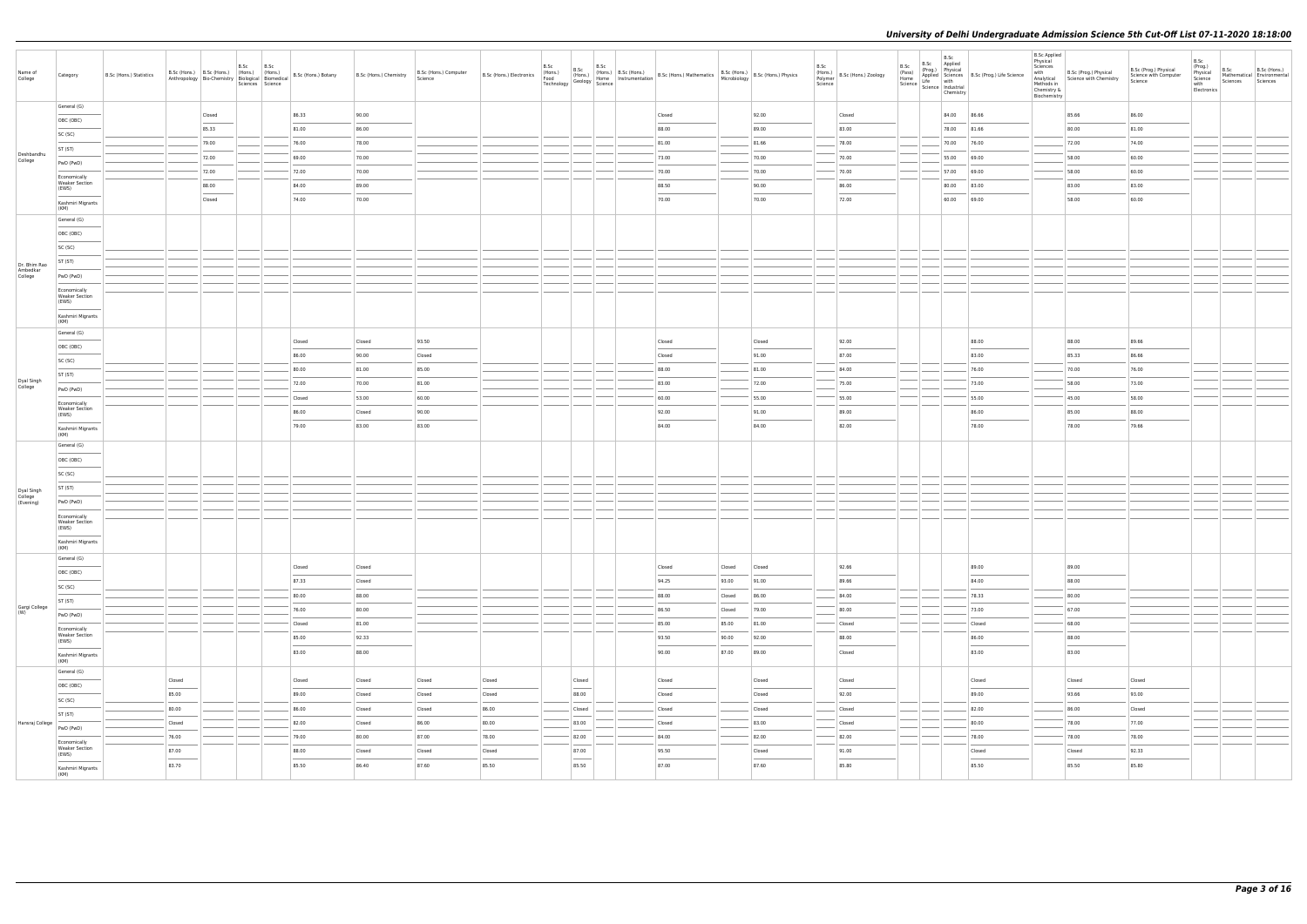|                                       |                                                |                         |       |      |                          |                |                |                                  |                                  |                                                                          |                                            |                                  |                                                                                                                                                                   |                                                     |                |                 |                                           |                                                                                                                                                                                                                                                                                                                                                                                                                                                                                     | B.Sc<br>B.Sc Applied                        |                                                                                | <b>B.Sc Applied</b><br>Physical         |                                                                   |                                                           | B.Sc                                                                                                                                                                                                                                                                                                                                                                                                                                                                                |                  |                                                        |
|---------------------------------------|------------------------------------------------|-------------------------|-------|------|--------------------------|----------------|----------------|----------------------------------|----------------------------------|--------------------------------------------------------------------------|--------------------------------------------|----------------------------------|-------------------------------------------------------------------------------------------------------------------------------------------------------------------|-----------------------------------------------------|----------------|-----------------|-------------------------------------------|-------------------------------------------------------------------------------------------------------------------------------------------------------------------------------------------------------------------------------------------------------------------------------------------------------------------------------------------------------------------------------------------------------------------------------------------------------------------------------------|---------------------------------------------|--------------------------------------------------------------------------------|-----------------------------------------|-------------------------------------------------------------------|-----------------------------------------------------------|-------------------------------------------------------------------------------------------------------------------------------------------------------------------------------------------------------------------------------------------------------------------------------------------------------------------------------------------------------------------------------------------------------------------------------------------------------------------------------------|------------------|--------------------------------------------------------|
| Name of<br>College                    | Category                                       | B.Sc (Hons.) Statistics |       | B.Sc | B.Sc<br>Sciences Science |                |                | B.Sc (Hons.) Computer<br>Science | B.Sc (Hons.) Electronics (Hons.) | B.Sc<br>B.Sc (Hons.)<br>(Hons.) (Hons.)<br>Geology Science<br>Technology |                                            | $B.Sc$<br>(Hons.) $B.Sc$ (Hons.) | Homs.) B.Sc (Hons.) B.Sc (Hons.) Mathematics B.Sc (Hons.) B.Sc (Hons.) Physics<br>Home Instrumentation B.Sc (Hons.) Mathematics Microbiology B.Sc (Hons.) Physics |                                                     |                | B.Sc<br>Science | (Hons.)<br>Polymer   B.Sc (Hons.) Zoology | B.Sc<br>(Pass)<br>Home                                                                                                                                                                                                                                                                                                                                                                                                                                                              | Science   Science   Industrial<br>Chemistry | Prog.)<br>Applied Sciences<br>Life with B.Sc (Prog.) Life Science<br>Life with | Sciences<br>Chemistry &<br>Biochemistry | with<br>Analytical B.Sc (Prog.) Physical<br>Methods in<br>Chomith | B.Sc (Prog.) Physical<br>Science with Computer<br>Science | (Prog.)<br>Physical<br>Science<br>with<br>Electronics                                                                                                                                                                                                                                                                                                                                                                                                                               | B.Sc<br>Sciences | B.Sc (Hons.)<br>Mathematical Environmental<br>Sciences |
|                                       | General (G)                                    | Closed                  |       |      |                          | Closed         | 97.66          |                                  |                                  |                                                                          |                                            |                                  | 97.75                                                                                                                                                             |                                                     | Closed         |                 | Closed                                    |                                                                                                                                                                                                                                                                                                                                                                                                                                                                                     |                                             |                                                                                |                                         | Closed                                                            |                                                           | Closed                                                                                                                                                                                                                                                                                                                                                                                                                                                                              |                  |                                                        |
|                                       | OBC (OBC)                                      | 95.75                   |       |      |                          | 92.66          | 95.00          |                                  |                                  |                                                                          |                                            |                                  | 96.75                                                                                                                                                             |                                                     | 96.66          |                 | Closed                                    |                                                                                                                                                                                                                                                                                                                                                                                                                                                                                     |                                             |                                                                                |                                         | Closed                                                            |                                                           | 92.00                                                                                                                                                                                                                                                                                                                                                                                                                                                                               |                  |                                                        |
|                                       | SC (SC)                                        | 93.00                   |       |      |                          | 92.00          | 93.66          |                                  |                                  |                                                                          |                                            |                                  | 96.00                                                                                                                                                             |                                                     | Closed         |                 | Closed                                    |                                                                                                                                                                                                                                                                                                                                                                                                                                                                                     |                                             |                                                                                |                                         | 90.66                                                             |                                                           | Closed                                                                                                                                                                                                                                                                                                                                                                                                                                                                              |                  |                                                        |
| Hindu College                         | ST (ST)                                        | 90.50                   |       |      |                          | 90.00          | 89.66          |                                  |                                  |                                                                          |                                            |                                  | 94.00                                                                                                                                                             |                                                     | Closed         |                 | Closed                                    |                                                                                                                                                                                                                                                                                                                                                                                                                                                                                     |                                             |                                                                                |                                         | 87.00                                                             |                                                           | Closed                                                                                                                                                                                                                                                                                                                                                                                                                                                                              |                  |                                                        |
|                                       | PwD (PwD)                                      | 90.00                   |       |      |                          | 83.00          | 83.00          |                                  |                                  |                                                                          |                                            |                                  | 92.00                                                                                                                                                             |                                                     | 81.00          |                 | 85.00                                     |                                                                                                                                                                                                                                                                                                                                                                                                                                                                                     |                                             |                                                                                |                                         | 82.00                                                             |                                                           | 65.00                                                                                                                                                                                                                                                                                                                                                                                                                                                                               |                  |                                                        |
|                                       | Economically<br><b>Weaker Section</b><br>(EWS) | 96.75                   |       |      |                          | 94.33          | 95.33          |                                  |                                  |                                                                          |                                            |                                  | Closed                                                                                                                                                            |                                                     | Closed         |                 | Closed                                    |                                                                                                                                                                                                                                                                                                                                                                                                                                                                                     |                                             |                                                                                |                                         | 93.00                                                             |                                                           | Closed                                                                                                                                                                                                                                                                                                                                                                                                                                                                              |                  |                                                        |
|                                       | Kashmiri Migrants                              | 94.00                   |       |      |                          | 88.00          | 87.66          |                                  |                                  |                                                                          |                                            |                                  | 92.00                                                                                                                                                             |                                                     | 89.33          |                 | 92.00                                     |                                                                                                                                                                                                                                                                                                                                                                                                                                                                                     |                                             |                                                                                |                                         | 85.66                                                             |                                                           | $\frac{1}{2} \left( \frac{1}{2} \right) \left( \frac{1}{2} \right) \left( \frac{1}{2} \right) \left( \frac{1}{2} \right) \left( \frac{1}{2} \right) \left( \frac{1}{2} \right) \left( \frac{1}{2} \right) \left( \frac{1}{2} \right) \left( \frac{1}{2} \right) \left( \frac{1}{2} \right) \left( \frac{1}{2} \right) \left( \frac{1}{2} \right) \left( \frac{1}{2} \right) \left( \frac{1}{2} \right) \left( \frac{1}{2} \right) \left( \frac{1}{2} \right) \left( \frac$<br>85.00 |                  |                                                        |
|                                       | (KM)<br>General (G)                            |                         |       |      |                          |                |                |                                  |                                  |                                                                          |                                            |                                  |                                                                                                                                                                   |                                                     |                |                 |                                           |                                                                                                                                                                                                                                                                                                                                                                                                                                                                                     |                                             |                                                                                |                                         |                                                                   |                                                           |                                                                                                                                                                                                                                                                                                                                                                                                                                                                                     |                  |                                                        |
|                                       | OBC (OBC)                                      |                         |       |      |                          |                |                | Closed                           |                                  |                                                                          |                                            |                                  | 94.75                                                                                                                                                             |                                                     |                |                 |                                           |                                                                                                                                                                                                                                                                                                                                                                                                                                                                                     |                                             |                                                                                |                                         |                                                                   |                                                           |                                                                                                                                                                                                                                                                                                                                                                                                                                                                                     |                  |                                                        |
|                                       | SC (SC)                                        |                         |       |      |                          |                |                | Closed                           |                                  |                                                                          |                                            |                                  | 93.25                                                                                                                                                             |                                                     |                |                 |                                           |                                                                                                                                                                                                                                                                                                                                                                                                                                                                                     |                                             |                                                                                |                                         |                                                                   |                                                           |                                                                                                                                                                                                                                                                                                                                                                                                                                                                                     |                  |                                                        |
| Indraprastha                          | ST (ST)                                        |                         |       |      |                          |                |                | 83.00                            |                                  |                                                                          |                                            |                                  | 87.00                                                                                                                                                             |                                                     |                |                 |                                           |                                                                                                                                                                                                                                                                                                                                                                                                                                                                                     |                                             |                                                                                |                                         |                                                                   |                                                           |                                                                                                                                                                                                                                                                                                                                                                                                                                                                                     |                  |                                                        |
| College for<br>Women (W)              | PwD (PwD)                                      |                         |       |      |                          |                |                | 79.00                            |                                  |                                                                          |                                            |                                  | 85.00                                                                                                                                                             |                                                     |                |                 |                                           |                                                                                                                                                                                                                                                                                                                                                                                                                                                                                     |                                             |                                                                                |                                         |                                                                   |                                                           |                                                                                                                                                                                                                                                                                                                                                                                                                                                                                     |                  |                                                        |
|                                       | Economically                                   |                         |       |      |                          |                |                | 88.00                            |                                  |                                                                          |                                            |                                  | 85.00                                                                                                                                                             |                                                     |                |                 |                                           |                                                                                                                                                                                                                                                                                                                                                                                                                                                                                     |                                             |                                                                                |                                         |                                                                   |                                                           |                                                                                                                                                                                                                                                                                                                                                                                                                                                                                     |                  |                                                        |
|                                       | <b>Weaker Section</b><br>(EWS)                 |                         |       |      |                          |                |                | 90.00                            |                                  |                                                                          |                                            |                                  | 93.50                                                                                                                                                             |                                                     |                |                 |                                           |                                                                                                                                                                                                                                                                                                                                                                                                                                                                                     |                                             |                                                                                |                                         |                                                                   |                                                           |                                                                                                                                                                                                                                                                                                                                                                                                                                                                                     |                  |                                                        |
|                                       | Kashmiri Migrants<br>(KM)                      |                         |       |      |                          |                |                | 90.00                            |                                  |                                                                          |                                            |                                  | 94.00                                                                                                                                                             |                                                     |                |                 |                                           |                                                                                                                                                                                                                                                                                                                                                                                                                                                                                     |                                             |                                                                                |                                         |                                                                   |                                                           |                                                                                                                                                                                                                                                                                                                                                                                                                                                                                     |                  |                                                        |
|                                       | General (G)                                    |                         | 88.00 |      |                          |                |                |                                  |                                  | 87.33                                                                    | Closed                                     |                                  |                                                                                                                                                                   | Closed                                              |                |                 |                                           | 72.50                                                                                                                                                                                                                                                                                                                                                                                                                                                                               |                                             |                                                                                |                                         |                                                                   |                                                           |                                                                                                                                                                                                                                                                                                                                                                                                                                                                                     |                  |                                                        |
|                                       | OBC (OBC)                                      |                         | 78.00 |      |                          |                |                |                                  |                                  | 78.00                                                                    | 60.00                                      |                                  |                                                                                                                                                                   | Closed                                              |                |                 |                                           | 50.00                                                                                                                                                                                                                                                                                                                                                                                                                                                                               |                                             |                                                                                |                                         |                                                                   |                                                           |                                                                                                                                                                                                                                                                                                                                                                                                                                                                                     |                  |                                                        |
|                                       | SC (SC)                                        |                         | 77.00 |      |                          |                |                |                                  |                                  | Closed                                                                   | 55.00                                      |                                  |                                                                                                                                                                   | Closed                                              |                |                 |                                           | 50.00                                                                                                                                                                                                                                                                                                                                                                                                                                                                               |                                             |                                                                                |                                         |                                                                   |                                                           |                                                                                                                                                                                                                                                                                                                                                                                                                                                                                     |                  |                                                        |
| Institute of<br>Home                  | ST (ST)                                        |                         | 72.00 |      |                          |                |                |                                  |                                  | 68.00                                                                    | 55.00                                      |                                  |                                                                                                                                                                   | 73.00                                               |                |                 |                                           | $\sim$<br>50.00                                                                                                                                                                                                                                                                                                                                                                                                                                                                     |                                             |                                                                                |                                         |                                                                   |                                                           |                                                                                                                                                                                                                                                                                                                                                                                                                                                                                     |                  |                                                        |
| Economics (W) PwD (PwD)               |                                                |                         | 70.00 |      |                          |                |                |                                  |                                  | 60.00                                                                    | 55.00                                      |                                  |                                                                                                                                                                   | 73.00                                               |                |                 |                                           | <b>Service</b><br>50.00                                                                                                                                                                                                                                                                                                                                                                                                                                                             |                                             |                                                                                |                                         |                                                                   |                                                           |                                                                                                                                                                                                                                                                                                                                                                                                                                                                                     |                  |                                                        |
|                                       | Economically<br><b>Weaker Section</b>          |                         | 88.00 |      |                          |                |                |                                  |                                  | 87.33                                                                    | 74.00                                      |                                  |                                                                                                                                                                   | 88.33                                               |                |                 |                                           | 70.00                                                                                                                                                                                                                                                                                                                                                                                                                                                                               |                                             |                                                                                |                                         |                                                                   |                                                           |                                                                                                                                                                                                                                                                                                                                                                                                                                                                                     |                  |                                                        |
|                                       | (EWS)<br>Kashmiri Migrants                     |                         | 70.00 |      |                          |                |                |                                  |                                  | 60.00                                                                    | <b>Contract Contract Contract</b><br>55.00 |                                  |                                                                                                                                                                   | <b>Contract Contract Contract Contract</b><br>73.00 |                |                 |                                           | $\frac{1}{2} \left( \frac{1}{2} \right) \left( \frac{1}{2} \right) \left( \frac{1}{2} \right) \left( \frac{1}{2} \right) \left( \frac{1}{2} \right) \left( \frac{1}{2} \right) \left( \frac{1}{2} \right) \left( \frac{1}{2} \right) \left( \frac{1}{2} \right) \left( \frac{1}{2} \right) \left( \frac{1}{2} \right) \left( \frac{1}{2} \right) \left( \frac{1}{2} \right) \left( \frac{1}{2} \right) \left( \frac{1}{2} \right) \left( \frac{1}{2} \right) \left( \frac$<br>50.00 |                                             |                                                                                |                                         |                                                                   |                                                           |                                                                                                                                                                                                                                                                                                                                                                                                                                                                                     |                  |                                                        |
|                                       | (KM)<br>General (G)                            |                         |       |      |                          |                |                |                                  |                                  |                                                                          |                                            |                                  |                                                                                                                                                                   |                                                     |                |                 |                                           |                                                                                                                                                                                                                                                                                                                                                                                                                                                                                     |                                             |                                                                                |                                         |                                                                   |                                                           |                                                                                                                                                                                                                                                                                                                                                                                                                                                                                     |                  |                                                        |
|                                       | OBC (OBC)                                      |                         |       |      |                          |                |                |                                  |                                  |                                                                          |                                            |                                  | 90.25                                                                                                                                                             |                                                     |                |                 |                                           |                                                                                                                                                                                                                                                                                                                                                                                                                                                                                     |                                             |                                                                                |                                         |                                                                   |                                                           |                                                                                                                                                                                                                                                                                                                                                                                                                                                                                     |                  |                                                        |
|                                       | SC (SC)                                        |                         |       |      |                          |                |                |                                  |                                  |                                                                          |                                            |                                  | 86.00                                                                                                                                                             |                                                     |                |                 |                                           |                                                                                                                                                                                                                                                                                                                                                                                                                                                                                     |                                             |                                                                                |                                         |                                                                   |                                                           |                                                                                                                                                                                                                                                                                                                                                                                                                                                                                     |                  |                                                        |
|                                       | ST (ST)                                        |                         |       |      |                          |                |                |                                  |                                  |                                                                          |                                            |                                  | 79.00                                                                                                                                                             |                                                     |                |                 |                                           |                                                                                                                                                                                                                                                                                                                                                                                                                                                                                     |                                             |                                                                                |                                         |                                                                   |                                                           |                                                                                                                                                                                                                                                                                                                                                                                                                                                                                     |                  |                                                        |
| Janki Devi<br>Memorial<br>College (W) | PwD (PwD)                                      |                         |       |      |                          |                |                |                                  |                                  |                                                                          |                                            |                                  | 78.00                                                                                                                                                             |                                                     |                |                 |                                           |                                                                                                                                                                                                                                                                                                                                                                                                                                                                                     |                                             |                                                                                |                                         |                                                                   |                                                           |                                                                                                                                                                                                                                                                                                                                                                                                                                                                                     |                  |                                                        |
|                                       | Economically                                   |                         |       |      |                          |                |                |                                  |                                  |                                                                          |                                            |                                  | 78.00                                                                                                                                                             |                                                     |                |                 |                                           |                                                                                                                                                                                                                                                                                                                                                                                                                                                                                     |                                             |                                                                                |                                         |                                                                   |                                                           |                                                                                                                                                                                                                                                                                                                                                                                                                                                                                     |                  |                                                        |
|                                       | <b>Weaker Section</b><br>(EWS)                 |                         |       |      |                          |                |                |                                  |                                  |                                                                          |                                            |                                  | 87.00                                                                                                                                                             |                                                     |                |                 |                                           |                                                                                                                                                                                                                                                                                                                                                                                                                                                                                     |                                             |                                                                                |                                         |                                                                   |                                                           |                                                                                                                                                                                                                                                                                                                                                                                                                                                                                     |                  |                                                        |
|                                       | Kashmiri Migrants<br>(KM)                      |                         |       |      |                          |                |                |                                  |                                  |                                                                          |                                            |                                  | 78.00                                                                                                                                                             |                                                     |                |                 |                                           |                                                                                                                                                                                                                                                                                                                                                                                                                                                                                     |                                             |                                                                                |                                         |                                                                   |                                                           |                                                                                                                                                                                                                                                                                                                                                                                                                                                                                     |                  |                                                        |
|                                       | General (G)                                    |                         |       |      |                          |                |                |                                  |                                  |                                                                          |                                            |                                  |                                                                                                                                                                   |                                                     |                |                 |                                           |                                                                                                                                                                                                                                                                                                                                                                                                                                                                                     |                                             |                                                                                |                                         |                                                                   |                                                           |                                                                                                                                                                                                                                                                                                                                                                                                                                                                                     |                  |                                                        |
|                                       | OBC (OBC)<br>$\sim$                            |                         |       |      |                          | Closed         | 90.00          | Closed                           |                                  |                                                                          |                                            |                                  | Closed                                                                                                                                                            |                                                     | Closed         |                 | Closed                                    |                                                                                                                                                                                                                                                                                                                                                                                                                                                                                     |                                             | 85.66                                                                          |                                         |                                                                   | Closed<br>$\sim$                                          |                                                                                                                                                                                                                                                                                                                                                                                                                                                                                     |                  |                                                        |
|                                       | SC (SC)                                        |                         |       |      |                          | 82.00          | 86.00          | Closed                           |                                  |                                                                          |                                            |                                  | 86.50                                                                                                                                                             |                                                     | 84.00          |                 | 87.33                                     |                                                                                                                                                                                                                                                                                                                                                                                                                                                                                     |                                             | 83.33                                                                          |                                         |                                                                   | 78.00                                                     |                                                                                                                                                                                                                                                                                                                                                                                                                                                                                     |                  |                                                        |
| Kalindi College                       | ST (ST)                                        |                         |       |      |                          | 81.00<br>80.00 | 76.00<br>75.00 | 76.00<br>73.00                   |                                  |                                                                          |                                            |                                  | 80.00<br>75.00                                                                                                                                                    |                                                     | 77.00<br>75.00 |                 | 85.33<br>84.33                            |                                                                                                                                                                                                                                                                                                                                                                                                                                                                                     |                                             | 77.33<br>72.00                                                                 |                                         |                                                                   | 70.00<br>70.00                                            |                                                                                                                                                                                                                                                                                                                                                                                                                                                                                     |                  |                                                        |
| (W)                                   | PwD (PwD)                                      |                         |       |      |                          | 83.00          | 75.00          | 78.00                            |                                  |                                                                          |                                            |                                  | 75.00                                                                                                                                                             |                                                     | 88.00          |                 | 82.00                                     |                                                                                                                                                                                                                                                                                                                                                                                                                                                                                     |                                             | 75.00                                                                          |                                         |                                                                   | 81.00                                                     |                                                                                                                                                                                                                                                                                                                                                                                                                                                                                     |                  |                                                        |
|                                       | Economically<br><b>Weaker Section</b>          |                         |       |      |                          | 84.00          | 82.00          | 85.00                            |                                  |                                                                          |                                            |                                  | 87.00                                                                                                                                                             |                                                     | 85.00          |                 | Closed                                    |                                                                                                                                                                                                                                                                                                                                                                                                                                                                                     |                                             | 82.00                                                                          |                                         |                                                                   | 80.00                                                     |                                                                                                                                                                                                                                                                                                                                                                                                                                                                                     |                  |                                                        |
|                                       | (EWS)                                          |                         |       |      |                          | 84.00          | 75.00          | 79.00                            |                                  |                                                                          |                                            |                                  | 83.00                                                                                                                                                             |                                                     | 88.00          |                 | 87.00                                     |                                                                                                                                                                                                                                                                                                                                                                                                                                                                                     |                                             | 82.00                                                                          |                                         |                                                                   | 81.00                                                     |                                                                                                                                                                                                                                                                                                                                                                                                                                                                                     |                  |                                                        |
|                                       | Kashmiri Migrants<br>(KM)                      |                         |       |      |                          |                |                |                                  |                                  |                                                                          |                                            |                                  |                                                                                                                                                                   |                                                     |                |                 |                                           |                                                                                                                                                                                                                                                                                                                                                                                                                                                                                     |                                             |                                                                                |                                         |                                                                   |                                                           |                                                                                                                                                                                                                                                                                                                                                                                                                                                                                     |                  |                                                        |
|                                       | General (G)                                    |                         |       |      |                          |                |                |                                  |                                  |                                                                          |                                            |                                  | Closed                                                                                                                                                            |                                                     |                |                 |                                           |                                                                                                                                                                                                                                                                                                                                                                                                                                                                                     |                                             |                                                                                |                                         |                                                                   |                                                           |                                                                                                                                                                                                                                                                                                                                                                                                                                                                                     |                  |                                                        |
|                                       | OBC (OBC)                                      |                         |       |      |                          |                |                |                                  |                                  |                                                                          |                                            |                                  | Closed                                                                                                                                                            |                                                     |                |                 |                                           |                                                                                                                                                                                                                                                                                                                                                                                                                                                                                     |                                             |                                                                                |                                         |                                                                   |                                                           |                                                                                                                                                                                                                                                                                                                                                                                                                                                                                     |                  |                                                        |
|                                       | SC (SC)                                        |                         |       |      |                          |                |                |                                  |                                  |                                                                          |                                            |                                  | Closed                                                                                                                                                            |                                                     |                |                 |                                           |                                                                                                                                                                                                                                                                                                                                                                                                                                                                                     |                                             |                                                                                |                                         |                                                                   |                                                           |                                                                                                                                                                                                                                                                                                                                                                                                                                                                                     |                  |                                                        |
| Kamala Nehru<br>College (W)           | ST (ST)                                        |                         |       |      |                          |                |                |                                  |                                  |                                                                          |                                            |                                  | 77.00                                                                                                                                                             |                                                     |                |                 |                                           |                                                                                                                                                                                                                                                                                                                                                                                                                                                                                     |                                             |                                                                                |                                         |                                                                   |                                                           |                                                                                                                                                                                                                                                                                                                                                                                                                                                                                     |                  |                                                        |
|                                       | PwD (PwD)                                      |                         |       |      |                          |                |                |                                  |                                  |                                                                          |                                            |                                  | 77.00                                                                                                                                                             |                                                     |                |                 |                                           |                                                                                                                                                                                                                                                                                                                                                                                                                                                                                     |                                             |                                                                                |                                         |                                                                   |                                                           |                                                                                                                                                                                                                                                                                                                                                                                                                                                                                     |                  |                                                        |
|                                       | Economically<br><b>Weaker Section</b><br>(EWS) |                         |       |      |                          |                |                |                                  |                                  |                                                                          |                                            |                                  | 90.00                                                                                                                                                             |                                                     |                |                 |                                           |                                                                                                                                                                                                                                                                                                                                                                                                                                                                                     |                                             |                                                                                |                                         |                                                                   |                                                           |                                                                                                                                                                                                                                                                                                                                                                                                                                                                                     |                  |                                                        |
|                                       | Kashmiri Migrants                              |                         |       |      |                          |                |                |                                  |                                  |                                                                          |                                            |                                  | $\sim$<br>Closed                                                                                                                                                  |                                                     |                |                 |                                           |                                                                                                                                                                                                                                                                                                                                                                                                                                                                                     |                                             |                                                                                |                                         |                                                                   |                                                           |                                                                                                                                                                                                                                                                                                                                                                                                                                                                                     |                  |                                                        |
|                                       | (KM)                                           |                         |       |      |                          |                |                |                                  |                                  |                                                                          |                                            |                                  |                                                                                                                                                                   |                                                     |                |                 |                                           |                                                                                                                                                                                                                                                                                                                                                                                                                                                                                     |                                             |                                                                                |                                         |                                                                   |                                                           |                                                                                                                                                                                                                                                                                                                                                                                                                                                                                     |                  |                                                        |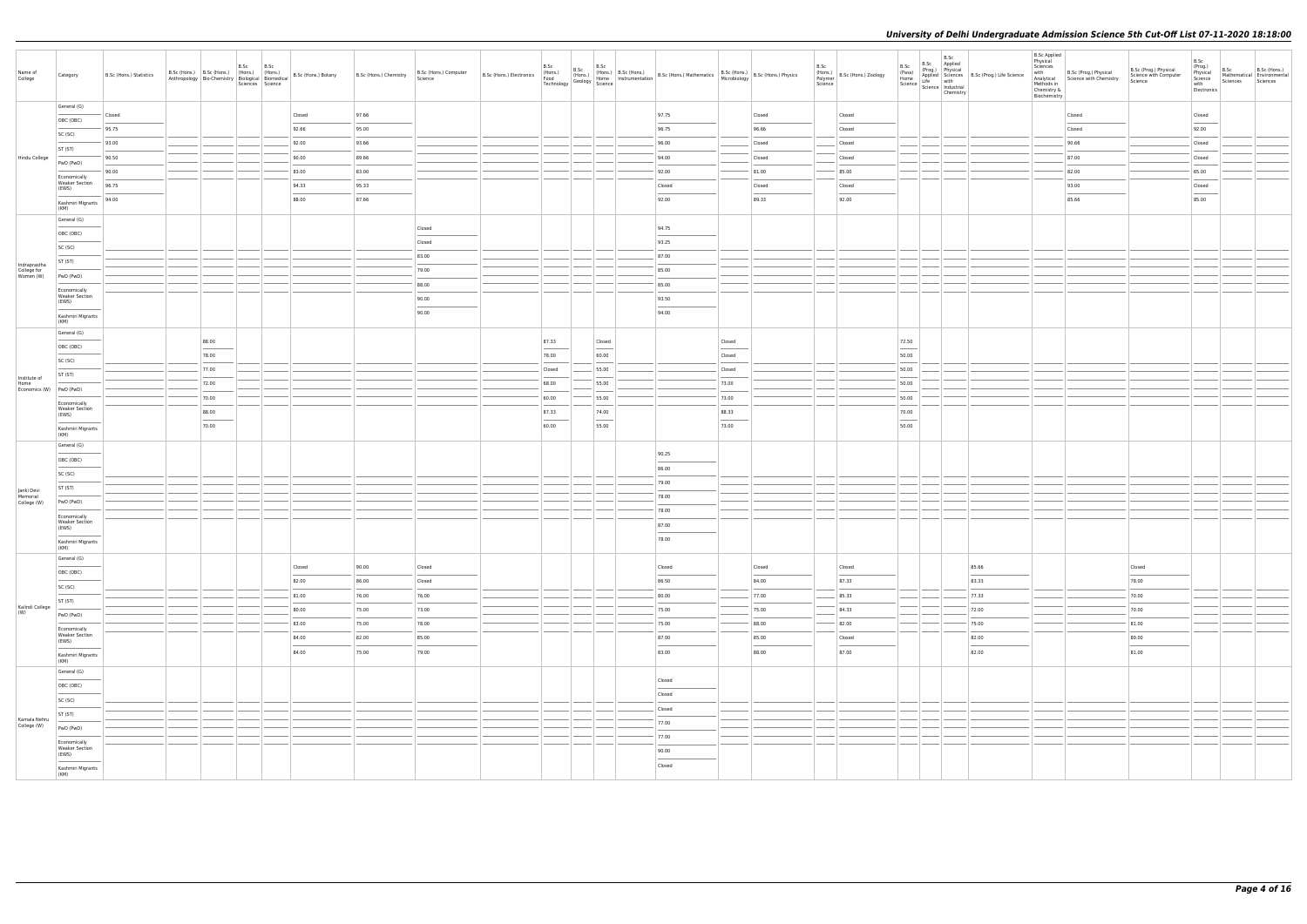| Name of<br>College                        | Category                                       | B.Sc (Hons.) Statistics | B.Sc (Hons.) B.Sc (Hons.) (Hons.) (Hons.)<br>Anthropology Bio-Chemistry Biological Biomedical | B.Sc | B.Sc<br>Sciences Science | B.Sc (Hons.) Botany | B.Sc (Hons.) Chemistry | B.Sc (Hons.) Computer<br>Science |        |        | B.Sc (Hons.) B.Sc (Hons.) B.Sc (Hons.) B.Sc (Hons.) B.Sc (Hons.) B.Sc (Hons.) B.Sc (Hons.) B.Sc (Hons.) B.Sc (Hons.) B.Sc (Hons.) Physics Technology Geology Science Technology Science (Secology Science Research 1997) B.Sc |                                                                                                                                                                                                                                                                                                                                                                                                                                                                                     |        | B.Sc | (Hons.)<br>Polymer<br>Science | B.Sc<br>(Pass)<br>Home | B.Sc<br>Science   Science   Industrial<br>Chemistry | B.Sc Applied<br>(Prog.) Physical<br>Applied Sciences B.Sc (Prog.) Life Science<br>Life with<br>BLIFE With Science B.Sc (Prog.) Life Science | B.Sc Applied<br>Physical<br>Biochemistry | erice<br>Manalytical<br>Manalytical<br>Methods in<br>Chemistry &<br>Chemistry<br>Biochemistry<br>Biochemistry<br>Biochemistry<br>Biochemistry<br>Biochemistry<br>Biochemistry<br>Biochemistry<br>Biochemistry<br>Biochemistry<br>Biochemistry<br>Biochemistry<br> | B.Sc (Prog.) Physical<br>Science with Computer<br>Science | B.Sc<br>(Prog.)<br>Physical<br>Science<br>with<br>Electronics | B.Sc<br>Sciences Sciences                                                                                                                                                                                                                                                                                                                                                                                                                                                           | B.Sc (Hons.)<br>Mathematical Environmental |
|-------------------------------------------|------------------------------------------------|-------------------------|-----------------------------------------------------------------------------------------------|------|--------------------------|---------------------|------------------------|----------------------------------|--------|--------|-------------------------------------------------------------------------------------------------------------------------------------------------------------------------------------------------------------------------------|-------------------------------------------------------------------------------------------------------------------------------------------------------------------------------------------------------------------------------------------------------------------------------------------------------------------------------------------------------------------------------------------------------------------------------------------------------------------------------------|--------|------|-------------------------------|------------------------|-----------------------------------------------------|---------------------------------------------------------------------------------------------------------------------------------------------|------------------------------------------|-------------------------------------------------------------------------------------------------------------------------------------------------------------------------------------------------------------------------------------------------------------------|-----------------------------------------------------------|---------------------------------------------------------------|-------------------------------------------------------------------------------------------------------------------------------------------------------------------------------------------------------------------------------------------------------------------------------------------------------------------------------------------------------------------------------------------------------------------------------------------------------------------------------------|--------------------------------------------|
|                                           | General (G)                                    |                         |                                                                                               |      |                          |                     |                        | Closed                           | Closed |        |                                                                                                                                                                                                                               | Closed                                                                                                                                                                                                                                                                                                                                                                                                                                                                              | Closed |      |                               |                        |                                                     |                                                                                                                                             |                                          |                                                                                                                                                                                                                                                                   | Closed                                                    |                                                               | Closed                                                                                                                                                                                                                                                                                                                                                                                                                                                                              |                                            |
|                                           | OBC (OBC)                                      |                         |                                                                                               |      |                          |                     |                        | Closed                           | Closed |        |                                                                                                                                                                                                                               | Closed                                                                                                                                                                                                                                                                                                                                                                                                                                                                              | Closed |      |                               |                        |                                                     |                                                                                                                                             |                                          |                                                                                                                                                                                                                                                                   | 82.67                                                     |                                                               | 83.50                                                                                                                                                                                                                                                                                                                                                                                                                                                                               |                                            |
|                                           | SC (SC)                                        |                         |                                                                                               |      |                          |                     |                        | 83.50                            | Closed |        |                                                                                                                                                                                                                               | Closed                                                                                                                                                                                                                                                                                                                                                                                                                                                                              | Closed |      |                               |                        |                                                     |                                                                                                                                             |                                          |                                                                                                                                                                                                                                                                   | 75.00                                                     |                                                               | 78.00                                                                                                                                                                                                                                                                                                                                                                                                                                                                               |                                            |
| Keshav<br>Mahavidyalaya                   | ST (ST)                                        |                         |                                                                                               |      |                          |                     |                        | 72.00                            | Closed |        |                                                                                                                                                                                                                               | 73.00                                                                                                                                                                                                                                                                                                                                                                                                                                                                               | Closed |      |                               |                        |                                                     |                                                                                                                                             |                                          |                                                                                                                                                                                                                                                                   | 60.00                                                     |                                                               | 71.00                                                                                                                                                                                                                                                                                                                                                                                                                                                                               |                                            |
|                                           | PwD (PwD)                                      |                         |                                                                                               |      |                          |                     |                        | 80.00                            | 55.00  |        |                                                                                                                                                                                                                               | 72.00                                                                                                                                                                                                                                                                                                                                                                                                                                                                               | 65.00  |      |                               |                        |                                                     |                                                                                                                                             |                                          |                                                                                                                                                                                                                                                                   | 68.00                                                     |                                                               | 70.00                                                                                                                                                                                                                                                                                                                                                                                                                                                                               |                                            |
|                                           | Economically<br><b>Weaker Section</b>          |                         |                                                                                               |      |                          |                     |                        | 90.50                            | 80.00  |        |                                                                                                                                                                                                                               | 88.00                                                                                                                                                                                                                                                                                                                                                                                                                                                                               | 85.00  |      |                               |                        |                                                     |                                                                                                                                             |                                          |                                                                                                                                                                                                                                                                   | 83.00                                                     |                                                               | 85.00                                                                                                                                                                                                                                                                                                                                                                                                                                                                               |                                            |
|                                           | (EWS)<br>Kashmiri Migrants                     |                         |                                                                                               |      |                          |                     |                        | 84.00                            | 80.00  |        |                                                                                                                                                                                                                               | $\frac{1}{2} \left( \frac{1}{2} \right) \left( \frac{1}{2} \right) \left( \frac{1}{2} \right) \left( \frac{1}{2} \right) \left( \frac{1}{2} \right) \left( \frac{1}{2} \right) \left( \frac{1}{2} \right) \left( \frac{1}{2} \right) \left( \frac{1}{2} \right) \left( \frac{1}{2} \right) \left( \frac{1}{2} \right) \left( \frac{1}{2} \right) \left( \frac{1}{2} \right) \left( \frac{1}{2} \right) \left( \frac{1}{2} \right) \left( \frac{1}{2} \right) \left( \frac$<br>83.50 | 84.00  |      |                               |                        |                                                     |                                                                                                                                             |                                          |                                                                                                                                                                                                                                                                   | $\frac{1}{2}$<br>78.33                                    |                                                               | $\frac{1}{2}$<br>80.00                                                                                                                                                                                                                                                                                                                                                                                                                                                              |                                            |
|                                           | (KM)                                           |                         |                                                                                               |      |                          |                     |                        |                                  |        |        |                                                                                                                                                                                                                               |                                                                                                                                                                                                                                                                                                                                                                                                                                                                                     |        |      |                               |                        |                                                     |                                                                                                                                             |                                          |                                                                                                                                                                                                                                                                   |                                                           |                                                               |                                                                                                                                                                                                                                                                                                                                                                                                                                                                                     |                                            |
|                                           | General (G)                                    | Closed                  |                                                                                               |      |                          | Closed              | Closed                 |                                  |        |        |                                                                                                                                                                                                                               | 96.00                                                                                                                                                                                                                                                                                                                                                                                                                                                                               | 96.00  |      | Closed                        |                        |                                                     | Closed                                                                                                                                      | Closed                                   | 93.66                                                                                                                                                                                                                                                             | Closed                                                    |                                                               |                                                                                                                                                                                                                                                                                                                                                                                                                                                                                     |                                            |
|                                           | OBC (OBC)                                      | 94.50                   |                                                                                               |      |                          | 88.00               | 93.66                  |                                  |        |        |                                                                                                                                                                                                                               | Closed                                                                                                                                                                                                                                                                                                                                                                                                                                                                              | Closed |      | 92.33                         |                        |                                                     | 88.33                                                                                                                                       | 87.66                                    | 91.33                                                                                                                                                                                                                                                             | 92.33                                                     |                                                               |                                                                                                                                                                                                                                                                                                                                                                                                                                                                                     |                                            |
|                                           | SC (SC)                                        | 92.50                   |                                                                                               |      |                          | Closed              | 85.66                  |                                  |        |        |                                                                                                                                                                                                                               | 91.50                                                                                                                                                                                                                                                                                                                                                                                                                                                                               | 88.33  |      | Closed                        |                        |                                                     | Closed                                                                                                                                      | 81.00                                    | 83.00                                                                                                                                                                                                                                                             | 86.00                                                     |                                                               |                                                                                                                                                                                                                                                                                                                                                                                                                                                                                     |                                            |
| Kirori Mal<br>College                     | ST (ST)<br>PwD (PwD)                           | 89.00                   |                                                                                               |      |                          | 73.00               | 73.00                  |                                  |        |        |                                                                                                                                                                                                                               | 86.00                                                                                                                                                                                                                                                                                                                                                                                                                                                                               | 77.00  |      | 80.00                         |                        |                                                     | 74.00                                                                                                                                       | 68.00                                    | 68.00                                                                                                                                                                                                                                                             | 78.00                                                     |                                                               |                                                                                                                                                                                                                                                                                                                                                                                                                                                                                     |                                            |
|                                           | Economically                                   | 91.00                   |                                                                                               |      |                          | 70.00               | 69.00                  |                                  |        |        |                                                                                                                                                                                                                               | 80.00                                                                                                                                                                                                                                                                                                                                                                                                                                                                               | 73.00  |      | 81.00                         |                        |                                                     | 70.00                                                                                                                                       | 72.00                                    | 65.00                                                                                                                                                                                                                                                             | 79.33                                                     |                                                               |                                                                                                                                                                                                                                                                                                                                                                                                                                                                                     |                                            |
|                                           | <b>Weaker Section</b><br>(EWS)                 | 95.00                   |                                                                                               |      |                          | 88.00               | 92.00                  |                                  |        |        |                                                                                                                                                                                                                               | 94.75                                                                                                                                                                                                                                                                                                                                                                                                                                                                               | 93.33  |      | 91.66                         |                        |                                                     | 88.00                                                                                                                                       | 90.00                                    | 91.00                                                                                                                                                                                                                                                             | 93.33                                                     |                                                               |                                                                                                                                                                                                                                                                                                                                                                                                                                                                                     |                                            |
|                                           | Kashmiri Migrants                              | 91.00                   |                                                                                               |      |                          | 82.00               | 85.00                  |                                  |        |        |                                                                                                                                                                                                                               | 86.00                                                                                                                                                                                                                                                                                                                                                                                                                                                                               | 86.00  |      | 84.33                         |                        |                                                     | 84.00                                                                                                                                       | 82.33                                    | 83.66                                                                                                                                                                                                                                                             | 86.66                                                     |                                                               |                                                                                                                                                                                                                                                                                                                                                                                                                                                                                     |                                            |
|                                           | (KM)<br>General (G)                            |                         |                                                                                               |      |                          |                     |                        |                                  |        |        |                                                                                                                                                                                                                               |                                                                                                                                                                                                                                                                                                                                                                                                                                                                                     |        |      |                               |                        |                                                     |                                                                                                                                             |                                          |                                                                                                                                                                                                                                                                   |                                                           |                                                               |                                                                                                                                                                                                                                                                                                                                                                                                                                                                                     |                                            |
|                                           | OBC (OBC)                                      |                         |                                                                                               |      |                          |                     |                        |                                  |        | Closed | Closed                                                                                                                                                                                                                        |                                                                                                                                                                                                                                                                                                                                                                                                                                                                                     |        |      |                               | Closed                 |                                                     |                                                                                                                                             |                                          |                                                                                                                                                                                                                                                                   |                                                           |                                                               |                                                                                                                                                                                                                                                                                                                                                                                                                                                                                     |                                            |
|                                           | SC (SC)                                        |                         |                                                                                               |      |                          |                     |                        |                                  |        | Closed | 74.00                                                                                                                                                                                                                         |                                                                                                                                                                                                                                                                                                                                                                                                                                                                                     |        |      |                               | 73.00                  |                                                     |                                                                                                                                             |                                          |                                                                                                                                                                                                                                                                   |                                                           |                                                               |                                                                                                                                                                                                                                                                                                                                                                                                                                                                                     |                                            |
|                                           | ST (ST)                                        |                         |                                                                                               |      |                          |                     |                        |                                  |        | Closed | Closed                                                                                                                                                                                                                        |                                                                                                                                                                                                                                                                                                                                                                                                                                                                                     |        |      |                               | 60.00                  |                                                     |                                                                                                                                             |                                          |                                                                                                                                                                                                                                                                   |                                                           |                                                               |                                                                                                                                                                                                                                                                                                                                                                                                                                                                                     |                                            |
| Lady Irwin<br>College (W)                 | PwD (PwD)                                      |                         |                                                                                               |      |                          |                     |                        |                                  |        | 67.00  | 60.00                                                                                                                                                                                                                         |                                                                                                                                                                                                                                                                                                                                                                                                                                                                                     |        |      |                               | 60.00                  |                                                     |                                                                                                                                             |                                          |                                                                                                                                                                                                                                                                   |                                                           |                                                               |                                                                                                                                                                                                                                                                                                                                                                                                                                                                                     |                                            |
|                                           | Economically                                   |                         |                                                                                               |      |                          |                     |                        |                                  |        | 68.00  | 60.00                                                                                                                                                                                                                         |                                                                                                                                                                                                                                                                                                                                                                                                                                                                                     |        |      |                               | 60.00                  |                                                     |                                                                                                                                             |                                          |                                                                                                                                                                                                                                                                   |                                                           |                                                               |                                                                                                                                                                                                                                                                                                                                                                                                                                                                                     |                                            |
|                                           | <b>Weaker Section</b><br>(EWS)                 |                         |                                                                                               |      |                          |                     |                        |                                  |        | 86.00  | 65.00                                                                                                                                                                                                                         |                                                                                                                                                                                                                                                                                                                                                                                                                                                                                     |        |      |                               | 65.00                  |                                                     |                                                                                                                                             |                                          |                                                                                                                                                                                                                                                                   |                                                           |                                                               |                                                                                                                                                                                                                                                                                                                                                                                                                                                                                     |                                            |
|                                           | Kashmiri Migrants<br>(KM)                      |                         |                                                                                               |      |                          |                     |                        |                                  |        | Closed | 60.00                                                                                                                                                                                                                         |                                                                                                                                                                                                                                                                                                                                                                                                                                                                                     |        |      |                               | 60.00                  |                                                     |                                                                                                                                             |                                          |                                                                                                                                                                                                                                                                   |                                                           |                                                               |                                                                                                                                                                                                                                                                                                                                                                                                                                                                                     |                                            |
|                                           | General (G)                                    |                         |                                                                                               |      |                          |                     |                        |                                  |        |        |                                                                                                                                                                                                                               |                                                                                                                                                                                                                                                                                                                                                                                                                                                                                     |        |      |                               |                        |                                                     |                                                                                                                                             |                                          |                                                                                                                                                                                                                                                                   |                                                           |                                                               |                                                                                                                                                                                                                                                                                                                                                                                                                                                                                     |                                            |
|                                           | OBC (OBC)                                      | Closed                  |                                                                                               |      |                          |                     |                        |                                  |        |        |                                                                                                                                                                                                                               | Closed                                                                                                                                                                                                                                                                                                                                                                                                                                                                              |        |      |                               |                        |                                                     |                                                                                                                                             |                                          |                                                                                                                                                                                                                                                                   |                                                           |                                                               |                                                                                                                                                                                                                                                                                                                                                                                                                                                                                     |                                            |
|                                           | SC (SC)                                        | 95.75                   |                                                                                               |      |                          |                     |                        |                                  |        |        |                                                                                                                                                                                                                               | 94.75                                                                                                                                                                                                                                                                                                                                                                                                                                                                               |        |      |                               |                        |                                                     |                                                                                                                                             |                                          |                                                                                                                                                                                                                                                                   |                                                           |                                                               |                                                                                                                                                                                                                                                                                                                                                                                                                                                                                     |                                            |
|                                           | $ST(ST)$                                       | 92.00                   |                                                                                               |      |                          |                     |                        |                                  |        |        |                                                                                                                                                                                                                               | 91.25                                                                                                                                                                                                                                                                                                                                                                                                                                                                               |        |      |                               |                        |                                                     |                                                                                                                                             |                                          |                                                                                                                                                                                                                                                                   |                                                           |                                                               |                                                                                                                                                                                                                                                                                                                                                                                                                                                                                     |                                            |
| Lady Shri Ram<br>College for<br>Women (W) | PwD (PwD)                                      | 91.00                   |                                                                                               |      |                          |                     |                        |                                  |        |        |                                                                                                                                                                                                                               | 88.00                                                                                                                                                                                                                                                                                                                                                                                                                                                                               |        |      |                               |                        |                                                     |                                                                                                                                             |                                          |                                                                                                                                                                                                                                                                   |                                                           |                                                               |                                                                                                                                                                                                                                                                                                                                                                                                                                                                                     |                                            |
|                                           | Economically<br><b>Weaker Section</b>          | 96.25                   |                                                                                               |      |                          |                     |                        |                                  |        |        |                                                                                                                                                                                                                               | 89.00                                                                                                                                                                                                                                                                                                                                                                                                                                                                               |        |      |                               |                        |                                                     |                                                                                                                                             |                                          |                                                                                                                                                                                                                                                                   |                                                           |                                                               |                                                                                                                                                                                                                                                                                                                                                                                                                                                                                     |                                            |
|                                           | (EWS)<br>---                                   | 96.25                   |                                                                                               |      |                          |                     |                        |                                  |        |        |                                                                                                                                                                                                                               | 95.00<br>$\frac{1}{2} \left( \frac{1}{2} \right) \left( \frac{1}{2} \right) \left( \frac{1}{2} \right) \left( \frac{1}{2} \right) \left( \frac{1}{2} \right) \left( \frac{1}{2} \right) \left( \frac{1}{2} \right) \left( \frac{1}{2} \right) \left( \frac{1}{2} \right) \left( \frac{1}{2} \right) \left( \frac{1}{2} \right) \left( \frac{1}{2} \right) \left( \frac{1}{2} \right) \left( \frac{1}{2} \right) \left( \frac{1}{2} \right) \left( \frac{1}{2} \right) \left( \frac$ |        |      |                               |                        |                                                     |                                                                                                                                             |                                          |                                                                                                                                                                                                                                                                   |                                                           |                                                               |                                                                                                                                                                                                                                                                                                                                                                                                                                                                                     |                                            |
|                                           | Kashmiri Migrants<br>(KM)                      | 96.75                   |                                                                                               |      |                          |                     |                        |                                  |        |        |                                                                                                                                                                                                                               | 93.00                                                                                                                                                                                                                                                                                                                                                                                                                                                                               |        |      |                               |                        |                                                     |                                                                                                                                             |                                          |                                                                                                                                                                                                                                                                   |                                                           |                                                               |                                                                                                                                                                                                                                                                                                                                                                                                                                                                                     |                                            |
|                                           | General (G)                                    |                         |                                                                                               |      |                          |                     |                        |                                  |        |        | Closed                                                                                                                                                                                                                        | Closed                                                                                                                                                                                                                                                                                                                                                                                                                                                                              |        |      |                               |                        |                                                     |                                                                                                                                             |                                          |                                                                                                                                                                                                                                                                   |                                                           |                                                               |                                                                                                                                                                                                                                                                                                                                                                                                                                                                                     |                                            |
|                                           | OBC (OBC)                                      |                         |                                                                                               |      |                          |                     |                        |                                  |        |        | $\overline{\phantom{a}}$<br>69.00                                                                                                                                                                                             | $\frac{1}{2} \left( \frac{1}{2} \right) \left( \frac{1}{2} \right) \left( \frac{1}{2} \right) \left( \frac{1}{2} \right) \left( \frac{1}{2} \right) \left( \frac{1}{2} \right) \left( \frac{1}{2} \right) \left( \frac{1}{2} \right) \left( \frac{1}{2} \right) \left( \frac{1}{2} \right) \left( \frac{1}{2} \right) \left( \frac{1}{2} \right) \left( \frac{1}{2} \right) \left( \frac{1}{2} \right) \left( \frac{1}{2} \right) \left( \frac{1}{2} \right) \left( \frac$<br>86.00 |        |      |                               |                        |                                                     |                                                                                                                                             |                                          |                                                                                                                                                                                                                                                                   |                                                           |                                                               |                                                                                                                                                                                                                                                                                                                                                                                                                                                                                     |                                            |
|                                           | SC (SC)                                        |                         |                                                                                               |      |                          |                     |                        |                                  |        |        | 65.00                                                                                                                                                                                                                         | 79.00                                                                                                                                                                                                                                                                                                                                                                                                                                                                               |        |      |                               |                        |                                                     |                                                                                                                                             |                                          |                                                                                                                                                                                                                                                                   |                                                           |                                                               |                                                                                                                                                                                                                                                                                                                                                                                                                                                                                     |                                            |
| Lakshmibai                                | ST (ST)                                        |                         |                                                                                               |      |                          |                     |                        |                                  |        |        | 62.00                                                                                                                                                                                                                         | 77.00                                                                                                                                                                                                                                                                                                                                                                                                                                                                               |        |      |                               |                        |                                                     |                                                                                                                                             |                                          |                                                                                                                                                                                                                                                                   |                                                           |                                                               |                                                                                                                                                                                                                                                                                                                                                                                                                                                                                     |                                            |
| College (W)                               | PwD (PwD)                                      |                         |                                                                                               |      |                          |                     |                        |                                  |        |        | 64.00                                                                                                                                                                                                                         | 82.00                                                                                                                                                                                                                                                                                                                                                                                                                                                                               |        |      |                               |                        |                                                     |                                                                                                                                             |                                          |                                                                                                                                                                                                                                                                   |                                                           |                                                               |                                                                                                                                                                                                                                                                                                                                                                                                                                                                                     |                                            |
|                                           | Economically<br><b>Weaker Section</b>          |                         |                                                                                               |      |                          |                     |                        |                                  |        |        | 70.00                                                                                                                                                                                                                         | 87.50                                                                                                                                                                                                                                                                                                                                                                                                                                                                               |        |      |                               |                        |                                                     |                                                                                                                                             |                                          |                                                                                                                                                                                                                                                                   |                                                           |                                                               |                                                                                                                                                                                                                                                                                                                                                                                                                                                                                     |                                            |
|                                           | (EWS)                                          |                         |                                                                                               |      |                          |                     |                        |                                  |        |        | 69.00                                                                                                                                                                                                                         | 85.00                                                                                                                                                                                                                                                                                                                                                                                                                                                                               |        |      |                               |                        |                                                     |                                                                                                                                             |                                          |                                                                                                                                                                                                                                                                   |                                                           |                                                               |                                                                                                                                                                                                                                                                                                                                                                                                                                                                                     |                                            |
|                                           | Kashmiri Migrants<br>(KM)                      |                         |                                                                                               |      |                          |                     |                        |                                  |        |        |                                                                                                                                                                                                                               |                                                                                                                                                                                                                                                                                                                                                                                                                                                                                     |        |      |                               |                        |                                                     |                                                                                                                                             |                                          |                                                                                                                                                                                                                                                                   |                                                           |                                                               |                                                                                                                                                                                                                                                                                                                                                                                                                                                                                     |                                            |
|                                           | General (G)                                    |                         |                                                                                               |      |                          |                     |                        |                                  | Closed |        |                                                                                                                                                                                                                               |                                                                                                                                                                                                                                                                                                                                                                                                                                                                                     |        |      |                               |                        |                                                     |                                                                                                                                             |                                          | 87.00                                                                                                                                                                                                                                                             | Closed                                                    |                                                               | Closed                                                                                                                                                                                                                                                                                                                                                                                                                                                                              |                                            |
|                                           | OBC (OBC)                                      |                         |                                                                                               |      |                          |                     |                        |                                  | 79.00  |        |                                                                                                                                                                                                                               |                                                                                                                                                                                                                                                                                                                                                                                                                                                                                     |        |      |                               |                        |                                                     |                                                                                                                                             |                                          | Closed                                                                                                                                                                                                                                                            | Closed                                                    |                                                               | $\frac{1}{2} \left( \frac{1}{2} \right) \left( \frac{1}{2} \right) \left( \frac{1}{2} \right) \left( \frac{1}{2} \right) \left( \frac{1}{2} \right) \left( \frac{1}{2} \right) \left( \frac{1}{2} \right) \left( \frac{1}{2} \right) \left( \frac{1}{2} \right) \left( \frac{1}{2} \right) \left( \frac{1}{2} \right) \left( \frac{1}{2} \right) \left( \frac{1}{2} \right) \left( \frac{1}{2} \right) \left( \frac{1}{2} \right) \left( \frac{1}{2} \right) \left( \frac$<br>83.25 |                                            |
|                                           | SC (SC)                                        |                         |                                                                                               |      |                          |                     |                        |                                  | 72.00  |        |                                                                                                                                                                                                                               |                                                                                                                                                                                                                                                                                                                                                                                                                                                                                     |        |      |                               |                        |                                                     |                                                                                                                                             |                                          | 76.00                                                                                                                                                                                                                                                             | 72.00                                                     |                                                               | 72.00                                                                                                                                                                                                                                                                                                                                                                                                                                                                               |                                            |
| Maharaja<br>Agrasen<br>College            | ST (ST)                                        |                         |                                                                                               |      |                          |                     |                        |                                  | 60.00  |        |                                                                                                                                                                                                                               |                                                                                                                                                                                                                                                                                                                                                                                                                                                                                     |        |      |                               |                        |                                                     |                                                                                                                                             |                                          | 60.00                                                                                                                                                                                                                                                             | 60.00                                                     |                                                               | 60.00                                                                                                                                                                                                                                                                                                                                                                                                                                                                               |                                            |
|                                           | PwD (PwD)                                      |                         |                                                                                               |      |                          |                     |                        |                                  | 60.00  |        |                                                                                                                                                                                                                               |                                                                                                                                                                                                                                                                                                                                                                                                                                                                                     |        |      |                               |                        |                                                     |                                                                                                                                             |                                          | 60.00                                                                                                                                                                                                                                                             | 60.00                                                     |                                                               | 60.00                                                                                                                                                                                                                                                                                                                                                                                                                                                                               |                                            |
|                                           | Economically<br><b>Weaker Section</b><br>(EWS) |                         |                                                                                               |      |                          |                     |                        |                                  | 79.00  |        |                                                                                                                                                                                                                               |                                                                                                                                                                                                                                                                                                                                                                                                                                                                                     |        |      |                               |                        |                                                     |                                                                                                                                             |                                          | 81.00                                                                                                                                                                                                                                                             | 84.00                                                     |                                                               | 82.00                                                                                                                                                                                                                                                                                                                                                                                                                                                                               |                                            |
|                                           | Kashmiri Migrants                              |                         |                                                                                               |      |                          |                     |                        |                                  | 76.00  |        |                                                                                                                                                                                                                               |                                                                                                                                                                                                                                                                                                                                                                                                                                                                                     |        |      |                               |                        |                                                     |                                                                                                                                             |                                          | 78.00                                                                                                                                                                                                                                                             | 79.00                                                     |                                                               | $\overline{\phantom{a}}$<br>80.00                                                                                                                                                                                                                                                                                                                                                                                                                                                   |                                            |
|                                           | (KM)                                           |                         |                                                                                               |      |                          |                     |                        |                                  |        |        |                                                                                                                                                                                                                               |                                                                                                                                                                                                                                                                                                                                                                                                                                                                                     |        |      |                               |                        |                                                     |                                                                                                                                             |                                          |                                                                                                                                                                                                                                                                   |                                                           |                                                               |                                                                                                                                                                                                                                                                                                                                                                                                                                                                                     |                                            |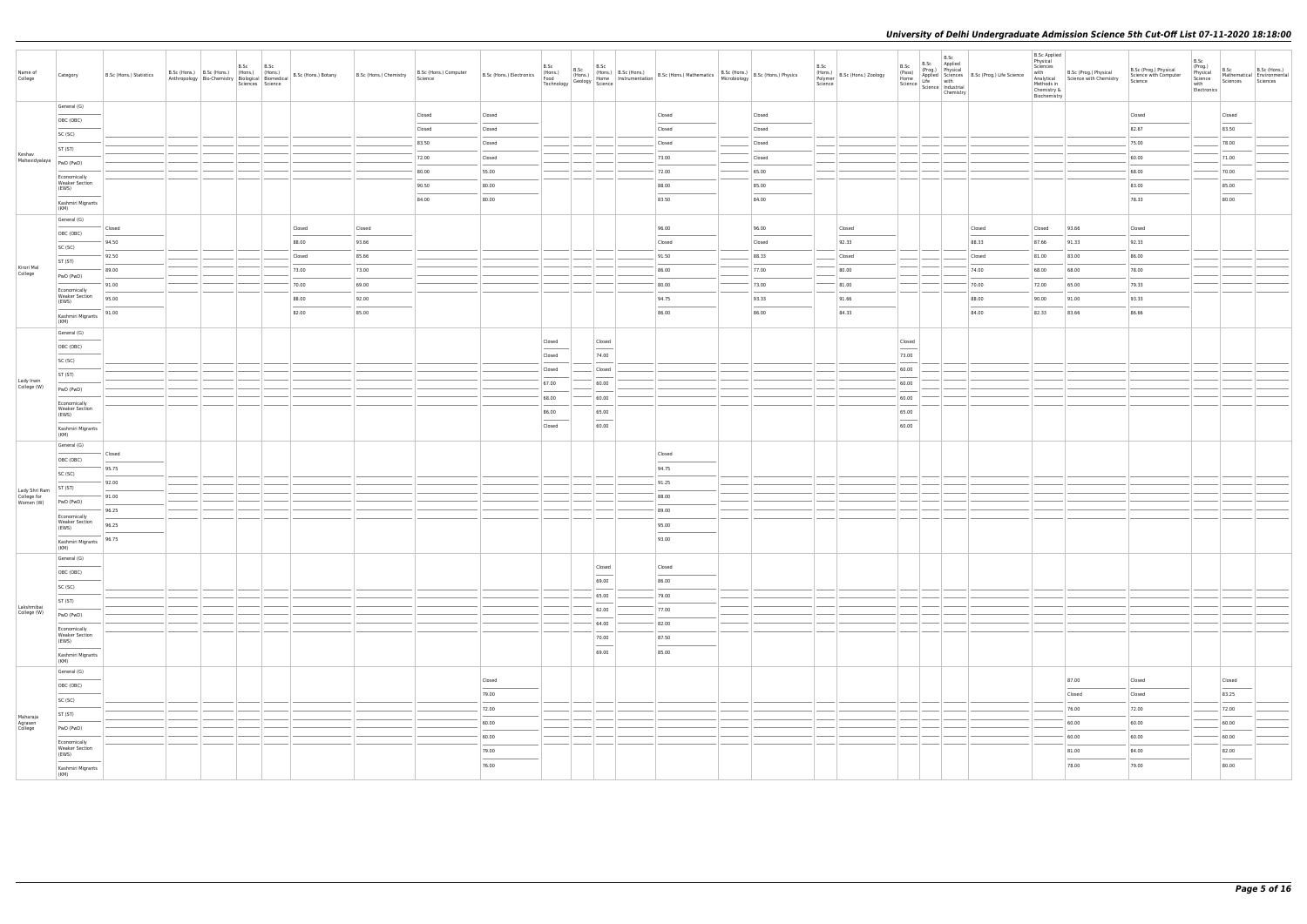| Name of<br>College                  | Category                                       | B.Sc (Hons.) Statistics |  | B.Sc B.Sc<br>Sciences Science | B.Sc (Hons.) B.Sc (Hons.) (Hons.) (Hons.) (Hons.) B.Sc (Hons.) Botany<br>Anthropology Bio-Chemistry Biological Biomedical B.Sc (Hons.) Botany | B.Sc (Hons.) Chemistry                                                                                                                                                                                                                                                                                                                                                                                                                                                              | B.Sc (Hons.) Computer<br>Science | B.Sc (Hons.) Electronics<br>Food<br>Technology | B.Sc | B.Sc | B.Sc (Hons.) B.Sc (Hons.) B.Sc (Hons.) Mathematics B.Sc (Hons.) S.Sc (Hons.) Physics<br>(Hons.) (Home Instrumentation B.Sc (Hons.) Mathematics Microbiology B.Sc (Hons.) Physics<br>gy Geology Science |        | B.Sc<br>(Hons.)<br>Polymer<br>Science<br>B.Sc (Hons.) Zoology | B.Sc | B.Sc Applied | B.Sc<br>B.Sc $[Pop,]$ Physical<br>(Pass) Applied Science<br>Home Applied Science<br>Science Science<br>Science Industrial<br>Science Industrial<br>Chamizen<br>Chemistry | <b>B.Sc Applied</b><br>Physical<br>Sciences<br>Methods in<br>Chemistry &<br>Biochemistry | with B.Sc (Prog.) Physical<br>Analytical Science with Chemistry | B.Sc (Prog.) Physical<br>Science with Computer<br>Science                                                                                                                                                                                                                                                                                                                                                                                                                           | B.Sc<br>(Prog.)<br>Physical<br>Science<br>with<br>Electronics | B.Sc<br>Sciences | B.Sc (Hons.)<br>Mathematical Environmental<br>Sciences |
|-------------------------------------|------------------------------------------------|-------------------------|--|-------------------------------|-----------------------------------------------------------------------------------------------------------------------------------------------|-------------------------------------------------------------------------------------------------------------------------------------------------------------------------------------------------------------------------------------------------------------------------------------------------------------------------------------------------------------------------------------------------------------------------------------------------------------------------------------|----------------------------------|------------------------------------------------|------|------|--------------------------------------------------------------------------------------------------------------------------------------------------------------------------------------------------------|--------|---------------------------------------------------------------|------|--------------|--------------------------------------------------------------------------------------------------------------------------------------------------------------------------|------------------------------------------------------------------------------------------|-----------------------------------------------------------------|-------------------------------------------------------------------------------------------------------------------------------------------------------------------------------------------------------------------------------------------------------------------------------------------------------------------------------------------------------------------------------------------------------------------------------------------------------------------------------------|---------------------------------------------------------------|------------------|--------------------------------------------------------|
|                                     | General (G)                                    |                         |  |                               | Closed                                                                                                                                        | 91.66                                                                                                                                                                                                                                                                                                                                                                                                                                                                               |                                  |                                                |      |      | 94.00                                                                                                                                                                                                  | 91.00  | Closed                                                        |      |              | 85.00                                                                                                                                                                    |                                                                                          | 88.66                                                           | 88.00                                                                                                                                                                                                                                                                                                                                                                                                                                                                               |                                                               |                  |                                                        |
|                                     | OBC (OBC)                                      |                         |  |                               | 85.33                                                                                                                                         | 88.00                                                                                                                                                                                                                                                                                                                                                                                                                                                                               |                                  |                                                |      |      | 91.75                                                                                                                                                                                                  | 88.00  | 88.00                                                         |      |              | 82.00                                                                                                                                                                    |                                                                                          | 86.66                                                           | 84.00                                                                                                                                                                                                                                                                                                                                                                                                                                                                               |                                                               |                  |                                                        |
|                                     | SC (SC)<br>ST (ST)                             |                         |  |                               | 75.00                                                                                                                                         | 75.00                                                                                                                                                                                                                                                                                                                                                                                                                                                                               |                                  |                                                |      |      | 84.50                                                                                                                                                                                                  | 75.00  | 75.00                                                         |      |              | 72.00                                                                                                                                                                    |                                                                                          | 70.00                                                           | 70.00                                                                                                                                                                                                                                                                                                                                                                                                                                                                               |                                                               |                  |                                                        |
| Maitreyi<br>College (W)             | PwD (PwD)                                      |                         |  |                               | 75.00                                                                                                                                         | 75.00                                                                                                                                                                                                                                                                                                                                                                                                                                                                               |                                  |                                                |      |      | 78.00                                                                                                                                                                                                  | 72.00  | 75.00                                                         |      |              | 70.00                                                                                                                                                                    |                                                                                          | 68.00                                                           | 68.00                                                                                                                                                                                                                                                                                                                                                                                                                                                                               |                                                               |                  |                                                        |
|                                     | Economically                                   |                         |  |                               | 70.00                                                                                                                                         | 75.00                                                                                                                                                                                                                                                                                                                                                                                                                                                                               |                                  |                                                |      |      | 78.00                                                                                                                                                                                                  | 70.00  | 70.00                                                         |      |              | 65.00                                                                                                                                                                    |                                                                                          | 68.00                                                           | 68.00                                                                                                                                                                                                                                                                                                                                                                                                                                                                               |                                                               |                  |                                                        |
|                                     | <b>Weaker Section</b><br>(EWS)                 |                         |  |                               | 85.33                                                                                                                                         | 91.00                                                                                                                                                                                                                                                                                                                                                                                                                                                                               |                                  |                                                |      |      | 92.50                                                                                                                                                                                                  | Closed | 87.00                                                         |      |              | 81.00                                                                                                                                                                    |                                                                                          | 81.00                                                           | 80.00                                                                                                                                                                                                                                                                                                                                                                                                                                                                               |                                                               |                  |                                                        |
|                                     | Kashmiri Migrants<br>(KM)                      |                         |  |                               | 81.00                                                                                                                                         | 82.00                                                                                                                                                                                                                                                                                                                                                                                                                                                                               |                                  |                                                |      |      | 89.75                                                                                                                                                                                                  | 82.00  | 81.00                                                         |      |              | 75.00                                                                                                                                                                    |                                                                                          | 79.00                                                           | 78.00                                                                                                                                                                                                                                                                                                                                                                                                                                                                               |                                                               |                  |                                                        |
|                                     | General (G)                                    |                         |  |                               |                                                                                                                                               |                                                                                                                                                                                                                                                                                                                                                                                                                                                                                     |                                  |                                                |      |      |                                                                                                                                                                                                        |        |                                                               |      |              |                                                                                                                                                                          |                                                                                          |                                                                 |                                                                                                                                                                                                                                                                                                                                                                                                                                                                                     |                                                               |                  |                                                        |
|                                     | Sikh Minority (SM)                             | Closed                  |  |                               |                                                                                                                                               |                                                                                                                                                                                                                                                                                                                                                                                                                                                                                     | Closed                           |                                                |      |      | 88.00                                                                                                                                                                                                  |        |                                                               |      |              |                                                                                                                                                                          |                                                                                          |                                                                 |                                                                                                                                                                                                                                                                                                                                                                                                                                                                                     |                                                               |                  |                                                        |
| Mata Sundri<br>College for          | PwD (PwD)                                      | 72.00                   |  |                               |                                                                                                                                               |                                                                                                                                                                                                                                                                                                                                                                                                                                                                                     | 72.00                            |                                                |      |      | 65.00                                                                                                                                                                                                  |        |                                                               |      |              |                                                                                                                                                                          |                                                                                          |                                                                 |                                                                                                                                                                                                                                                                                                                                                                                                                                                                                     |                                                               |                  |                                                        |
| Women (W)<br>* Sikh<br>Minority(SM) | Economically<br><b>Weaker Section</b>          | 62.00                   |  |                               |                                                                                                                                               |                                                                                                                                                                                                                                                                                                                                                                                                                                                                                     | 62.00                            |                                                |      |      | 61.00                                                                                                                                                                                                  |        |                                                               |      |              |                                                                                                                                                                          |                                                                                          |                                                                 |                                                                                                                                                                                                                                                                                                                                                                                                                                                                                     |                                                               |                  |                                                        |
|                                     | (EWS)                                          | <b>NA</b>               |  |                               |                                                                                                                                               |                                                                                                                                                                                                                                                                                                                                                                                                                                                                                     | <b>NA</b><br>78.00               |                                                |      |      | <b>NA</b>                                                                                                                                                                                              |        |                                                               |      |              |                                                                                                                                                                          |                                                                                          |                                                                 |                                                                                                                                                                                                                                                                                                                                                                                                                                                                                     |                                                               |                  |                                                        |
|                                     | Kashmiri Migrants<br>(KM)                      | 82.00                   |  |                               |                                                                                                                                               |                                                                                                                                                                                                                                                                                                                                                                                                                                                                                     |                                  |                                                |      |      | 78.00                                                                                                                                                                                                  |        |                                                               |      |              |                                                                                                                                                                          |                                                                                          |                                                                 |                                                                                                                                                                                                                                                                                                                                                                                                                                                                                     |                                                               |                  |                                                        |
|                                     | General (G)                                    |                         |  |                               | Closed                                                                                                                                        | 96.67                                                                                                                                                                                                                                                                                                                                                                                                                                                                               |                                  |                                                |      |      | Closed                                                                                                                                                                                                 | Closed | Closed                                                        |      |              | 96.00                                                                                                                                                                    |                                                                                          |                                                                 | Closed                                                                                                                                                                                                                                                                                                                                                                                                                                                                              |                                                               |                  |                                                        |
|                                     | OBC (OBC)                                      |                         |  |                               | 91.00                                                                                                                                         | Closed                                                                                                                                                                                                                                                                                                                                                                                                                                                                              |                                  |                                                |      |      | Closed                                                                                                                                                                                                 | Closed | Closed                                                        |      |              | 93.00                                                                                                                                                                    |                                                                                          |                                                                 | $\frac{1}{2} \left( \frac{1}{2} \right) \left( \frac{1}{2} \right) \left( \frac{1}{2} \right) \left( \frac{1}{2} \right) \left( \frac{1}{2} \right) \left( \frac{1}{2} \right) \left( \frac{1}{2} \right) \left( \frac{1}{2} \right) \left( \frac{1}{2} \right) \left( \frac{1}{2} \right) \left( \frac{1}{2} \right) \left( \frac{1}{2} \right) \left( \frac{1}{2} \right) \left( \frac{1}{2} \right) \left( \frac{1}{2} \right) \left( \frac{1}{2} \right) \left( \frac$<br>91.67 |                                                               |                  |                                                        |
|                                     | SC (SC)                                        |                         |  |                               | 90.00                                                                                                                                         | 90.33                                                                                                                                                                                                                                                                                                                                                                                                                                                                               |                                  |                                                |      |      | Closed                                                                                                                                                                                                 | 88.67  | Closed                                                        |      |              | 90.00                                                                                                                                                                    |                                                                                          |                                                                 | 87.33                                                                                                                                                                                                                                                                                                                                                                                                                                                                               |                                                               |                  |                                                        |
| Miranda House<br>(W)                | ST (ST)                                        |                         |  |                               | Closed                                                                                                                                        | 81.67                                                                                                                                                                                                                                                                                                                                                                                                                                                                               |                                  |                                                |      |      | 88.00                                                                                                                                                                                                  | 83.00  | Closed                                                        |      |              | 89.00                                                                                                                                                                    |                                                                                          |                                                                 | 79.00                                                                                                                                                                                                                                                                                                                                                                                                                                                                               |                                                               |                  |                                                        |
|                                     | PwD (PwD)                                      |                         |  |                               | 88.00                                                                                                                                         | 86.00                                                                                                                                                                                                                                                                                                                                                                                                                                                                               |                                  |                                                |      |      | 92.50                                                                                                                                                                                                  | 89.00  | 88.00                                                         |      |              | 82.00                                                                                                                                                                    |                                                                                          |                                                                 | 83.00                                                                                                                                                                                                                                                                                                                                                                                                                                                                               |                                                               |                  |                                                        |
|                                     | Economically<br><b>Weaker Section</b><br>(EWS) |                         |  |                               | 91.00                                                                                                                                         | Closed                                                                                                                                                                                                                                                                                                                                                                                                                                                                              |                                  |                                                |      |      | 95.00                                                                                                                                                                                                  | 94.00  | Closed                                                        |      |              | 93.00                                                                                                                                                                    |                                                                                          |                                                                 | 92.33                                                                                                                                                                                                                                                                                                                                                                                                                                                                               |                                                               |                  |                                                        |
|                                     | Kashmiri Migrants                              |                         |  |                               | Closed                                                                                                                                        | 87.00                                                                                                                                                                                                                                                                                                                                                                                                                                                                               |                                  |                                                |      |      | 94.00                                                                                                                                                                                                  | 91.67  | Closed                                                        |      |              | Closed                                                                                                                                                                   |                                                                                          |                                                                 | $\sim$<br>84.67                                                                                                                                                                                                                                                                                                                                                                                                                                                                     |                                                               |                  |                                                        |
|                                     | (KM)<br>General (G)                            |                         |  |                               |                                                                                                                                               |                                                                                                                                                                                                                                                                                                                                                                                                                                                                                     |                                  |                                                |      |      |                                                                                                                                                                                                        |        |                                                               |      |              |                                                                                                                                                                          |                                                                                          |                                                                 |                                                                                                                                                                                                                                                                                                                                                                                                                                                                                     |                                                               |                  |                                                        |
|                                     | OBC (OBC)                                      |                         |  |                               |                                                                                                                                               | 93.00                                                                                                                                                                                                                                                                                                                                                                                                                                                                               |                                  |                                                |      |      | 93.00                                                                                                                                                                                                  | Closed |                                                               |      |              |                                                                                                                                                                          |                                                                                          | 87.00                                                           | Closed                                                                                                                                                                                                                                                                                                                                                                                                                                                                              |                                                               |                  |                                                        |
|                                     | SC (SC)                                        |                         |  |                               |                                                                                                                                               | 89.00                                                                                                                                                                                                                                                                                                                                                                                                                                                                               |                                  |                                                |      |      | Closed                                                                                                                                                                                                 | 90.33  |                                                               |      |              |                                                                                                                                                                          |                                                                                          | 84.00                                                           | 86.50                                                                                                                                                                                                                                                                                                                                                                                                                                                                               |                                                               |                  |                                                        |
|                                     | ST (ST)                                        |                         |  |                               |                                                                                                                                               | 78.00                                                                                                                                                                                                                                                                                                                                                                                                                                                                               |                                  |                                                |      |      | 82.00                                                                                                                                                                                                  | Closed |                                                               |      |              |                                                                                                                                                                          |                                                                                          | 72.00                                                           | 77.00                                                                                                                                                                                                                                                                                                                                                                                                                                                                               |                                                               |                  |                                                        |
| Motilal Nehru<br>College            | PwD (PwD)                                      |                         |  |                               |                                                                                                                                               | 72.00                                                                                                                                                                                                                                                                                                                                                                                                                                                                               |                                  |                                                |      |      | 75.00                                                                                                                                                                                                  | 60.00  |                                                               |      |              |                                                                                                                                                                          |                                                                                          | 68.00                                                           | 77.00                                                                                                                                                                                                                                                                                                                                                                                                                                                                               |                                                               |                  |                                                        |
|                                     | Economically<br><b>Weaker Section</b>          |                         |  |                               |                                                                                                                                               | 80.00                                                                                                                                                                                                                                                                                                                                                                                                                                                                               |                                  |                                                |      |      | 80.00                                                                                                                                                                                                  | 62.00  |                                                               |      |              |                                                                                                                                                                          |                                                                                          | 79.00                                                           | 79.00                                                                                                                                                                                                                                                                                                                                                                                                                                                                               |                                                               |                  |                                                        |
|                                     | (EWS)                                          |                         |  |                               |                                                                                                                                               | 90.00<br>$\frac{1}{2} \left( \frac{1}{2} \right) \left( \frac{1}{2} \right) \left( \frac{1}{2} \right) \left( \frac{1}{2} \right) \left( \frac{1}{2} \right) \left( \frac{1}{2} \right) \left( \frac{1}{2} \right) \left( \frac{1}{2} \right) \left( \frac{1}{2} \right) \left( \frac{1}{2} \right) \left( \frac{1}{2} \right) \left( \frac{1}{2} \right) \left( \frac{1}{2} \right) \left( \frac{1}{2} \right) \left( \frac{1}{2} \right) \left( \frac{1}{2} \right) \left( \frac$ |                                  |                                                |      |      | 80.00<br><b>STATISTICS</b>                                                                                                                                                                             | 85.00  |                                                               |      |              |                                                                                                                                                                          |                                                                                          | 84.00                                                           | 86.00                                                                                                                                                                                                                                                                                                                                                                                                                                                                               |                                                               |                  |                                                        |
|                                     | Kashmiri Migrants<br>(KM)                      |                         |  |                               |                                                                                                                                               | 89.00                                                                                                                                                                                                                                                                                                                                                                                                                                                                               |                                  |                                                |      |      | Closed                                                                                                                                                                                                 | 60.00  |                                                               |      |              |                                                                                                                                                                          |                                                                                          | 83.00                                                           | 77.00                                                                                                                                                                                                                                                                                                                                                                                                                                                                               |                                                               |                  |                                                        |
|                                     | General (G)                                    |                         |  |                               |                                                                                                                                               |                                                                                                                                                                                                                                                                                                                                                                                                                                                                                     |                                  |                                                |      |      |                                                                                                                                                                                                        |        |                                                               |      |              |                                                                                                                                                                          |                                                                                          |                                                                 |                                                                                                                                                                                                                                                                                                                                                                                                                                                                                     |                                                               |                  |                                                        |
|                                     | OBC (OBC)                                      |                         |  |                               |                                                                                                                                               |                                                                                                                                                                                                                                                                                                                                                                                                                                                                                     |                                  |                                                |      |      |                                                                                                                                                                                                        |        |                                                               |      |              |                                                                                                                                                                          |                                                                                          |                                                                 |                                                                                                                                                                                                                                                                                                                                                                                                                                                                                     |                                                               |                  |                                                        |
|                                     | SC (SC)                                        |                         |  |                               |                                                                                                                                               |                                                                                                                                                                                                                                                                                                                                                                                                                                                                                     |                                  |                                                |      |      |                                                                                                                                                                                                        |        |                                                               |      |              |                                                                                                                                                                          |                                                                                          |                                                                 |                                                                                                                                                                                                                                                                                                                                                                                                                                                                                     |                                                               |                  |                                                        |
| Motilal Nehru                       | ST (ST)                                        |                         |  |                               |                                                                                                                                               |                                                                                                                                                                                                                                                                                                                                                                                                                                                                                     |                                  |                                                |      |      |                                                                                                                                                                                                        |        |                                                               |      |              |                                                                                                                                                                          |                                                                                          |                                                                 |                                                                                                                                                                                                                                                                                                                                                                                                                                                                                     |                                                               |                  |                                                        |
| College<br>(Evening)                | PwD (PwD)                                      |                         |  |                               |                                                                                                                                               |                                                                                                                                                                                                                                                                                                                                                                                                                                                                                     |                                  |                                                |      |      |                                                                                                                                                                                                        |        |                                                               |      |              |                                                                                                                                                                          |                                                                                          |                                                                 |                                                                                                                                                                                                                                                                                                                                                                                                                                                                                     |                                                               |                  |                                                        |
|                                     | Economically<br><b>Weaker Section</b><br>(EWS) |                         |  |                               |                                                                                                                                               |                                                                                                                                                                                                                                                                                                                                                                                                                                                                                     |                                  |                                                |      |      |                                                                                                                                                                                                        |        |                                                               |      |              |                                                                                                                                                                          |                                                                                          |                                                                 |                                                                                                                                                                                                                                                                                                                                                                                                                                                                                     |                                                               |                  |                                                        |
|                                     | Kashmiri Migrants                              |                         |  |                               |                                                                                                                                               |                                                                                                                                                                                                                                                                                                                                                                                                                                                                                     |                                  |                                                |      |      |                                                                                                                                                                                                        |        |                                                               |      |              |                                                                                                                                                                          |                                                                                          |                                                                 |                                                                                                                                                                                                                                                                                                                                                                                                                                                                                     |                                                               |                  |                                                        |
|                                     | (KM)<br>General (G)                            |                         |  |                               |                                                                                                                                               |                                                                                                                                                                                                                                                                                                                                                                                                                                                                                     |                                  |                                                |      |      |                                                                                                                                                                                                        |        |                                                               |      |              |                                                                                                                                                                          |                                                                                          |                                                                 |                                                                                                                                                                                                                                                                                                                                                                                                                                                                                     |                                                               |                  |                                                        |
|                                     | OBC (OBC)                                      | Closed                  |  |                               |                                                                                                                                               |                                                                                                                                                                                                                                                                                                                                                                                                                                                                                     | 92.00                            |                                                |      |      | 92.00                                                                                                                                                                                                  |        |                                                               |      |              |                                                                                                                                                                          |                                                                                          |                                                                 |                                                                                                                                                                                                                                                                                                                                                                                                                                                                                     |                                                               | 90.00<br>$\sim$  |                                                        |
|                                     | SC (SC)                                        | 88.50                   |  |                               |                                                                                                                                               |                                                                                                                                                                                                                                                                                                                                                                                                                                                                                     | 88.50                            |                                                |      |      | 90.00                                                                                                                                                                                                  |        |                                                               |      |              |                                                                                                                                                                          |                                                                                          |                                                                 |                                                                                                                                                                                                                                                                                                                                                                                                                                                                                     |                                                               | 85.50            |                                                        |
| P.G.D.A.V.                          | ST (ST)                                        | 80.00                   |  |                               |                                                                                                                                               |                                                                                                                                                                                                                                                                                                                                                                                                                                                                                     | 82.00                            |                                                |      |      | 82.00                                                                                                                                                                                                  |        |                                                               |      |              |                                                                                                                                                                          |                                                                                          |                                                                 |                                                                                                                                                                                                                                                                                                                                                                                                                                                                                     |                                                               | 76.00            |                                                        |
| College                             | PwD (PwD)                                      | 78.00                   |  |                               |                                                                                                                                               |                                                                                                                                                                                                                                                                                                                                                                                                                                                                                     | 80.00                            |                                                |      |      | 80.00                                                                                                                                                                                                  |        |                                                               |      |              |                                                                                                                                                                          |                                                                                          |                                                                 |                                                                                                                                                                                                                                                                                                                                                                                                                                                                                     |                                                               | 73.00            |                                                        |
|                                     | Economically<br><b>Weaker Section</b>          | 72.00                   |  |                               |                                                                                                                                               |                                                                                                                                                                                                                                                                                                                                                                                                                                                                                     | 80.00                            |                                                |      |      | 72.00                                                                                                                                                                                                  |        |                                                               |      |              |                                                                                                                                                                          |                                                                                          |                                                                 |                                                                                                                                                                                                                                                                                                                                                                                                                                                                                     |                                                               | 72.00            |                                                        |
|                                     | (EWS)                                          | 92.00                   |  |                               |                                                                                                                                               |                                                                                                                                                                                                                                                                                                                                                                                                                                                                                     | 90.50                            |                                                |      |      | 88.00                                                                                                                                                                                                  |        |                                                               |      |              |                                                                                                                                                                          |                                                                                          |                                                                 |                                                                                                                                                                                                                                                                                                                                                                                                                                                                                     |                                                               | 86.00            |                                                        |
|                                     | Kashmiri Migrants<br>(KM)                      | 86.00                   |  |                               |                                                                                                                                               |                                                                                                                                                                                                                                                                                                                                                                                                                                                                                     | 83.00                            |                                                |      |      | 83.00                                                                                                                                                                                                  |        |                                                               |      |              |                                                                                                                                                                          |                                                                                          |                                                                 |                                                                                                                                                                                                                                                                                                                                                                                                                                                                                     |                                                               | 81.00            |                                                        |
|                                     | General (G)                                    |                         |  |                               |                                                                                                                                               |                                                                                                                                                                                                                                                                                                                                                                                                                                                                                     |                                  |                                                |      |      | Closed                                                                                                                                                                                                 |        |                                                               |      |              |                                                                                                                                                                          |                                                                                          |                                                                 |                                                                                                                                                                                                                                                                                                                                                                                                                                                                                     |                                                               |                  |                                                        |
|                                     | OBC (OBC)                                      |                         |  |                               |                                                                                                                                               |                                                                                                                                                                                                                                                                                                                                                                                                                                                                                     |                                  |                                                |      |      | 89.00                                                                                                                                                                                                  |        |                                                               |      |              |                                                                                                                                                                          |                                                                                          |                                                                 |                                                                                                                                                                                                                                                                                                                                                                                                                                                                                     |                                                               |                  |                                                        |
|                                     | SC (SC)                                        |                         |  |                               |                                                                                                                                               |                                                                                                                                                                                                                                                                                                                                                                                                                                                                                     |                                  |                                                |      |      | 80.00                                                                                                                                                                                                  |        |                                                               |      |              |                                                                                                                                                                          |                                                                                          |                                                                 |                                                                                                                                                                                                                                                                                                                                                                                                                                                                                     |                                                               |                  |                                                        |
| P.G.D.A.V.<br>College<br>(Evening)  | ST (ST)                                        |                         |  |                               |                                                                                                                                               |                                                                                                                                                                                                                                                                                                                                                                                                                                                                                     |                                  |                                                |      |      | Closed                                                                                                                                                                                                 |        |                                                               |      |              |                                                                                                                                                                          |                                                                                          |                                                                 |                                                                                                                                                                                                                                                                                                                                                                                                                                                                                     |                                                               |                  |                                                        |
|                                     | PwD (PwD)                                      |                         |  |                               |                                                                                                                                               |                                                                                                                                                                                                                                                                                                                                                                                                                                                                                     |                                  |                                                |      |      | 58.00                                                                                                                                                                                                  |        |                                                               |      |              |                                                                                                                                                                          |                                                                                          |                                                                 |                                                                                                                                                                                                                                                                                                                                                                                                                                                                                     |                                                               |                  |                                                        |
|                                     | Economically<br><b>Weaker Section</b><br>(EWS) |                         |  |                               |                                                                                                                                               |                                                                                                                                                                                                                                                                                                                                                                                                                                                                                     |                                  |                                                |      |      | 89.75                                                                                                                                                                                                  |        |                                                               |      |              |                                                                                                                                                                          |                                                                                          |                                                                 |                                                                                                                                                                                                                                                                                                                                                                                                                                                                                     |                                                               |                  |                                                        |
|                                     | Kashmiri Migrants                              |                         |  |                               |                                                                                                                                               |                                                                                                                                                                                                                                                                                                                                                                                                                                                                                     |                                  |                                                |      |      | 74.00                                                                                                                                                                                                  |        |                                                               |      |              |                                                                                                                                                                          |                                                                                          |                                                                 |                                                                                                                                                                                                                                                                                                                                                                                                                                                                                     |                                                               |                  |                                                        |
|                                     | (KM)                                           |                         |  |                               |                                                                                                                                               |                                                                                                                                                                                                                                                                                                                                                                                                                                                                                     |                                  |                                                |      |      |                                                                                                                                                                                                        |        |                                                               |      |              |                                                                                                                                                                          |                                                                                          |                                                                 |                                                                                                                                                                                                                                                                                                                                                                                                                                                                                     |                                                               |                  |                                                        |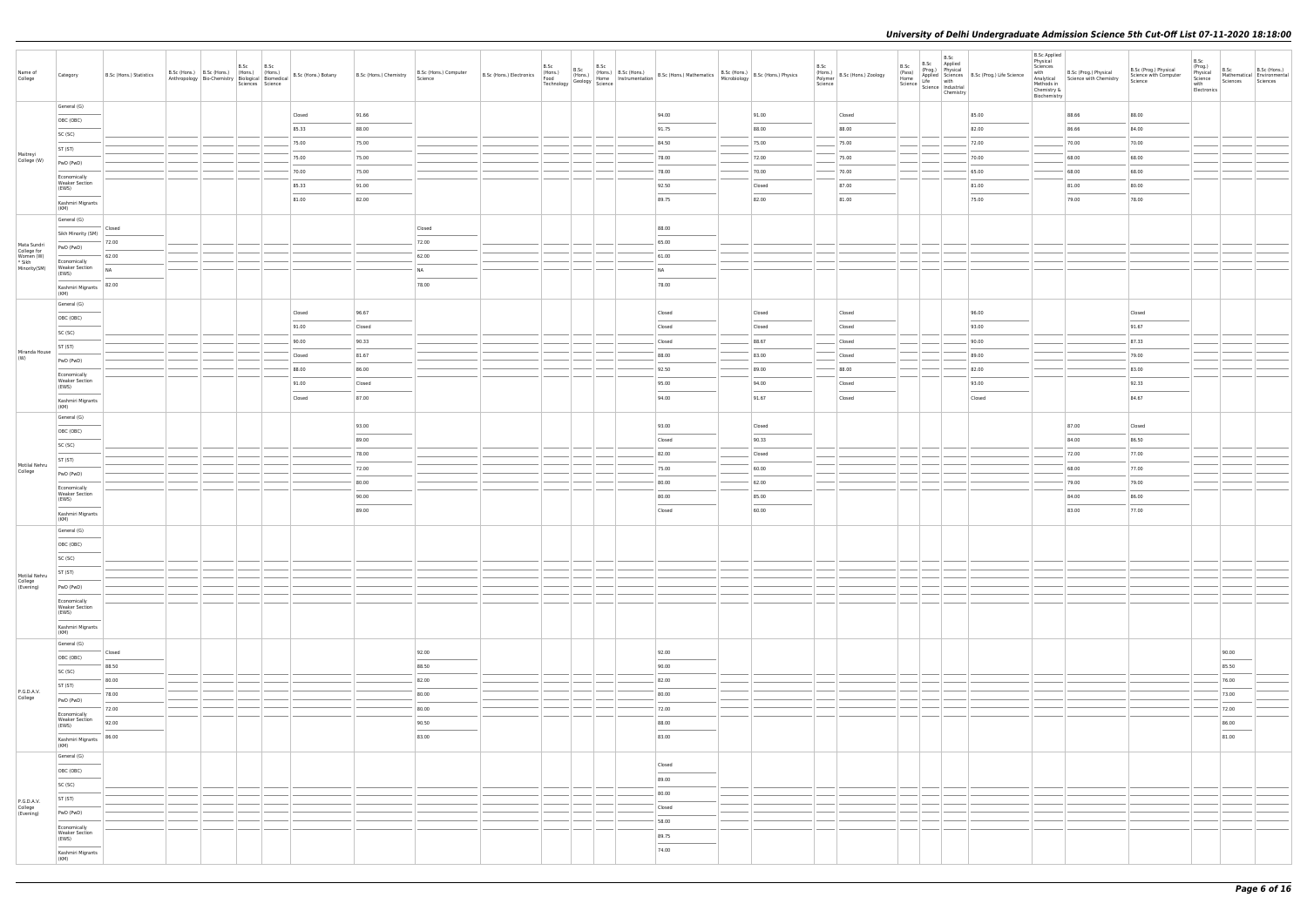| Name of<br>College                | Category                                       | B.Sc (Hons.) Statistics |  | B.Sc<br>Sciences Science | B.Sc | B.Sc (Hons.) B.Sc (Hons.) (Hons.) (Hons.) (Hons.) B.Sc (Hons.) Botany<br>Anthropology Bio-Chemistry Biological Biomedical B.Sc (Hons.) Botany | B.Sc (Hons.) Chemistry | B.Sc (Hons.) Computer<br>Science  | B.Sc (Hons.) Electronics<br>Food<br>Technology | B.Sc | B.Sc                                                                                                                                                                                                                                                                                                                                                                                                                                                                                | B.Sc<br>(Hons.) (Hons.)<br>Geology Home declined by Science | (Hons.) B.Sc (Hons.) B.Sc (Hons.) Mathematics B.Sc (Hons.) B.Sc (Hons.) Physics<br>Home Instrumentation B.Sc (Hons.) Mathematics Microbiology B.Sc (Hons.) Physics |        |        | B.Sc | (Hons.)<br>Polymer B.Sc (Hons.) Zoology<br>Science | B.Sc | B.Sc<br>B.Sc Applied<br>B.S.C. (Prog.) Physical<br>(Prog.) Physical<br>Applied Science<br>Science Industrial<br>Science Industrial<br>Science Industrial<br>$\frac{1}{2}$<br>Chemistry                                                                                                                                                                                                                                                                                              | <b>B.Sc Applied</b><br>Physical<br>Sciences<br>with<br>Analytical<br>Methods in<br>Chemistry &<br>Biochemistry | B.Sc (Prog.) Physical<br>Science with Chemistry | B.Sc (Prog.) Physical<br>Science with Computer<br>Science | B.Sc<br>(Prog.)<br>Physical<br>Science<br>with<br>Electronics | B.Sc<br>Sciences | B.Sc (Hons.)<br>Mathematical Environmental<br>Sciences |
|-----------------------------------|------------------------------------------------|-------------------------|--|--------------------------|------|-----------------------------------------------------------------------------------------------------------------------------------------------|------------------------|-----------------------------------|------------------------------------------------|------|-------------------------------------------------------------------------------------------------------------------------------------------------------------------------------------------------------------------------------------------------------------------------------------------------------------------------------------------------------------------------------------------------------------------------------------------------------------------------------------|-------------------------------------------------------------|--------------------------------------------------------------------------------------------------------------------------------------------------------------------|--------|--------|------|----------------------------------------------------|------|-------------------------------------------------------------------------------------------------------------------------------------------------------------------------------------------------------------------------------------------------------------------------------------------------------------------------------------------------------------------------------------------------------------------------------------------------------------------------------------|----------------------------------------------------------------------------------------------------------------|-------------------------------------------------|-----------------------------------------------------------|---------------------------------------------------------------|------------------|--------------------------------------------------------|
|                                   | General (G)                                    |                         |  |                          |      |                                                                                                                                               | 90.00                  |                                   | Closed                                         |      |                                                                                                                                                                                                                                                                                                                                                                                                                                                                                     |                                                             | 91.25                                                                                                                                                              |        | Closed |      |                                                    |      | 84.50                                                                                                                                                                                                                                                                                                                                                                                                                                                                               |                                                                                                                | 86.00                                           | Closed                                                    | Closed                                                        |                  |                                                        |
|                                   | OBC (OBC)                                      |                         |  |                          |      |                                                                                                                                               | 87.00                  |                                   | 81.66                                          |      |                                                                                                                                                                                                                                                                                                                                                                                                                                                                                     |                                                             | Closed                                                                                                                                                             |        | 89.30  |      |                                                    |      | $\frac{1}{2} \left( \frac{1}{2} \right) \left( \frac{1}{2} \right) \left( \frac{1}{2} \right) \left( \frac{1}{2} \right) \left( \frac{1}{2} \right) \left( \frac{1}{2} \right) \left( \frac{1}{2} \right) \left( \frac{1}{2} \right) \left( \frac{1}{2} \right) \left( \frac{1}{2} \right) \left( \frac{1}{2} \right) \left( \frac{1}{2} \right) \left( \frac{1}{2} \right) \left( \frac{1}{2} \right) \left( \frac{1}{2} \right) \left( \frac{1}{2} \right) \left( \frac$<br>79.00 |                                                                                                                | 82.33                                           | 83.30                                                     | 82.00                                                         |                  |                                                        |
|                                   | SC (SC)                                        |                         |  |                          |      |                                                                                                                                               | 75.00                  |                                   | 74.00                                          |      |                                                                                                                                                                                                                                                                                                                                                                                                                                                                                     |                                                             | 79.00                                                                                                                                                              |        | 83.00  |      |                                                    |      | 65.00                                                                                                                                                                                                                                                                                                                                                                                                                                                                               |                                                                                                                | 72.00                                           | 76.00                                                     | Closed                                                        |                  |                                                        |
| Rajdhani<br>College               | ST (ST)                                        |                         |  |                          |      |                                                                                                                                               | 62.00                  |                                   | 64.00                                          |      |                                                                                                                                                                                                                                                                                                                                                                                                                                                                                     |                                                             | 73.00                                                                                                                                                              |        | 75.00  |      |                                                    |      | 55.00                                                                                                                                                                                                                                                                                                                                                                                                                                                                               |                                                                                                                | 50.00                                           | 65.00                                                     | 58.00                                                         |                  |                                                        |
|                                   | PwD (PwD)                                      |                         |  |                          |      |                                                                                                                                               | 64.00                  |                                   | 64.00                                          |      |                                                                                                                                                                                                                                                                                                                                                                                                                                                                                     |                                                             | 70.00                                                                                                                                                              |        | 70.00  |      |                                                    |      | 60.00                                                                                                                                                                                                                                                                                                                                                                                                                                                                               |                                                                                                                | 64.00                                           | 60.00                                                     | 58.00                                                         |                  |                                                        |
|                                   | Economically<br><b>Weaker Section</b>          |                         |  |                          |      |                                                                                                                                               | 88.00                  |                                   | 85.66                                          |      |                                                                                                                                                                                                                                                                                                                                                                                                                                                                                     |                                                             | 87.00                                                                                                                                                              |        | 89.30  |      |                                                    |      | 83.50                                                                                                                                                                                                                                                                                                                                                                                                                                                                               |                                                                                                                | 85.00                                           | 85.00                                                     | 84.00                                                         |                  |                                                        |
|                                   | (EWS)                                          |                         |  |                          |      |                                                                                                                                               | 80.00                  |                                   | 74.00                                          |      |                                                                                                                                                                                                                                                                                                                                                                                                                                                                                     |                                                             | 72.00                                                                                                                                                              |        | 80.00  |      |                                                    |      | 72.00                                                                                                                                                                                                                                                                                                                                                                                                                                                                               |                                                                                                                | 80.00                                           | 75.00                                                     | 58.00                                                         |                  |                                                        |
|                                   | Kashmiri Migrants<br>(KM)                      |                         |  |                          |      |                                                                                                                                               |                        |                                   |                                                |      |                                                                                                                                                                                                                                                                                                                                                                                                                                                                                     |                                                             |                                                                                                                                                                    |        |        |      |                                                    |      |                                                                                                                                                                                                                                                                                                                                                                                                                                                                                     |                                                                                                                |                                                 |                                                           |                                                               |                  |                                                        |
|                                   | General (G)                                    | 95.50                   |  |                          |      |                                                                                                                                               |                        | Closed                            |                                                |      | Closed                                                                                                                                                                                                                                                                                                                                                                                                                                                                              |                                                             | Closed                                                                                                                                                             | Closed |        |      |                                                    |      |                                                                                                                                                                                                                                                                                                                                                                                                                                                                                     |                                                                                                                |                                                 |                                                           |                                                               |                  |                                                        |
|                                   | OBC (OBC)                                      | 92.50                   |  |                          |      |                                                                                                                                               |                        | 89.50                             |                                                |      | 82.00                                                                                                                                                                                                                                                                                                                                                                                                                                                                               |                                                             | 90.00                                                                                                                                                              | 86.00  |        |      |                                                    |      |                                                                                                                                                                                                                                                                                                                                                                                                                                                                                     |                                                                                                                |                                                 |                                                           |                                                               |                  |                                                        |
|                                   | SC (SC)                                        | 80.50                   |  |                          |      |                                                                                                                                               |                        | Closed                            |                                                |      | 80.00                                                                                                                                                                                                                                                                                                                                                                                                                                                                               |                                                             | 82.00                                                                                                                                                              | 81.00  |        |      |                                                    |      |                                                                                                                                                                                                                                                                                                                                                                                                                                                                                     |                                                                                                                |                                                 |                                                           |                                                               |                  |                                                        |
| Ram Lal Anand                     | ST (ST)                                        | 75.00                   |  |                          |      |                                                                                                                                               |                        | 75.00                             |                                                |      | 72.00                                                                                                                                                                                                                                                                                                                                                                                                                                                                               |                                                             | 80.00                                                                                                                                                              | 76.00  |        |      |                                                    |      |                                                                                                                                                                                                                                                                                                                                                                                                                                                                                     |                                                                                                                |                                                 |                                                           |                                                               |                  |                                                        |
| College                           | PwD (PwD)                                      | 78.00                   |  |                          |      |                                                                                                                                               |                        | 77.00                             |                                                |      | 79.00                                                                                                                                                                                                                                                                                                                                                                                                                                                                               |                                                             | 75.00                                                                                                                                                              | 75.00  |        |      |                                                    |      |                                                                                                                                                                                                                                                                                                                                                                                                                                                                                     |                                                                                                                |                                                 |                                                           |                                                               |                  |                                                        |
|                                   | Economically<br><b>Weaker Section</b>          | 92.50                   |  |                          |      |                                                                                                                                               |                        | 89.50                             |                                                |      | 86.00                                                                                                                                                                                                                                                                                                                                                                                                                                                                               |                                                             | 90.00                                                                                                                                                              | 87.00  |        |      |                                                    |      |                                                                                                                                                                                                                                                                                                                                                                                                                                                                                     |                                                                                                                |                                                 |                                                           |                                                               |                  |                                                        |
|                                   | (EWS)                                          | 87.00                   |  |                          |      |                                                                                                                                               |                        | <b>Contract Contract</b><br>83.00 |                                                |      | $\frac{1}{2} \left( \frac{1}{2} \right) \left( \frac{1}{2} \right) \left( \frac{1}{2} \right) \left( \frac{1}{2} \right) \left( \frac{1}{2} \right) \left( \frac{1}{2} \right) \left( \frac{1}{2} \right) \left( \frac{1}{2} \right) \left( \frac{1}{2} \right) \left( \frac{1}{2} \right) \left( \frac{1}{2} \right) \left( \frac{1}{2} \right) \left( \frac{1}{2} \right) \left( \frac{1}{2} \right) \left( \frac{1}{2} \right) \left( \frac{1}{2} \right) \left( \frac$<br>85.00 |                                                             | 83.75                                                                                                                                                              | 85.00  |        |      |                                                    |      |                                                                                                                                                                                                                                                                                                                                                                                                                                                                                     |                                                                                                                |                                                 |                                                           |                                                               |                  |                                                        |
|                                   | Kashmiri Migrants<br>(KM)                      |                         |  |                          |      |                                                                                                                                               |                        |                                   |                                                |      |                                                                                                                                                                                                                                                                                                                                                                                                                                                                                     |                                                             |                                                                                                                                                                    |        |        |      |                                                    |      |                                                                                                                                                                                                                                                                                                                                                                                                                                                                                     |                                                                                                                |                                                 |                                                           |                                                               |                  |                                                        |
|                                   | General (G)                                    | Closed                  |  |                          |      |                                                                                                                                               |                        | 92.75                             |                                                |      |                                                                                                                                                                                                                                                                                                                                                                                                                                                                                     |                                                             | Closed                                                                                                                                                             |        |        |      |                                                    |      |                                                                                                                                                                                                                                                                                                                                                                                                                                                                                     |                                                                                                                |                                                 |                                                           |                                                               |                  | 86.00                                                  |
|                                   | OBC (OBC)                                      | 90.25                   |  |                          |      |                                                                                                                                               |                        | 90.75                             |                                                |      |                                                                                                                                                                                                                                                                                                                                                                                                                                                                                     |                                                             | 91.50                                                                                                                                                              |        |        |      |                                                    |      |                                                                                                                                                                                                                                                                                                                                                                                                                                                                                     |                                                                                                                |                                                 |                                                           |                                                               |                  | 84.00                                                  |
|                                   | SC (SC)                                        | 84.75                   |  |                          |      |                                                                                                                                               |                        | 85.75                             |                                                |      |                                                                                                                                                                                                                                                                                                                                                                                                                                                                                     |                                                             | 82.00                                                                                                                                                              |        |        |      |                                                    |      |                                                                                                                                                                                                                                                                                                                                                                                                                                                                                     |                                                                                                                |                                                 |                                                           |                                                               |                  | 81.00                                                  |
| Ramanujan                         | ST (ST)                                        | 80.50                   |  |                          |      |                                                                                                                                               |                        | 79.25                             |                                                |      |                                                                                                                                                                                                                                                                                                                                                                                                                                                                                     |                                                             | 75.00                                                                                                                                                              |        |        |      |                                                    |      |                                                                                                                                                                                                                                                                                                                                                                                                                                                                                     |                                                                                                                |                                                 |                                                           |                                                               |                  | 77.00                                                  |
| College                           | PwD (PwD)                                      | 80.50                   |  |                          |      |                                                                                                                                               |                        | 78.50                             |                                                |      |                                                                                                                                                                                                                                                                                                                                                                                                                                                                                     |                                                             | 72.00                                                                                                                                                              |        |        |      |                                                    |      |                                                                                                                                                                                                                                                                                                                                                                                                                                                                                     |                                                                                                                |                                                 |                                                           |                                                               |                  | 77.00                                                  |
|                                   | Economically<br><b>Weaker Section</b>          | 93.00                   |  |                          |      |                                                                                                                                               |                        | 91.75                             |                                                |      |                                                                                                                                                                                                                                                                                                                                                                                                                                                                                     |                                                             | 91.75                                                                                                                                                              |        |        |      |                                                    |      |                                                                                                                                                                                                                                                                                                                                                                                                                                                                                     |                                                                                                                |                                                 |                                                           |                                                               |                  | 86.00                                                  |
|                                   | (EWS)<br>Kashmiri Migrants                     | 81.50                   |  |                          |      |                                                                                                                                               |                        | 78.50                             |                                                |      |                                                                                                                                                                                                                                                                                                                                                                                                                                                                                     |                                                             | $\sim$<br>80.00                                                                                                                                                    |        |        |      |                                                    |      |                                                                                                                                                                                                                                                                                                                                                                                                                                                                                     |                                                                                                                |                                                 |                                                           |                                                               |                  | 80.00                                                  |
|                                   | (KM)                                           |                         |  |                          |      |                                                                                                                                               |                        |                                   |                                                |      |                                                                                                                                                                                                                                                                                                                                                                                                                                                                                     |                                                             |                                                                                                                                                                    |        |        |      |                                                    |      |                                                                                                                                                                                                                                                                                                                                                                                                                                                                                     |                                                                                                                |                                                 |                                                           |                                                               |                  |                                                        |
|                                   | General (G)                                    | 96.25                   |  |                          |      | Closed                                                                                                                                        | 94.66                  |                                   |                                                |      |                                                                                                                                                                                                                                                                                                                                                                                                                                                                                     |                                                             | 96.00                                                                                                                                                              |        | 95.66  |      | Closed                                             |      | Closed                                                                                                                                                                                                                                                                                                                                                                                                                                                                              |                                                                                                                | 94.00                                           |                                                           | 93.00                                                         |                  |                                                        |
|                                   | OBC (OBC)                                      | 94.25                   |  |                          |      | 86.00                                                                                                                                         | 92.00                  |                                   |                                                |      |                                                                                                                                                                                                                                                                                                                                                                                                                                                                                     |                                                             | 94.50                                                                                                                                                              |        | 94.33  |      | 91.66                                              |      | 88.00                                                                                                                                                                                                                                                                                                                                                                                                                                                                               |                                                                                                                | 91.66                                           |                                                           | 90.66                                                         |                  |                                                        |
|                                   | SC (SC)                                        | 90.75                   |  |                          |      | 84.00                                                                                                                                         | 86.66                  |                                   |                                                |      |                                                                                                                                                                                                                                                                                                                                                                                                                                                                                     |                                                             | 91.25                                                                                                                                                              |        | 90.00  |      | Closed                                             |      | 80.66                                                                                                                                                                                                                                                                                                                                                                                                                                                                               |                                                                                                                | 80.00                                           |                                                           | 83.66                                                         |                  |                                                        |
| Ramjas College                    | ST (ST)                                        | 87.00                   |  |                          |      | 80.00                                                                                                                                         | 75.00                  |                                   |                                                |      |                                                                                                                                                                                                                                                                                                                                                                                                                                                                                     |                                                             | Closed                                                                                                                                                             |        | 79.33  |      | Closed                                             |      | 76.00                                                                                                                                                                                                                                                                                                                                                                                                                                                                               |                                                                                                                | 74.00                                           |                                                           | 75.00                                                         |                  |                                                        |
|                                   | PwD (PwD)                                      | 87.00                   |  |                          |      | 77.00                                                                                                                                         | 73.00                  |                                   |                                                |      |                                                                                                                                                                                                                                                                                                                                                                                                                                                                                     |                                                             | 82.00                                                                                                                                                              |        | 75.00  |      | 78.00                                              |      | 73.00                                                                                                                                                                                                                                                                                                                                                                                                                                                                               |                                                                                                                | 71.00                                           |                                                           | 69.00                                                         |                  |                                                        |
|                                   | Economically<br><b>Weaker Section</b><br>(EWS) | 95.75                   |  |                          |      | 87.00                                                                                                                                         | 92.00                  |                                   |                                                |      |                                                                                                                                                                                                                                                                                                                                                                                                                                                                                     |                                                             | 94.75                                                                                                                                                              |        | 95.00  |      | 92.66                                              |      | 88.00                                                                                                                                                                                                                                                                                                                                                                                                                                                                               |                                                                                                                | 92.66                                           |                                                           | 91.00                                                         |                  |                                                        |
|                                   | Kashmiri Migrants                              | 89.00                   |  |                          |      | 83.00                                                                                                                                         | 85.00                  |                                   |                                                |      |                                                                                                                                                                                                                                                                                                                                                                                                                                                                                     |                                                             | 86.25                                                                                                                                                              |        | 86.00  |      | 85.00                                              |      | 81.66                                                                                                                                                                                                                                                                                                                                                                                                                                                                               |                                                                                                                | $\overline{\phantom{a}}$<br>84.33               |                                                           | $\sim$<br>83.66                                               |                  |                                                        |
|                                   | (KM)<br>General (G)                            |                         |  |                          |      |                                                                                                                                               |                        |                                   |                                                |      |                                                                                                                                                                                                                                                                                                                                                                                                                                                                                     |                                                             |                                                                                                                                                                    |        |        |      |                                                    |      |                                                                                                                                                                                                                                                                                                                                                                                                                                                                                     |                                                                                                                |                                                 |                                                           |                                                               |                  |                                                        |
|                                   | OBC (OBC)                                      |                         |  |                          |      |                                                                                                                                               |                        |                                   |                                                |      |                                                                                                                                                                                                                                                                                                                                                                                                                                                                                     |                                                             | Closed                                                                                                                                                             |        |        |      |                                                    |      |                                                                                                                                                                                                                                                                                                                                                                                                                                                                                     |                                                                                                                |                                                 |                                                           |                                                               |                  |                                                        |
|                                   | SC (SC)                                        |                         |  |                          |      |                                                                                                                                               |                        |                                   |                                                |      |                                                                                                                                                                                                                                                                                                                                                                                                                                                                                     |                                                             | Closed                                                                                                                                                             |        |        |      |                                                    |      |                                                                                                                                                                                                                                                                                                                                                                                                                                                                                     |                                                                                                                |                                                 |                                                           |                                                               |                  |                                                        |
|                                   | ST (ST)                                        |                         |  |                          |      |                                                                                                                                               |                        |                                   |                                                |      |                                                                                                                                                                                                                                                                                                                                                                                                                                                                                     |                                                             | 86.00                                                                                                                                                              |        |        |      |                                                    |      |                                                                                                                                                                                                                                                                                                                                                                                                                                                                                     |                                                                                                                |                                                 |                                                           |                                                               |                  |                                                        |
| Satyawati<br>College              | PwD (PwD)                                      |                         |  |                          |      |                                                                                                                                               |                        |                                   |                                                |      |                                                                                                                                                                                                                                                                                                                                                                                                                                                                                     |                                                             | 75.00                                                                                                                                                              |        |        |      |                                                    |      |                                                                                                                                                                                                                                                                                                                                                                                                                                                                                     |                                                                                                                |                                                 |                                                           |                                                               |                  |                                                        |
|                                   | Economically                                   |                         |  |                          |      |                                                                                                                                               |                        |                                   |                                                |      |                                                                                                                                                                                                                                                                                                                                                                                                                                                                                     |                                                             | 65.00                                                                                                                                                              |        |        |      |                                                    |      |                                                                                                                                                                                                                                                                                                                                                                                                                                                                                     |                                                                                                                |                                                 |                                                           |                                                               |                  |                                                        |
|                                   | <b>Weaker Section</b><br>(EWS)                 |                         |  |                          |      |                                                                                                                                               |                        |                                   |                                                |      |                                                                                                                                                                                                                                                                                                                                                                                                                                                                                     |                                                             | 88.50<br>--                                                                                                                                                        |        |        |      |                                                    |      |                                                                                                                                                                                                                                                                                                                                                                                                                                                                                     |                                                                                                                |                                                 |                                                           |                                                               |                  |                                                        |
|                                   | Kashmiri Migrants                              |                         |  |                          |      |                                                                                                                                               |                        |                                   |                                                |      |                                                                                                                                                                                                                                                                                                                                                                                                                                                                                     |                                                             | <b>NA</b>                                                                                                                                                          |        |        |      |                                                    |      |                                                                                                                                                                                                                                                                                                                                                                                                                                                                                     |                                                                                                                |                                                 |                                                           |                                                               |                  |                                                        |
|                                   | (KM)<br>General (G)                            |                         |  |                          |      |                                                                                                                                               |                        |                                   |                                                |      |                                                                                                                                                                                                                                                                                                                                                                                                                                                                                     |                                                             |                                                                                                                                                                    |        |        |      |                                                    |      |                                                                                                                                                                                                                                                                                                                                                                                                                                                                                     |                                                                                                                |                                                 |                                                           |                                                               |                  |                                                        |
|                                   | OBC (OBC)                                      |                         |  |                          |      |                                                                                                                                               |                        |                                   |                                                |      |                                                                                                                                                                                                                                                                                                                                                                                                                                                                                     |                                                             |                                                                                                                                                                    |        |        |      |                                                    |      |                                                                                                                                                                                                                                                                                                                                                                                                                                                                                     |                                                                                                                |                                                 |                                                           |                                                               |                  |                                                        |
|                                   | SC (SC)                                        |                         |  |                          |      |                                                                                                                                               |                        |                                   |                                                |      |                                                                                                                                                                                                                                                                                                                                                                                                                                                                                     |                                                             |                                                                                                                                                                    |        |        |      |                                                    |      |                                                                                                                                                                                                                                                                                                                                                                                                                                                                                     |                                                                                                                |                                                 |                                                           |                                                               |                  |                                                        |
|                                   | ST (ST)                                        |                         |  |                          |      |                                                                                                                                               |                        |                                   |                                                |      |                                                                                                                                                                                                                                                                                                                                                                                                                                                                                     |                                                             |                                                                                                                                                                    |        |        |      |                                                    |      |                                                                                                                                                                                                                                                                                                                                                                                                                                                                                     |                                                                                                                |                                                 |                                                           |                                                               |                  |                                                        |
| Satyawati<br>College<br>(Evening) | PwD (PwD)                                      |                         |  |                          |      |                                                                                                                                               |                        |                                   |                                                |      |                                                                                                                                                                                                                                                                                                                                                                                                                                                                                     |                                                             |                                                                                                                                                                    |        |        |      |                                                    |      |                                                                                                                                                                                                                                                                                                                                                                                                                                                                                     |                                                                                                                |                                                 |                                                           |                                                               |                  |                                                        |
|                                   | Economically                                   |                         |  |                          |      |                                                                                                                                               |                        |                                   |                                                |      |                                                                                                                                                                                                                                                                                                                                                                                                                                                                                     |                                                             |                                                                                                                                                                    |        |        |      |                                                    |      |                                                                                                                                                                                                                                                                                                                                                                                                                                                                                     |                                                                                                                |                                                 |                                                           |                                                               |                  |                                                        |
|                                   | <b>Weaker Section</b><br>(EWS)                 |                         |  |                          |      |                                                                                                                                               |                        |                                   |                                                |      |                                                                                                                                                                                                                                                                                                                                                                                                                                                                                     |                                                             |                                                                                                                                                                    |        |        |      |                                                    |      |                                                                                                                                                                                                                                                                                                                                                                                                                                                                                     |                                                                                                                |                                                 |                                                           |                                                               |                  |                                                        |
|                                   | Kashmiri Migrants<br>(KM)                      |                         |  |                          |      |                                                                                                                                               |                        |                                   |                                                |      |                                                                                                                                                                                                                                                                                                                                                                                                                                                                                     |                                                             |                                                                                                                                                                    |        |        |      |                                                    |      |                                                                                                                                                                                                                                                                                                                                                                                                                                                                                     |                                                                                                                |                                                 |                                                           |                                                               |                  |                                                        |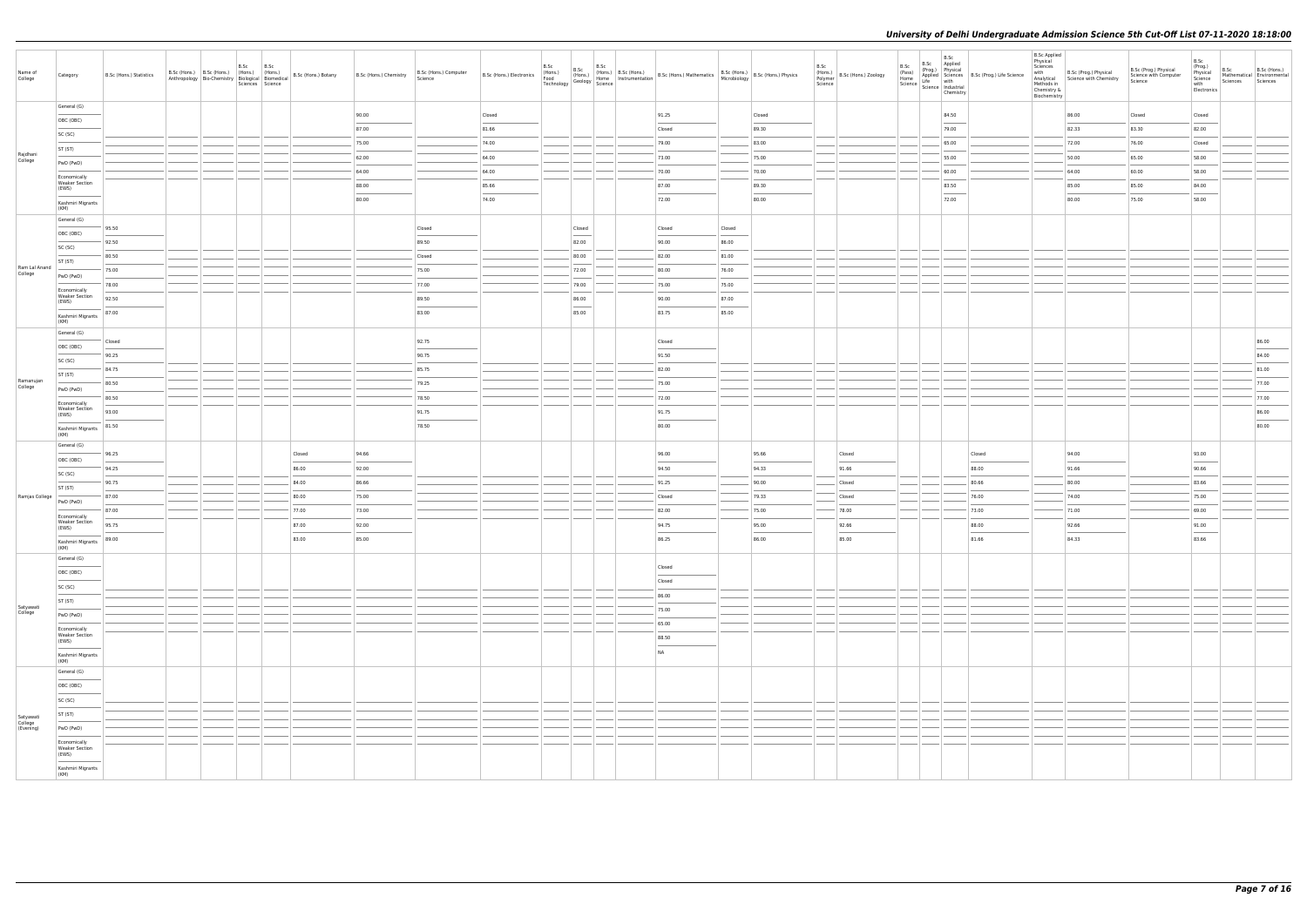| Name of<br>College                        | Category                                       | B.Sc (Hons.) Statistics | B.Sc (Hons.) B.Sc (Hons.) (Hons.) (Hons.) |                | B.Sc | B.Sc<br>Sciences Science | Anthropology   Bio-Chemistry   Biological   Biomedical   B.Sc (Hons.) Botany | B.Sc (Hons.) Chemistry | B.Sc (Hons.) Computer<br>Science |                  |                 |                | B.Sc (Hons.) B.Sc (Hons.) B.Sc (Hons.) B.Sc (Hons.) B.Sc (Hons.) B.Sc (Hons.) B.Sc (Hons.) B.Sc (Hons.) B.Sc (Hons.) B.Sc (Hons.) B.Sc (Hons.) B.Sc (Hons.) Physics Technology Geology Science Technology Science (Secology Sc |                 |                | B.Sc<br>(Hons.)<br>Polymer<br>Science |  | C<br>$r^2$<br>$r^2$ B.Sc (Prog.) Physical<br>Physical<br>Home Applied Science<br>Science Life with<br>Science Science Industrial<br>Chemistry<br>Chemistry<br>Chemistry | <b>B.Sc Applied</b><br>Physical<br>Sciences<br>with<br>Chemistry &<br>Biochemistry | B.Sc (Prog.) Physical<br>Analytical Science with Chemistry<br>Methods in | B.Sc (Prog.) Physical<br>Science with Computer<br>Science | B.Sc<br>(Prog.)<br>Physical<br>Science<br>with<br>Electronics | B.Sc<br>Sciences Sciences | B.Sc (Hons.)<br>Mathematical Environmental |
|-------------------------------------------|------------------------------------------------|-------------------------|-------------------------------------------|----------------|------|--------------------------|------------------------------------------------------------------------------|------------------------|----------------------------------|------------------|-----------------|----------------|--------------------------------------------------------------------------------------------------------------------------------------------------------------------------------------------------------------------------------|-----------------|----------------|---------------------------------------|--|-------------------------------------------------------------------------------------------------------------------------------------------------------------------------|------------------------------------------------------------------------------------|--------------------------------------------------------------------------|-----------------------------------------------------------|---------------------------------------------------------------|---------------------------|--------------------------------------------|
|                                           | General (G)                                    |                         |                                           |                |      |                          |                                                                              |                        |                                  |                  |                 |                | Closed                                                                                                                                                                                                                         |                 |                |                                       |  |                                                                                                                                                                         |                                                                                    |                                                                          |                                                           |                                                               |                           |                                            |
|                                           | OBC (OBC)                                      |                         |                                           |                |      |                          |                                                                              |                        |                                  |                  |                 |                | Closed                                                                                                                                                                                                                         |                 |                |                                       |  |                                                                                                                                                                         |                                                                                    |                                                                          |                                                           |                                                               |                           |                                            |
|                                           | SC (SC)                                        |                         |                                           |                |      |                          |                                                                              |                        |                                  |                  |                 |                | Closed                                                                                                                                                                                                                         |                 |                |                                       |  |                                                                                                                                                                         |                                                                                    |                                                                          |                                                           |                                                               |                           |                                            |
| Shaheed                                   | ST (ST)                                        |                         |                                           |                |      |                          |                                                                              |                        |                                  |                  |                 |                | 79.50                                                                                                                                                                                                                          |                 |                |                                       |  |                                                                                                                                                                         |                                                                                    |                                                                          |                                                           |                                                               |                           |                                            |
| Bhagat Singh<br>College                   | PwD (PwD)                                      |                         |                                           |                |      |                          |                                                                              |                        |                                  |                  |                 |                | 69.00                                                                                                                                                                                                                          |                 |                |                                       |  |                                                                                                                                                                         |                                                                                    |                                                                          |                                                           |                                                               |                           |                                            |
|                                           | Economically<br><b>Weaker Section</b>          |                         |                                           |                |      |                          |                                                                              |                        |                                  |                  |                 |                | 90.50                                                                                                                                                                                                                          |                 |                |                                       |  |                                                                                                                                                                         |                                                                                    |                                                                          |                                                           |                                                               |                           |                                            |
|                                           | (EWS)<br>Kashmiri Migrants                     |                         |                                           |                |      |                          |                                                                              |                        |                                  |                  |                 |                | 84.25                                                                                                                                                                                                                          |                 |                |                                       |  |                                                                                                                                                                         |                                                                                    |                                                                          |                                                           |                                                               |                           |                                            |
|                                           | (KM)<br>General (G)                            |                         |                                           |                |      |                          |                                                                              |                        |                                  |                  |                 |                |                                                                                                                                                                                                                                |                 |                |                                       |  |                                                                                                                                                                         |                                                                                    |                                                                          |                                                           |                                                               |                           |                                            |
|                                           | OBC (OBC)                                      |                         |                                           |                |      |                          |                                                                              |                        |                                  |                  |                 |                |                                                                                                                                                                                                                                |                 |                |                                       |  |                                                                                                                                                                         |                                                                                    |                                                                          |                                                           |                                                               |                           |                                            |
|                                           | SC (SC)                                        |                         |                                           |                |      |                          |                                                                              |                        |                                  |                  |                 |                |                                                                                                                                                                                                                                |                 |                |                                       |  |                                                                                                                                                                         |                                                                                    |                                                                          |                                                           |                                                               |                           |                                            |
| Shaheed                                   | ST (ST)                                        |                         |                                           |                |      |                          |                                                                              |                        |                                  |                  |                 |                |                                                                                                                                                                                                                                |                 |                |                                       |  |                                                                                                                                                                         |                                                                                    |                                                                          |                                                           |                                                               |                           |                                            |
| Bhagat Singh<br>College<br>(Evening)      | PwD (PwD)                                      |                         |                                           |                |      |                          |                                                                              |                        |                                  |                  |                 |                |                                                                                                                                                                                                                                |                 |                |                                       |  |                                                                                                                                                                         |                                                                                    |                                                                          |                                                           |                                                               |                           |                                            |
|                                           | Economically                                   |                         |                                           |                |      |                          |                                                                              |                        |                                  |                  |                 |                |                                                                                                                                                                                                                                |                 |                |                                       |  |                                                                                                                                                                         |                                                                                    |                                                                          |                                                           |                                                               |                           |                                            |
|                                           | <b>Weaker Section</b><br>(EWS)                 |                         |                                           |                |      |                          |                                                                              |                        |                                  |                  |                 |                |                                                                                                                                                                                                                                |                 |                |                                       |  |                                                                                                                                                                         |                                                                                    |                                                                          |                                                           |                                                               |                           |                                            |
|                                           | Kashmiri Migrants<br>(KM)                      |                         |                                           |                |      |                          |                                                                              |                        |                                  |                  |                 |                |                                                                                                                                                                                                                                |                 |                |                                       |  |                                                                                                                                                                         |                                                                                    |                                                                          |                                                           |                                                               |                           |                                            |
|                                           | General (G)                                    |                         |                                           |                |      |                          |                                                                              | 90.00                  |                                  | Closed           |                 |                |                                                                                                                                                                                                                                |                 |                |                                       |  |                                                                                                                                                                         |                                                                                    |                                                                          |                                                           |                                                               |                           |                                            |
|                                           | OBC (OBC)                                      | 92.00                   |                                           | 88.30<br>86.00 |      | Closed<br>83.00          |                                                                              | 83.60                  | Closed<br>82.00                  |                  | Closed<br>79.00 | 79.00<br>73.00 | Closed<br>86.00                                                                                                                                                                                                                | Closed<br>83.00 | 88.60          |                                       |  |                                                                                                                                                                         |                                                                                    |                                                                          |                                                           |                                                               |                           |                                            |
|                                           | SC (SC)                                        | 86.00<br>75.00          |                                           | 80.00          |      | 79.50                    |                                                                              | 75.00                  | 75.00                            | Closed<br>Closed | Closed          | Closed         | 79.00                                                                                                                                                                                                                          | 78.00           | 82.00<br>74.00 |                                       |  |                                                                                                                                                                         |                                                                                    |                                                                          |                                                           |                                                               |                           |                                            |
| Shaheed<br>Rajguru College                | ST (ST)                                        | 70.00                   |                                           | 80.00          |      | 68.00                    |                                                                              | 60.00                  | 68.00                            | 61.00            |                 | 60.00          | 68.00                                                                                                                                                                                                                          |                 |                |                                       |  |                                                                                                                                                                         |                                                                                    |                                                                          |                                                           |                                                               |                           |                                            |
| of Applied<br>Sciences for<br>Women (W)   | PwD (PwD)                                      | 72.00                   |                                           | 81.30          |      | 70.00                    |                                                                              | 58.00                  | 73.00                            | 61.00            | Closed<br>60.00 | 60.00          | 72.00                                                                                                                                                                                                                          | Closed<br>78.00 | 67.00<br>73.00 |                                       |  |                                                                                                                                                                         |                                                                                    |                                                                          |                                                           |                                                               |                           |                                            |
|                                           | Economically<br><b>Weaker Section</b>          | 87.00                   |                                           | 87.30          |      | 84.00                    |                                                                              | 86.00                  | Closed                           | 77.00            | 80.00           | 75.00          | 85.00                                                                                                                                                                                                                          | Closed          | 86.00          |                                       |  |                                                                                                                                                                         |                                                                                    |                                                                          |                                                           |                                                               |                           |                                            |
|                                           | (EWS)                                          | 82.00                   |                                           | 82.00          |      | 82.00                    |                                                                              | 80.00                  | 81.00                            | 73.00            | Closed          | 70.00          | 81.00                                                                                                                                                                                                                          | 82.00           | 79.00          |                                       |  |                                                                                                                                                                         |                                                                                    |                                                                          |                                                           |                                                               |                           |                                            |
|                                           | Kashmiri Migrants<br>(KM)                      |                         |                                           |                |      |                          |                                                                              |                        |                                  |                  |                 |                |                                                                                                                                                                                                                                |                 |                |                                       |  |                                                                                                                                                                         |                                                                                    |                                                                          |                                                           |                                                               |                           |                                            |
|                                           | General (G)                                    |                         |                                           |                |      |                          |                                                                              |                        | 95.75                            |                  |                 |                |                                                                                                                                                                                                                                |                 |                |                                       |  |                                                                                                                                                                         |                                                                                    |                                                                          |                                                           |                                                               |                           |                                            |
|                                           | OBC (OBC)                                      |                         |                                           |                |      |                          |                                                                              |                        | 93.75                            |                  |                 |                |                                                                                                                                                                                                                                |                 |                |                                       |  |                                                                                                                                                                         |                                                                                    |                                                                          |                                                           |                                                               |                           |                                            |
|                                           | SC (SC)                                        |                         |                                           |                |      |                          |                                                                              |                        | Closed                           |                  |                 |                |                                                                                                                                                                                                                                |                 |                |                                       |  |                                                                                                                                                                         |                                                                                    |                                                                          |                                                           |                                                               |                           |                                            |
| Shaheed<br>Sukhdev<br>College<br>Business | ST (ST)                                        |                         |                                           |                |      |                          |                                                                              |                        | 73.00                            |                  |                 |                |                                                                                                                                                                                                                                |                 |                |                                       |  |                                                                                                                                                                         |                                                                                    |                                                                          |                                                           |                                                               |                           |                                            |
| Studies                                   | PwD (PwD)                                      |                         |                                           |                |      |                          |                                                                              |                        | 80.00                            |                  |                 |                |                                                                                                                                                                                                                                |                 |                |                                       |  |                                                                                                                                                                         |                                                                                    |                                                                          |                                                           |                                                               |                           |                                            |
|                                           | Economically<br><b>Weaker Section</b><br>(EWS) |                         |                                           |                |      |                          |                                                                              |                        | 94.00                            |                  |                 |                |                                                                                                                                                                                                                                |                 |                |                                       |  |                                                                                                                                                                         |                                                                                    |                                                                          |                                                           |                                                               |                           |                                            |
|                                           | $\sim$<br>Kashmiri Migrants                    |                         |                                           |                |      |                          |                                                                              |                        | 86.25                            |                  |                 |                |                                                                                                                                                                                                                                |                 |                |                                       |  |                                                                                                                                                                         |                                                                                    |                                                                          |                                                           |                                                               |                           |                                            |
|                                           | (KM)<br>General (G)                            |                         |                                           |                |      |                          |                                                                              |                        |                                  |                  |                 |                |                                                                                                                                                                                                                                |                 |                |                                       |  |                                                                                                                                                                         |                                                                                    |                                                                          |                                                           |                                                               |                           |                                            |
|                                           | OBC (OBC)                                      |                         |                                           | 91.66          |      |                          | 89.00                                                                        | 92.66                  |                                  |                  |                 |                | 93.00                                                                                                                                                                                                                          |                 | 93.00          | 90.66                                 |  | Closed                                                                                                                                                                  |                                                                                    | 88.33                                                                    | 88.00                                                     |                                                               |                           |                                            |
|                                           | SC (SC)                                        |                         |                                           | 87.00          |      |                          | 84.33                                                                        | 88.66                  |                                  |                  |                 |                | Closed                                                                                                                                                                                                                         |                 | 89.33          | 88.33                                 |  | 83.00                                                                                                                                                                   |                                                                                    | 86.33                                                                    | 83.00                                                     |                                                               |                           |                                            |
|                                           | ST (ST)                                        |                         |                                           | 85.33          |      |                          | 80.00                                                                        | 80.00                  |                                  |                  |                 |                | 84.00                                                                                                                                                                                                                          |                 | 80.00          | 81.33                                 |  | 76.33                                                                                                                                                                   |                                                                                    | 76.66                                                                    | 74.66                                                     |                                                               |                           |                                            |
| Shivaji College                           | PwD (PwD)                                      |                         |                                           | 76.00          |      |                          | 78.00                                                                        | 75.00                  |                                  |                  |                 |                | 73.50                                                                                                                                                                                                                          |                 | 70.00          | 78.33                                 |  | 71.00                                                                                                                                                                   |                                                                                    | 66.00                                                                    | 63.00                                                     |                                                               |                           |                                            |
|                                           |                                                |                         |                                           | 73.00          |      |                          | 62.00                                                                        | 68.00                  |                                  |                  |                 |                | 65.00                                                                                                                                                                                                                          |                 | 73.00          | 62.00                                 |  | 60.00                                                                                                                                                                   |                                                                                    | 62.00                                                                    | 60.00                                                     |                                                               |                           |                                            |
|                                           | Economically<br>Weaker Section<br>(EWS)        |                         |                                           | 90.00          |      |                          | 87.66                                                                        | 89.00                  |                                  |                  |                 |                | 90.00                                                                                                                                                                                                                          |                 | 90.00          | 89.00                                 |  | 84.33                                                                                                                                                                   |                                                                                    | 86.00                                                                    | 86.66                                                     |                                                               |                           |                                            |
|                                           | Kashmiri Migrants<br>(KM)                      |                         |                                           | 82.66          |      |                          | 80.33                                                                        | 83.66                  |                                  |                  |                 |                | 83.75                                                                                                                                                                                                                          |                 | 84.00          | 81.66                                 |  | 79.00                                                                                                                                                                   |                                                                                    | 79.66                                                                    | 79.33                                                     |                                                               |                           |                                            |
|                                           | General (G)                                    |                         |                                           |                |      |                          |                                                                              |                        |                                  |                  |                 |                |                                                                                                                                                                                                                                |                 |                |                                       |  |                                                                                                                                                                         |                                                                                    |                                                                          |                                                           |                                                               |                           |                                            |
|                                           | OBC (OBC)                                      |                         |                                           |                |      |                          |                                                                              |                        |                                  |                  |                 |                |                                                                                                                                                                                                                                |                 |                |                                       |  |                                                                                                                                                                         |                                                                                    |                                                                          |                                                           |                                                               |                           |                                            |
|                                           | SC (SC)                                        |                         |                                           |                |      |                          |                                                                              |                        |                                  |                  |                 |                |                                                                                                                                                                                                                                |                 |                |                                       |  |                                                                                                                                                                         |                                                                                    |                                                                          |                                                           |                                                               |                           |                                            |
|                                           | ST (ST)                                        |                         |                                           |                |      |                          |                                                                              |                        |                                  |                  |                 |                |                                                                                                                                                                                                                                |                 |                |                                       |  |                                                                                                                                                                         |                                                                                    |                                                                          |                                                           |                                                               |                           |                                            |
| Shri Ram<br>College of<br>Commerce        | PwD (PwD)                                      |                         |                                           |                |      |                          |                                                                              |                        |                                  |                  |                 |                |                                                                                                                                                                                                                                |                 |                |                                       |  |                                                                                                                                                                         |                                                                                    |                                                                          |                                                           |                                                               |                           |                                            |
|                                           | Economically<br><b>Weaker Section</b>          |                         |                                           |                |      |                          |                                                                              |                        |                                  |                  |                 |                |                                                                                                                                                                                                                                |                 |                |                                       |  |                                                                                                                                                                         |                                                                                    |                                                                          |                                                           |                                                               |                           |                                            |
|                                           | (EWS)                                          |                         |                                           |                |      |                          |                                                                              |                        |                                  |                  |                 |                |                                                                                                                                                                                                                                |                 |                |                                       |  |                                                                                                                                                                         |                                                                                    |                                                                          |                                                           |                                                               |                           |                                            |
|                                           | Kashmiri Migrants<br>(KM)                      |                         |                                           |                |      |                          |                                                                              |                        |                                  |                  |                 |                |                                                                                                                                                                                                                                |                 |                |                                       |  |                                                                                                                                                                         |                                                                                    |                                                                          |                                                           |                                                               |                           |                                            |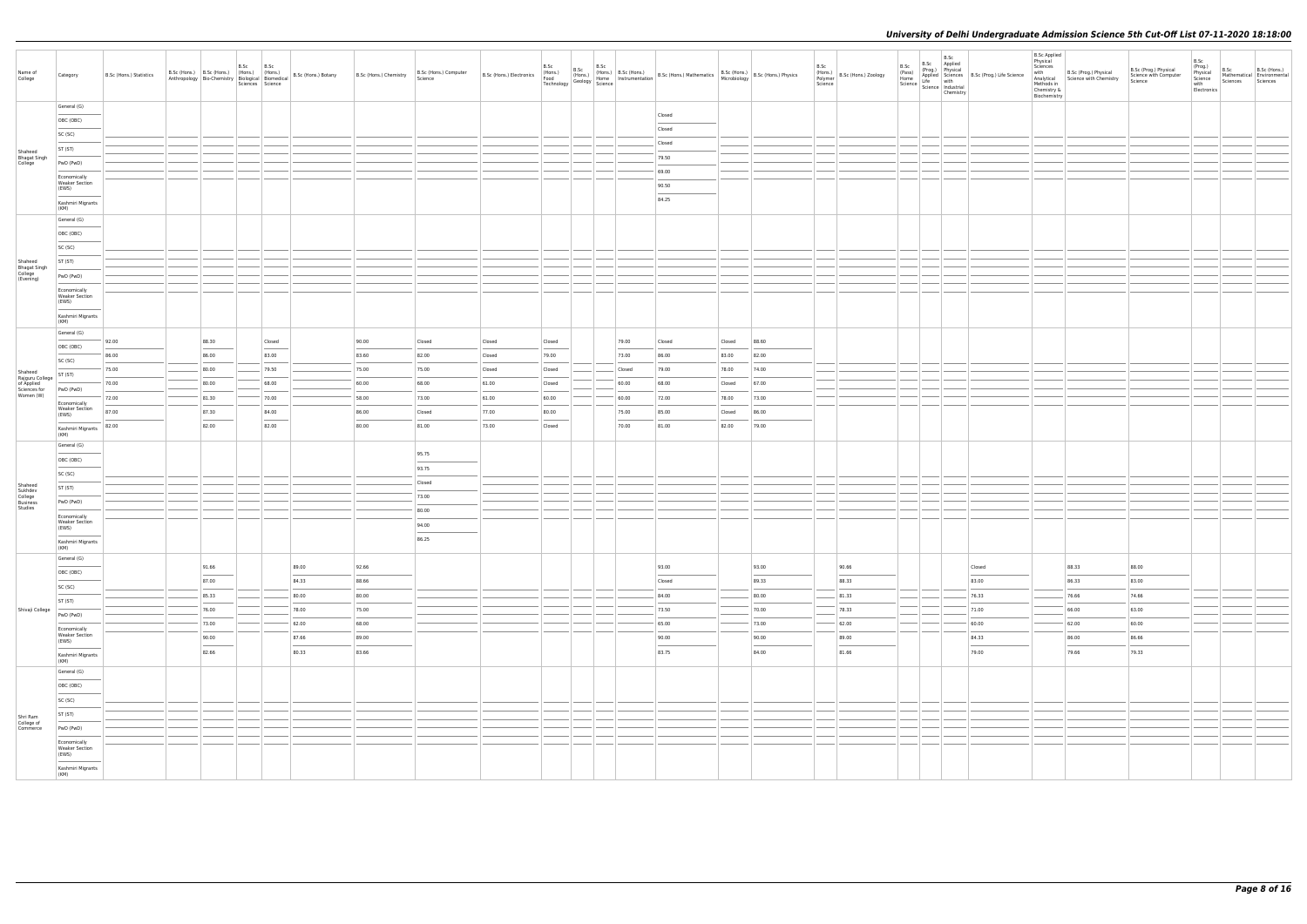| Name of<br>College                                                        | Category                                            | B.Sc (Hons.) Statistics | B.Sc (Hons.) B.Sc (Hons.) B.Sc B.Sc (Hons.) B.Sc (Hons.) B.Sc (Hons.) (Hons.) (Hons.) | Sciences Science | B.Sc (Hons.) Botany | B.Sc (Hons.) Chemistry   B.Sc (Hons.) | B.Sc (Hons.) Computer |        |  | B.Sc (Hons.) B.Sc (Hons.) B.Sc (Hons.) B.Sc (Hons.) B.Sc (Hons.) B.Sc (Hons.) B.Sc (Hons.) B.Sc (Hons.) B.Sc (Hons.) B.Sc (Hons.) B.Sc (Hons.) B.Sc (Hons.) Physics Technology Geology Science Technology Science |  | B.Sc | (Hons.)<br>Polymer<br>Science | B.Sc<br>(Pass)<br>Home | B.Sc<br>Science Science Industrial<br>Chemistry | B.Sc Applied<br>(Prog.) Physical<br>Applied Sciences B.Sc (Prog.) Life Science<br>e Life with | <b>B.Sc Applied</b><br>Physical<br>Sciences<br>with | B.Sc (Prog.) Physical<br>Analytical<br>Analytical<br>Methods in<br>Chemistry &<br>Biochemistry | B.Sc (Prog.) Physical<br>Science with Computer<br>Science | B.Sc<br>(Prog.)<br>Physical<br>Science<br>with<br>Electronics | B.Sc<br>Mathematical Environmental<br>Sciences Sciences | B.Sc (Hons.) |
|---------------------------------------------------------------------------|-----------------------------------------------------|-------------------------|---------------------------------------------------------------------------------------|------------------|---------------------|---------------------------------------|-----------------------|--------|--|-------------------------------------------------------------------------------------------------------------------------------------------------------------------------------------------------------------------|--|------|-------------------------------|------------------------|-------------------------------------------------|-----------------------------------------------------------------------------------------------|-----------------------------------------------------|------------------------------------------------------------------------------------------------|-----------------------------------------------------------|---------------------------------------------------------------|---------------------------------------------------------|--------------|
|                                                                           | General (G)                                         |                         |                                                                                       |                  |                     | 91.33                                 |                       |        |  | 91.50                                                                                                                                                                                                             |  |      |                               |                        |                                                 |                                                                                               |                                                     | 85.00                                                                                          | 86.00                                                     | 84.00                                                         |                                                         |              |
|                                                                           | OBC (OBC)                                           |                         |                                                                                       |                  |                     | 88.67                                 |                       |        |  | 89.75                                                                                                                                                                                                             |  |      |                               |                        |                                                 |                                                                                               |                                                     | 80.00                                                                                          | 81.00                                                     | 79.67                                                         |                                                         |              |
|                                                                           | SC (SC)                                             |                         |                                                                                       |                  |                     |                                       |                       |        |  |                                                                                                                                                                                                                   |  |      |                               |                        |                                                 |                                                                                               |                                                     |                                                                                                |                                                           |                                                               |                                                         |              |
|                                                                           | ST (ST)                                             |                         |                                                                                       |                  |                     | 85.33                                 |                       |        |  | 85.00                                                                                                                                                                                                             |  |      |                               |                        |                                                 |                                                                                               |                                                     | 77.00                                                                                          | 79.00                                                     | 76.33                                                         |                                                         |              |
| Shyam Lal<br>College                                                      | PwD (PwD)                                           |                         |                                                                                       |                  |                     | 82.00                                 |                       |        |  | 82.00                                                                                                                                                                                                             |  |      |                               |                        |                                                 |                                                                                               |                                                     | 72.00                                                                                          | 72.00                                                     | 72.00                                                         |                                                         |              |
|                                                                           | Economically                                        |                         |                                                                                       |                  |                     | 80.00                                 |                       |        |  | 80.00                                                                                                                                                                                                             |  |      |                               |                        |                                                 |                                                                                               |                                                     | 72.00                                                                                          | 72.00                                                     | 72.00                                                         |                                                         |              |
|                                                                           | <b>Weaker Section</b><br>(EWS)                      |                         |                                                                                       |                  |                     | 90.67                                 |                       |        |  | 90.00                                                                                                                                                                                                             |  |      |                               |                        |                                                 |                                                                                               |                                                     | 84.00                                                                                          | 85.00                                                     | 83.33                                                         |                                                         |              |
|                                                                           | Kashmiri Migrants<br>(KM)                           |                         |                                                                                       |                  |                     | 82.20                                 |                       |        |  | 82.35                                                                                                                                                                                                             |  |      |                               |                        |                                                 |                                                                                               |                                                     | 76.50                                                                                          | 77.40                                                     | 75.60                                                         |                                                         |              |
|                                                                           | General (G)                                         |                         |                                                                                       |                  |                     |                                       |                       |        |  |                                                                                                                                                                                                                   |  |      |                               |                        |                                                 |                                                                                               |                                                     |                                                                                                |                                                           |                                                               |                                                         |              |
|                                                                           | OBC (OBC)                                           |                         |                                                                                       |                  |                     |                                       |                       |        |  |                                                                                                                                                                                                                   |  |      |                               |                        |                                                 |                                                                                               |                                                     |                                                                                                |                                                           |                                                               |                                                         |              |
|                                                                           | SC (SC)                                             |                         |                                                                                       |                  |                     |                                       |                       |        |  |                                                                                                                                                                                                                   |  |      |                               |                        |                                                 |                                                                                               |                                                     |                                                                                                |                                                           |                                                               |                                                         |              |
|                                                                           | ST (ST)                                             |                         |                                                                                       |                  |                     |                                       |                       |        |  |                                                                                                                                                                                                                   |  |      |                               |                        |                                                 |                                                                                               |                                                     |                                                                                                |                                                           |                                                               |                                                         |              |
| Shyam Lal<br>College<br>(Evening)                                         | PwD (PwD)                                           |                         |                                                                                       |                  |                     |                                       |                       |        |  |                                                                                                                                                                                                                   |  |      |                               |                        |                                                 |                                                                                               |                                                     |                                                                                                |                                                           |                                                               |                                                         |              |
|                                                                           | Economically                                        |                         |                                                                                       |                  |                     |                                       |                       |        |  |                                                                                                                                                                                                                   |  |      |                               |                        |                                                 |                                                                                               |                                                     |                                                                                                |                                                           |                                                               |                                                         |              |
|                                                                           | <b>Weaker Section</b><br>(EWS)<br>Kashmiri Migrants |                         |                                                                                       |                  |                     |                                       |                       |        |  |                                                                                                                                                                                                                   |  |      |                               |                        |                                                 |                                                                                               |                                                     |                                                                                                |                                                           |                                                               |                                                         |              |
|                                                                           | (KM)                                                |                         |                                                                                       |                  |                     |                                       |                       |        |  |                                                                                                                                                                                                                   |  |      |                               |                        |                                                 |                                                                                               |                                                     |                                                                                                |                                                           |                                                               |                                                         |              |
|                                                                           | General (G)                                         |                         |                                                                                       |                  |                     |                                       | 88.50                 |        |  | 90.50                                                                                                                                                                                                             |  |      |                               |                        |                                                 |                                                                                               |                                                     |                                                                                                |                                                           |                                                               |                                                         |              |
|                                                                           | OBC (OBC)                                           |                         |                                                                                       |                  |                     |                                       | 80.00                 |        |  | 85.00                                                                                                                                                                                                             |  |      |                               |                        |                                                 |                                                                                               |                                                     |                                                                                                |                                                           |                                                               |                                                         |              |
|                                                                           | SC (SC)                                             |                         |                                                                                       |                  |                     |                                       | 73.00                 |        |  | 78.00                                                                                                                                                                                                             |  |      |                               |                        |                                                 |                                                                                               |                                                     |                                                                                                |                                                           |                                                               |                                                         |              |
| Shyama Prasad   ST (ST)                                                   |                                                     |                         |                                                                                       |                  |                     |                                       | 73.00                 |        |  | 76.00                                                                                                                                                                                                             |  |      |                               |                        |                                                 |                                                                                               |                                                     |                                                                                                |                                                           |                                                               |                                                         |              |
| Mukherji<br>College For<br>Women (W)                                      | PwD (PwD)                                           |                         |                                                                                       |                  |                     |                                       | 73.00                 |        |  | 78.00                                                                                                                                                                                                             |  |      |                               |                        |                                                 |                                                                                               |                                                     |                                                                                                |                                                           |                                                               |                                                         |              |
|                                                                           | Economically<br><b>Weaker Section</b>               |                         |                                                                                       |                  |                     |                                       | 85.00                 |        |  | 84.00                                                                                                                                                                                                             |  |      |                               |                        |                                                 |                                                                                               |                                                     |                                                                                                |                                                           |                                                               |                                                         |              |
|                                                                           | (EWS)<br>Kashmiri Migrants<br>(KM)                  |                         |                                                                                       |                  |                     |                                       | 73.00                 |        |  | 78.00                                                                                                                                                                                                             |  |      |                               |                        |                                                 |                                                                                               |                                                     |                                                                                                |                                                           |                                                               |                                                         |              |
|                                                                           | General (G)                                         |                         |                                                                                       |                  |                     |                                       |                       |        |  |                                                                                                                                                                                                                   |  |      |                               |                        |                                                 |                                                                                               |                                                     |                                                                                                |                                                           |                                                               |                                                         |              |
|                                                                           | OBC (OBC)                                           |                         |                                                                                       |                  |                     |                                       |                       | 85.66  |  |                                                                                                                                                                                                                   |  |      |                               |                        |                                                 | 86.66                                                                                         |                                                     | 84.00                                                                                          |                                                           |                                                               |                                                         |              |
|                                                                           | SC (SC)                                             |                         |                                                                                       |                  |                     |                                       |                       | Closed |  |                                                                                                                                                                                                                   |  |      |                               |                        |                                                 | 82.00                                                                                         |                                                     | Closed                                                                                         |                                                           |                                                               |                                                         |              |
|                                                                           | ST (ST)                                             |                         |                                                                                       |                  |                     |                                       |                       | 74.66  |  |                                                                                                                                                                                                                   |  |      |                               |                        |                                                 | Closed                                                                                        |                                                     | 69.00                                                                                          |                                                           |                                                               |                                                         |              |
| Sri Aurobindo<br>College (Day)                                            | PwD (PwD)                                           |                         |                                                                                       |                  |                     |                                       |                       | 62.00  |  |                                                                                                                                                                                                                   |  |      |                               |                        |                                                 | 68.00                                                                                         |                                                     | 57.00                                                                                          |                                                           |                                                               |                                                         |              |
|                                                                           | Economically                                        |                         |                                                                                       |                  |                     |                                       |                       | 56.00  |  |                                                                                                                                                                                                                   |  |      |                               |                        |                                                 | 61.00                                                                                         |                                                     | 55.00                                                                                          |                                                           |                                                               |                                                         |              |
|                                                                           | <b>Weaker Section</b><br>(EWS)                      |                         |                                                                                       |                  |                     |                                       |                       | 84.66  |  |                                                                                                                                                                                                                   |  |      |                               |                        |                                                 | 83.00                                                                                         |                                                     | 82.00<br>$\sim$                                                                                |                                                           |                                                               |                                                         |              |
|                                                                           | Kashmiri Migrants<br>(KM)                           |                         |                                                                                       |                  |                     |                                       |                       | 75.66  |  |                                                                                                                                                                                                                   |  |      |                               |                        |                                                 | 76.66                                                                                         |                                                     | 74.00                                                                                          |                                                           |                                                               |                                                         |              |
|                                                                           | General (G)                                         |                         |                                                                                       |                  |                     |                                       |                       |        |  |                                                                                                                                                                                                                   |  |      |                               |                        |                                                 |                                                                                               |                                                     |                                                                                                |                                                           |                                                               |                                                         |              |
|                                                                           | OBC (OBC)                                           |                         |                                                                                       |                  |                     |                                       |                       |        |  |                                                                                                                                                                                                                   |  |      |                               |                        |                                                 |                                                                                               |                                                     |                                                                                                |                                                           |                                                               |                                                         |              |
|                                                                           | SC (SC)                                             |                         |                                                                                       |                  |                     |                                       |                       |        |  |                                                                                                                                                                                                                   |  |      |                               |                        |                                                 |                                                                                               |                                                     |                                                                                                |                                                           |                                                               |                                                         |              |
|                                                                           | ST (ST)                                             |                         |                                                                                       |                  |                     |                                       |                       |        |  |                                                                                                                                                                                                                   |  |      |                               |                        |                                                 |                                                                                               |                                                     |                                                                                                |                                                           |                                                               |                                                         |              |
| Sri Aurobindo<br>College<br>(Evening)                                     | PwD (PwD)                                           |                         |                                                                                       |                  |                     |                                       |                       |        |  |                                                                                                                                                                                                                   |  |      |                               |                        |                                                 |                                                                                               |                                                     |                                                                                                |                                                           |                                                               |                                                         |              |
|                                                                           | Economically                                        |                         |                                                                                       |                  |                     |                                       |                       |        |  |                                                                                                                                                                                                                   |  |      |                               |                        |                                                 |                                                                                               |                                                     |                                                                                                |                                                           |                                                               |                                                         |              |
|                                                                           | <b>Weaker Section</b><br>(EWS)                      |                         |                                                                                       |                  |                     |                                       |                       |        |  |                                                                                                                                                                                                                   |  |      |                               |                        |                                                 |                                                                                               |                                                     |                                                                                                |                                                           |                                                               |                                                         |              |
|                                                                           | Kashmiri Migrants<br>(KM)                           |                         |                                                                                       |                  |                     |                                       |                       |        |  |                                                                                                                                                                                                                   |  |      |                               |                        |                                                 |                                                                                               |                                                     |                                                                                                |                                                           |                                                               |                                                         |              |
|                                                                           | General (G)                                         |                         |                                                                                       |                  |                     |                                       | Closed                |        |  |                                                                                                                                                                                                                   |  |      |                               |                        |                                                 |                                                                                               |                                                     |                                                                                                |                                                           |                                                               |                                                         |              |
|                                                                           | Sikh Minority (SM)                                  |                         |                                                                                       |                  |                     |                                       | 85.00                 |        |  |                                                                                                                                                                                                                   |  |      |                               |                        |                                                 |                                                                                               |                                                     |                                                                                                |                                                           |                                                               |                                                         |              |
|                                                                           | PwD (PwD)                                           |                         |                                                                                       |                  |                     |                                       | 63.00                 |        |  |                                                                                                                                                                                                                   |  |      |                               |                        |                                                 |                                                                                               |                                                     |                                                                                                |                                                           |                                                               |                                                         |              |
| Sri Guru Gobind<br>Singh College<br>of Commerce<br>* Sikh<br>Minority(SM) | Economically<br><b>Weaker Section</b>               |                         |                                                                                       |                  |                     |                                       | NA                    |        |  |                                                                                                                                                                                                                   |  |      |                               |                        |                                                 |                                                                                               |                                                     |                                                                                                |                                                           |                                                               |                                                         |              |
|                                                                           | (EWS)<br>Kashmiri Migrants<br>(KM)                  |                         |                                                                                       |                  |                     |                                       | 83.00                 |        |  |                                                                                                                                                                                                                   |  |      |                               |                        |                                                 |                                                                                               |                                                     |                                                                                                |                                                           |                                                               |                                                         |              |
|                                                                           | General (G)                                         |                         |                                                                                       |                  |                     |                                       |                       |        |  |                                                                                                                                                                                                                   |  |      |                               |                        |                                                 |                                                                                               |                                                     |                                                                                                |                                                           |                                                               |                                                         |              |
|                                                                           | Sikh Minority (SM)                                  |                         |                                                                                       |                  |                     |                                       |                       |        |  | 92.00                                                                                                                                                                                                             |  |      |                               |                        |                                                 |                                                                                               |                                                     |                                                                                                |                                                           |                                                               |                                                         |              |
|                                                                           | PwD (PwD)                                           |                         |                                                                                       |                  |                     |                                       |                       |        |  | 79.00                                                                                                                                                                                                             |  |      |                               |                        |                                                 |                                                                                               |                                                     |                                                                                                |                                                           |                                                               |                                                         |              |
| Sri Guru Nanak<br>Dev Khalsa<br>College<br>* Sikh<br>Minority(SM)         | Economically                                        |                         |                                                                                       |                  |                     |                                       |                       |        |  | 66.00                                                                                                                                                                                                             |  |      |                               |                        |                                                 |                                                                                               |                                                     |                                                                                                |                                                           |                                                               |                                                         |              |
|                                                                           | Weaker Section<br>(EWS)                             |                         |                                                                                       |                  |                     |                                       |                       |        |  | <b>NA</b>                                                                                                                                                                                                         |  |      |                               |                        |                                                 |                                                                                               |                                                     |                                                                                                |                                                           |                                                               |                                                         |              |
|                                                                           | Kashmiri Migrants<br>(KM)                           |                         |                                                                                       |                  |                     |                                       |                       |        |  | 82.00                                                                                                                                                                                                             |  |      |                               |                        |                                                 |                                                                                               |                                                     |                                                                                                |                                                           |                                                               |                                                         |              |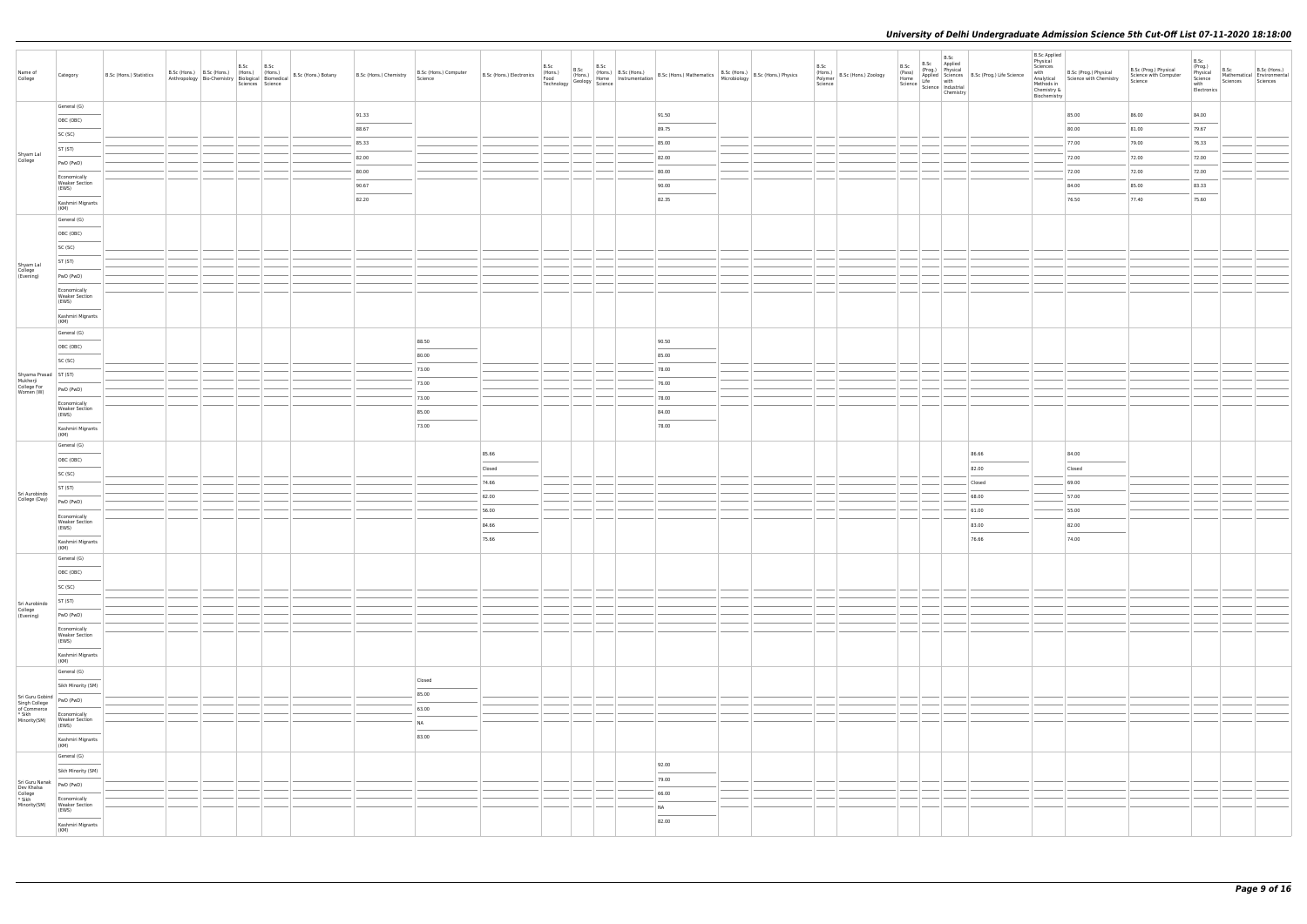| Name of<br>College                                                  | Category                                       | B.Sc (Hons.) Statistics | B.Sc (Hons.) B.Sc (Hons.) (Hons.) (Hons.)<br>Anthropology Bio-Chemistry Biological Biomedical |        | B.Sc   | B.Sc<br>Sciences Science | B.Sc (Hons.) Botany | B.Sc (Hons.) Chemistry | B.Sc (Hons.) Computer<br>Science |       |                | (Hons.) B.Sc (Hons.) B.Sc (Hons.) Mathematics B.Sc (Hons.) B.Sc (Hons.) Physics<br>Home Instrumentation B.Sc (Hons.) Mathematics Microbiology B.Sc (Hons.) Physics                                                                                                                                                                                                                                                                                                                  |       |        | B.Sc | (Hons.)<br>Polymer<br>Science | B.Sc                                                                                                                                                                                                                                                                                                                                                                                                                                                                                | B.Sc<br>B.Sc Applied<br>Chemistry | B.Sc $\begin{array}{ccc}\n\text{B.Sc} & \text{Proy.} \\ \text{(Pos)} & \text{Appyiscal} \\ \text{Home} & \text{akapplied} \\ \text{Home} & \text{Stiche} \\ \text{Science} & \text{Multi} \\ \text{Science} & \text{Industrial}\n\end{array}$ B.Sc (Prog.) Life Science | <b>B.Sc Applied</b><br>Physical<br>Sciences<br>with<br>Chemistry &<br>Biochemistry | B.Sc (Prog.) Physical<br>Analytical Science with Chemistry<br>Methods in                                                                                                                                                                                                                                                                                                                                                                                                            | B.Sc (Prog.) Physical<br>Science with Computer<br>Science | B.Sc<br>(Prog.)<br>Physical<br>Science<br>with<br>Electronics | B.Sc<br>Sciences Sciences | B.Sc (Hons.)<br>Mathematical Environmental |
|---------------------------------------------------------------------|------------------------------------------------|-------------------------|-----------------------------------------------------------------------------------------------|--------|--------|--------------------------|---------------------|------------------------|----------------------------------|-------|----------------|-------------------------------------------------------------------------------------------------------------------------------------------------------------------------------------------------------------------------------------------------------------------------------------------------------------------------------------------------------------------------------------------------------------------------------------------------------------------------------------|-------|--------|------|-------------------------------|-------------------------------------------------------------------------------------------------------------------------------------------------------------------------------------------------------------------------------------------------------------------------------------------------------------------------------------------------------------------------------------------------------------------------------------------------------------------------------------|-----------------------------------|-------------------------------------------------------------------------------------------------------------------------------------------------------------------------------------------------------------------------------------------------------------------------|------------------------------------------------------------------------------------|-------------------------------------------------------------------------------------------------------------------------------------------------------------------------------------------------------------------------------------------------------------------------------------------------------------------------------------------------------------------------------------------------------------------------------------------------------------------------------------|-----------------------------------------------------------|---------------------------------------------------------------|---------------------------|--------------------------------------------|
|                                                                     | General (G)                                    |                         |                                                                                               |        |        |                          | Closed              | 94.66                  | Closed                           | 91.33 |                | Closed                                                                                                                                                                                                                                                                                                                                                                                                                                                                              |       | Closed |      | 92.66                         |                                                                                                                                                                                                                                                                                                                                                                                                                                                                                     |                                   | Closed                                                                                                                                                                                                                                                                  |                                                                                    | Closed                                                                                                                                                                                                                                                                                                                                                                                                                                                                              | Closed                                                    |                                                               |                           |                                            |
| Sri Guru Tegh                                                       | Sikh Minority (SM)                             |                         |                                                                                               |        |        |                          | 47.00               | 78.00                  | 85.75                            | 56.00 |                | 85.00                                                                                                                                                                                                                                                                                                                                                                                                                                                                               |       | 69.33  |      | 65.00                         |                                                                                                                                                                                                                                                                                                                                                                                                                                                                                     |                                   | 47.00                                                                                                                                                                                                                                                                   |                                                                                    | 45.00                                                                                                                                                                                                                                                                                                                                                                                                                                                                               | 50.00                                                     |                                                               |                           |                                            |
| Strouturegin<br>Bahadur Khalsa<br>College<br>* Sikh<br>Minority(SM) | PwD (PwD)                                      |                         |                                                                                               |        |        |                          | 60.00               | 75.00                  | 78.00                            | 65.00 |                | 78.00                                                                                                                                                                                                                                                                                                                                                                                                                                                                               |       | 56.00  |      | 60.00                         |                                                                                                                                                                                                                                                                                                                                                                                                                                                                                     |                                   | 55.00                                                                                                                                                                                                                                                                   |                                                                                    | 70.00                                                                                                                                                                                                                                                                                                                                                                                                                                                                               | 72.00                                                     |                                                               |                           |                                            |
|                                                                     | Economically<br><b>Weaker Section</b><br>(EWS) |                         |                                                                                               |        |        |                          | <b>NA</b>           | <b>NA</b>              | <b>NA</b>                        | NA    |                | <b>NA</b>                                                                                                                                                                                                                                                                                                                                                                                                                                                                           |       | NA     |      | N <sub>A</sub>                |                                                                                                                                                                                                                                                                                                                                                                                                                                                                                     |                                   | <b>NA</b>                                                                                                                                                                                                                                                               |                                                                                    | <b>NA</b>                                                                                                                                                                                                                                                                                                                                                                                                                                                                           | NA                                                        |                                                               |                           |                                            |
|                                                                     | Kashmiri Migrants                              |                         |                                                                                               |        |        |                          | 80.00               | 84.66                  | Closed                           | 81.33 |                | 85.25                                                                                                                                                                                                                                                                                                                                                                                                                                                                               |       | 85.00  |      | 82.66                         |                                                                                                                                                                                                                                                                                                                                                                                                                                                                                     |                                   | 79.00                                                                                                                                                                                                                                                                   |                                                                                    | 83.00                                                                                                                                                                                                                                                                                                                                                                                                                                                                               | 83.67                                                     |                                                               |                           |                                            |
|                                                                     | (KM)                                           |                         |                                                                                               |        |        |                          |                     |                        |                                  |       |                |                                                                                                                                                                                                                                                                                                                                                                                                                                                                                     |       |        |      |                               |                                                                                                                                                                                                                                                                                                                                                                                                                                                                                     |                                   |                                                                                                                                                                                                                                                                         |                                                                                    |                                                                                                                                                                                                                                                                                                                                                                                                                                                                                     |                                                           |                                                               |                           |                                            |
|                                                                     | General (G)<br>OBC (OBC)                       | 96.25                   |                                                                                               | Closed | Closed |                          | Closed              | Closed                 |                                  | 92.00 |                | Closed                                                                                                                                                                                                                                                                                                                                                                                                                                                                              |       | Closed |      | Closed                        |                                                                                                                                                                                                                                                                                                                                                                                                                                                                                     |                                   | 90.00                                                                                                                                                                                                                                                                   |                                                                                    |                                                                                                                                                                                                                                                                                                                                                                                                                                                                                     |                                                           |                                                               |                           |                                            |
|                                                                     | SC (SC)                                        | 94.25                   |                                                                                               | 91.33  | 89.33  |                          | 88.33               | 92.66                  |                                  | 90.00 |                | 94.75                                                                                                                                                                                                                                                                                                                                                                                                                                                                               |       | 94.66  |      | 91.00                         |                                                                                                                                                                                                                                                                                                                                                                                                                                                                                     |                                   | 87.00                                                                                                                                                                                                                                                                   |                                                                                    |                                                                                                                                                                                                                                                                                                                                                                                                                                                                                     |                                                           |                                                               |                           |                                            |
|                                                                     | ST (ST)                                        | 90.75                   |                                                                                               | 88.00  | 87.00  |                          | 85.00               | 88.33                  |                                  | 83.66 |                | 90.25                                                                                                                                                                                                                                                                                                                                                                                                                                                                               |       | 91.66  |      | 88.66                         |                                                                                                                                                                                                                                                                                                                                                                                                                                                                                     |                                   | 82.33                                                                                                                                                                                                                                                                   |                                                                                    |                                                                                                                                                                                                                                                                                                                                                                                                                                                                                     |                                                           |                                                               |                           |                                            |
| Sri<br>Venketeswara<br>College                                      | PwD (PwD)                                      | 88.00                   |                                                                                               | 87.66  | 86.00  |                          | Closed              | 84.33                  |                                  | 81.00 |                | 88.00                                                                                                                                                                                                                                                                                                                                                                                                                                                                               |       | 88.00  |      | 84.33                         |                                                                                                                                                                                                                                                                                                                                                                                                                                                                                     |                                   | 76.33                                                                                                                                                                                                                                                                   |                                                                                    |                                                                                                                                                                                                                                                                                                                                                                                                                                                                                     |                                                           |                                                               |                           |                                            |
|                                                                     | Economically                                   | 88.00                   |                                                                                               | 86.00  | 85.66  |                          | 80.00               | 84.00                  |                                  | 85.00 |                | 87.00                                                                                                                                                                                                                                                                                                                                                                                                                                                                               |       | 87.33  |      | 83.00                         |                                                                                                                                                                                                                                                                                                                                                                                                                                                                                     |                                   | 80.00                                                                                                                                                                                                                                                                   |                                                                                    |                                                                                                                                                                                                                                                                                                                                                                                                                                                                                     |                                                           |                                                               |                           |                                            |
|                                                                     | <b>Weaker Section</b><br>(EWS)                 | 95.00                   |                                                                                               | 93.33  | 90.66  |                          | 90.33               | 92.33                  |                                  | 90.66 |                | 94.50                                                                                                                                                                                                                                                                                                                                                                                                                                                                               |       | 94.33  |      | 92.33                         |                                                                                                                                                                                                                                                                                                                                                                                                                                                                                     |                                   | 88.66                                                                                                                                                                                                                                                                   |                                                                                    |                                                                                                                                                                                                                                                                                                                                                                                                                                                                                     |                                                           |                                                               |                           |                                            |
|                                                                     | Kashmiri Migrants                              | 91.50                   |                                                                                               | 88.00  | 86.66  |                          | 87.00               | 85.00                  |                                  | 83.00 |                | 90.00                                                                                                                                                                                                                                                                                                                                                                                                                                                                               |       | 89.00  |      | 87.00                         |                                                                                                                                                                                                                                                                                                                                                                                                                                                                                     |                                   | 86.00                                                                                                                                                                                                                                                                   |                                                                                    |                                                                                                                                                                                                                                                                                                                                                                                                                                                                                     |                                                           |                                                               |                           |                                            |
|                                                                     | (KM)<br>General (G)                            |                         |                                                                                               |        |        |                          |                     |                        |                                  |       |                |                                                                                                                                                                                                                                                                                                                                                                                                                                                                                     |       |        |      |                               |                                                                                                                                                                                                                                                                                                                                                                                                                                                                                     |                                   |                                                                                                                                                                                                                                                                         |                                                                                    |                                                                                                                                                                                                                                                                                                                                                                                                                                                                                     |                                                           |                                                               |                           |                                            |
|                                                                     | OBC (OBC)                                      |                         |                                                                                               |        |        |                          | 84.66               | 89.00                  |                                  |       |                |                                                                                                                                                                                                                                                                                                                                                                                                                                                                                     | 87.66 | 89.33  |      | 87.00                         | 83.66<br>$\frac{1}{2} \left( \frac{1}{2} \right) \left( \frac{1}{2} \right) \left( \frac{1}{2} \right) \left( \frac{1}{2} \right) \left( \frac{1}{2} \right) \left( \frac{1}{2} \right) \left( \frac{1}{2} \right) \left( \frac{1}{2} \right) \left( \frac{1}{2} \right) \left( \frac{1}{2} \right) \left( \frac{1}{2} \right) \left( \frac{1}{2} \right) \left( \frac{1}{2} \right) \left( \frac{1}{2} \right) \left( \frac{1}{2} \right) \left( \frac{1}{2} \right) \left( \frac$ |                                   | 84.00                                                                                                                                                                                                                                                                   |                                                                                    | 83.33                                                                                                                                                                                                                                                                                                                                                                                                                                                                               |                                                           |                                                               |                           |                                            |
|                                                                     | SC (SC)                                        |                         |                                                                                               |        |        |                          | 82.00               | 87.00                  |                                  |       |                |                                                                                                                                                                                                                                                                                                                                                                                                                                                                                     | 84.00 | 88.00  |      | 83.00                         | 80.00                                                                                                                                                                                                                                                                                                                                                                                                                                                                               |                                   | 78.00                                                                                                                                                                                                                                                                   |                                                                                    | 80.00                                                                                                                                                                                                                                                                                                                                                                                                                                                                               |                                                           |                                                               |                           |                                            |
| Swami                                                               | ST (ST)                                        |                         |                                                                                               |        |        |                          | 74.00               | 74.00                  |                                  |       |                |                                                                                                                                                                                                                                                                                                                                                                                                                                                                                     | 77.00 | 79.00  |      | 78.00                         | 71.00                                                                                                                                                                                                                                                                                                                                                                                                                                                                               |                                   | 72.00                                                                                                                                                                                                                                                                   |                                                                                    | 70.00                                                                                                                                                                                                                                                                                                                                                                                                                                                                               |                                                           |                                                               |                           |                                            |
| Shardhanand<br>College                                              | PwD (PwD)                                      |                         |                                                                                               |        |        |                          | 70.00               | 74.00                  |                                  |       |                |                                                                                                                                                                                                                                                                                                                                                                                                                                                                                     | 76.00 | 78.00  |      | 74.00                         | 69.00                                                                                                                                                                                                                                                                                                                                                                                                                                                                               |                                   | 70.00                                                                                                                                                                                                                                                                   |                                                                                    | 70.00                                                                                                                                                                                                                                                                                                                                                                                                                                                                               |                                                           |                                                               |                           |                                            |
|                                                                     | Economically<br><b>Weaker Section</b>          |                         |                                                                                               |        |        |                          | 72.00               | 74.00                  |                                  |       |                |                                                                                                                                                                                                                                                                                                                                                                                                                                                                                     | 76.00 | 78.00  |      | 75.00                         | 73.66                                                                                                                                                                                                                                                                                                                                                                                                                                                                               |                                   | 71.00                                                                                                                                                                                                                                                                   |                                                                                    | 70.00                                                                                                                                                                                                                                                                                                                                                                                                                                                                               |                                                           |                                                               |                           |                                            |
|                                                                     | (EWS)                                          |                         |                                                                                               |        |        |                          | 85.00               | 88.00                  |                                  |       |                |                                                                                                                                                                                                                                                                                                                                                                                                                                                                                     | 87.00 | 88.00  |      | 86.00                         | Closed                                                                                                                                                                                                                                                                                                                                                                                                                                                                              |                                   | 80.00                                                                                                                                                                                                                                                                   |                                                                                    | 83.00                                                                                                                                                                                                                                                                                                                                                                                                                                                                               |                                                           |                                                               |                           |                                            |
|                                                                     | Kashmiri Migrants<br>(KM)                      |                         |                                                                                               |        |        |                          | 75.00               | 79.00                  |                                  |       |                |                                                                                                                                                                                                                                                                                                                                                                                                                                                                                     | 78.00 | 80.00  |      | 78.00                         | 73.66                                                                                                                                                                                                                                                                                                                                                                                                                                                                               |                                   | 74.66                                                                                                                                                                                                                                                                   |                                                                                    | 74.00                                                                                                                                                                                                                                                                                                                                                                                                                                                                               |                                                           |                                                               |                           |                                            |
|                                                                     | General (G)                                    |                         |                                                                                               |        |        |                          |                     |                        |                                  |       |                |                                                                                                                                                                                                                                                                                                                                                                                                                                                                                     |       |        |      |                               |                                                                                                                                                                                                                                                                                                                                                                                                                                                                                     |                                   |                                                                                                                                                                                                                                                                         |                                                                                    |                                                                                                                                                                                                                                                                                                                                                                                                                                                                                     |                                                           |                                                               |                           |                                            |
|                                                                     | OBC (OBC)                                      |                         |                                                                                               |        |        |                          |                     |                        |                                  |       | Closed         | 90.00                                                                                                                                                                                                                                                                                                                                                                                                                                                                               |       |        |      |                               |                                                                                                                                                                                                                                                                                                                                                                                                                                                                                     |                                   |                                                                                                                                                                                                                                                                         |                                                                                    |                                                                                                                                                                                                                                                                                                                                                                                                                                                                                     |                                                           |                                                               |                           |                                            |
|                                                                     | SC (SC)                                        |                         |                                                                                               |        |        |                          |                     |                        |                                  |       | 69.50<br>64.00 | 84.00<br>80.00                                                                                                                                                                                                                                                                                                                                                                                                                                                                      |       |        |      |                               |                                                                                                                                                                                                                                                                                                                                                                                                                                                                                     |                                   |                                                                                                                                                                                                                                                                         |                                                                                    |                                                                                                                                                                                                                                                                                                                                                                                                                                                                                     |                                                           |                                                               |                           |                                            |
| Vivekananda                                                         | ST (ST)                                        |                         |                                                                                               |        |        |                          |                     |                        |                                  |       | 61.00          | 80.00                                                                                                                                                                                                                                                                                                                                                                                                                                                                               |       |        |      |                               |                                                                                                                                                                                                                                                                                                                                                                                                                                                                                     |                                   |                                                                                                                                                                                                                                                                         |                                                                                    |                                                                                                                                                                                                                                                                                                                                                                                                                                                                                     |                                                           |                                                               |                           |                                            |
| College (W)                                                         | PwD (PwD)                                      |                         |                                                                                               |        |        |                          |                     |                        |                                  |       | 60.00          | 75.00                                                                                                                                                                                                                                                                                                                                                                                                                                                                               |       |        |      |                               |                                                                                                                                                                                                                                                                                                                                                                                                                                                                                     |                                   |                                                                                                                                                                                                                                                                         |                                                                                    |                                                                                                                                                                                                                                                                                                                                                                                                                                                                                     |                                                           |                                                               |                           |                                            |
|                                                                     | Economically<br><b>Weaker Section</b>          |                         |                                                                                               |        |        |                          |                     |                        |                                  |       | 69.00          | 86.00                                                                                                                                                                                                                                                                                                                                                                                                                                                                               |       |        |      |                               |                                                                                                                                                                                                                                                                                                                                                                                                                                                                                     |                                   |                                                                                                                                                                                                                                                                         |                                                                                    |                                                                                                                                                                                                                                                                                                                                                                                                                                                                                     |                                                           |                                                               |                           |                                            |
|                                                                     | (EWS)                                          |                         |                                                                                               |        |        |                          |                     |                        |                                  |       | 69.50          | 81.00                                                                                                                                                                                                                                                                                                                                                                                                                                                                               |       |        |      |                               |                                                                                                                                                                                                                                                                                                                                                                                                                                                                                     |                                   |                                                                                                                                                                                                                                                                         |                                                                                    |                                                                                                                                                                                                                                                                                                                                                                                                                                                                                     |                                                           |                                                               |                           |                                            |
|                                                                     | Kashmiri Migrants<br>(KM)                      |                         |                                                                                               |        |        |                          |                     |                        |                                  |       |                |                                                                                                                                                                                                                                                                                                                                                                                                                                                                                     |       |        |      |                               |                                                                                                                                                                                                                                                                                                                                                                                                                                                                                     |                                   |                                                                                                                                                                                                                                                                         |                                                                                    |                                                                                                                                                                                                                                                                                                                                                                                                                                                                                     |                                                           |                                                               |                           |                                            |
|                                                                     | General (G)                                    |                         |                                                                                               |        |        |                          | Closed              | 90.00                  |                                  | 87.50 |                | 91.00                                                                                                                                                                                                                                                                                                                                                                                                                                                                               |       |        |      | 89.00                         |                                                                                                                                                                                                                                                                                                                                                                                                                                                                                     |                                   | 85.00                                                                                                                                                                                                                                                                   |                                                                                    | 85.00                                                                                                                                                                                                                                                                                                                                                                                                                                                                               |                                                           |                                                               |                           |                                            |
|                                                                     | OBC (OBC)                                      |                         |                                                                                               |        |        |                          | 82.00               | 86.00                  |                                  | 81.00 |                | Closed                                                                                                                                                                                                                                                                                                                                                                                                                                                                              |       |        |      | 84.50                         |                                                                                                                                                                                                                                                                                                                                                                                                                                                                                     |                                   | 81.00                                                                                                                                                                                                                                                                   |                                                                                    | 83.00                                                                                                                                                                                                                                                                                                                                                                                                                                                                               |                                                           |                                                               |                           |                                            |
|                                                                     | SC (SC)                                        |                         |                                                                                               |        |        |                          | 78.00               | 78.50                  |                                  | 72.00 |                | 81.00                                                                                                                                                                                                                                                                                                                                                                                                                                                                               |       |        |      | Closed                        |                                                                                                                                                                                                                                                                                                                                                                                                                                                                                     |                                   | 76.00                                                                                                                                                                                                                                                                   |                                                                                    | 72.00                                                                                                                                                                                                                                                                                                                                                                                                                                                                               |                                                           |                                                               |                           |                                            |
| Zakir Husain<br>Delhi College                                       | ST (ST)<br>PwD (PwD)                           |                         |                                                                                               |        |        |                          | 74.00               | 72.00                  |                                  | 61.00 |                | 72.00                                                                                                                                                                                                                                                                                                                                                                                                                                                                               |       |        |      | 72.00                         |                                                                                                                                                                                                                                                                                                                                                                                                                                                                                     |                                   | 69.00                                                                                                                                                                                                                                                                   |                                                                                    | 67.00                                                                                                                                                                                                                                                                                                                                                                                                                                                                               |                                                           |                                                               |                           |                                            |
|                                                                     | Economically                                   |                         |                                                                                               |        |        |                          | 72.00               | 72.00                  |                                  | 61.00 |                | <b>Service State</b><br>70.00                                                                                                                                                                                                                                                                                                                                                                                                                                                       |       |        |      | 68.00                         |                                                                                                                                                                                                                                                                                                                                                                                                                                                                                     |                                   | 60.00                                                                                                                                                                                                                                                                   |                                                                                    | 67.00                                                                                                                                                                                                                                                                                                                                                                                                                                                                               |                                                           |                                                               |                           |                                            |
|                                                                     | <b>Weaker Section</b><br>(EWS)                 |                         |                                                                                               |        |        |                          | 83.00               | 87.00                  |                                  | 83.00 |                | 87.00                                                                                                                                                                                                                                                                                                                                                                                                                                                                               |       |        |      | 86.00                         |                                                                                                                                                                                                                                                                                                                                                                                                                                                                                     |                                   | 82.00                                                                                                                                                                                                                                                                   |                                                                                    | 82.00                                                                                                                                                                                                                                                                                                                                                                                                                                                                               |                                                           |                                                               |                           |                                            |
|                                                                     | Kashmiri Migrants                              |                         |                                                                                               |        |        |                          | 80.00               | 83.00                  |                                  | 81.00 |                | $\frac{1}{2} \left( \frac{1}{2} \right) \left( \frac{1}{2} \right) \left( \frac{1}{2} \right) \left( \frac{1}{2} \right) \left( \frac{1}{2} \right) \left( \frac{1}{2} \right) \left( \frac{1}{2} \right) \left( \frac{1}{2} \right) \left( \frac{1}{2} \right) \left( \frac{1}{2} \right) \left( \frac{1}{2} \right) \left( \frac{1}{2} \right) \left( \frac{1}{2} \right) \left( \frac{1}{2} \right) \left( \frac{1}{2} \right) \left( \frac{1}{2} \right) \left( \frac$<br>84.00 |       |        |      | 82.00                         |                                                                                                                                                                                                                                                                                                                                                                                                                                                                                     |                                   | 78.00                                                                                                                                                                                                                                                                   |                                                                                    | $\frac{1}{2} \left( \frac{1}{2} \right) \left( \frac{1}{2} \right) \left( \frac{1}{2} \right) \left( \frac{1}{2} \right) \left( \frac{1}{2} \right) \left( \frac{1}{2} \right) \left( \frac{1}{2} \right) \left( \frac{1}{2} \right) \left( \frac{1}{2} \right) \left( \frac{1}{2} \right) \left( \frac{1}{2} \right) \left( \frac{1}{2} \right) \left( \frac{1}{2} \right) \left( \frac{1}{2} \right) \left( \frac{1}{2} \right) \left( \frac{1}{2} \right) \left( \frac$<br>80.00 |                                                           |                                                               |                           |                                            |
|                                                                     | (KM)<br>General (G)                            |                         |                                                                                               |        |        |                          |                     |                        |                                  |       |                |                                                                                                                                                                                                                                                                                                                                                                                                                                                                                     |       |        |      |                               |                                                                                                                                                                                                                                                                                                                                                                                                                                                                                     |                                   |                                                                                                                                                                                                                                                                         |                                                                                    |                                                                                                                                                                                                                                                                                                                                                                                                                                                                                     |                                                           |                                                               |                           |                                            |
|                                                                     | OBC (OBC)                                      |                         |                                                                                               |        |        |                          |                     |                        |                                  |       |                |                                                                                                                                                                                                                                                                                                                                                                                                                                                                                     |       |        |      |                               |                                                                                                                                                                                                                                                                                                                                                                                                                                                                                     |                                   |                                                                                                                                                                                                                                                                         |                                                                                    |                                                                                                                                                                                                                                                                                                                                                                                                                                                                                     |                                                           |                                                               |                           |                                            |
|                                                                     | SC (SC)                                        |                         |                                                                                               |        |        |                          |                     |                        |                                  |       |                |                                                                                                                                                                                                                                                                                                                                                                                                                                                                                     |       |        |      |                               |                                                                                                                                                                                                                                                                                                                                                                                                                                                                                     |                                   |                                                                                                                                                                                                                                                                         |                                                                                    |                                                                                                                                                                                                                                                                                                                                                                                                                                                                                     |                                                           |                                                               |                           |                                            |
| Zakir Husain                                                        | ST (ST)                                        |                         |                                                                                               |        |        |                          |                     |                        |                                  |       |                |                                                                                                                                                                                                                                                                                                                                                                                                                                                                                     |       |        |      |                               |                                                                                                                                                                                                                                                                                                                                                                                                                                                                                     |                                   |                                                                                                                                                                                                                                                                         |                                                                                    |                                                                                                                                                                                                                                                                                                                                                                                                                                                                                     |                                                           |                                                               |                           |                                            |
| Delhi College<br>(Evening)                                          | PwD (PwD)                                      |                         |                                                                                               |        |        |                          |                     |                        |                                  |       |                |                                                                                                                                                                                                                                                                                                                                                                                                                                                                                     |       |        |      |                               |                                                                                                                                                                                                                                                                                                                                                                                                                                                                                     |                                   |                                                                                                                                                                                                                                                                         |                                                                                    |                                                                                                                                                                                                                                                                                                                                                                                                                                                                                     |                                                           |                                                               |                           |                                            |
|                                                                     | Economically                                   |                         |                                                                                               |        |        |                          |                     |                        |                                  |       |                |                                                                                                                                                                                                                                                                                                                                                                                                                                                                                     |       |        |      |                               |                                                                                                                                                                                                                                                                                                                                                                                                                                                                                     |                                   |                                                                                                                                                                                                                                                                         |                                                                                    |                                                                                                                                                                                                                                                                                                                                                                                                                                                                                     |                                                           |                                                               |                           |                                            |
|                                                                     | <b>Weaker Section</b><br>(EWS)                 |                         |                                                                                               |        |        |                          |                     |                        |                                  |       |                |                                                                                                                                                                                                                                                                                                                                                                                                                                                                                     |       |        |      |                               |                                                                                                                                                                                                                                                                                                                                                                                                                                                                                     |                                   |                                                                                                                                                                                                                                                                         |                                                                                    |                                                                                                                                                                                                                                                                                                                                                                                                                                                                                     |                                                           |                                                               |                           |                                            |
|                                                                     | Kashmiri Migrants<br>(KM)                      |                         |                                                                                               |        |        |                          |                     |                        |                                  |       |                |                                                                                                                                                                                                                                                                                                                                                                                                                                                                                     |       |        |      |                               |                                                                                                                                                                                                                                                                                                                                                                                                                                                                                     |                                   |                                                                                                                                                                                                                                                                         |                                                                                    |                                                                                                                                                                                                                                                                                                                                                                                                                                                                                     |                                                           |                                                               |                           |                                            |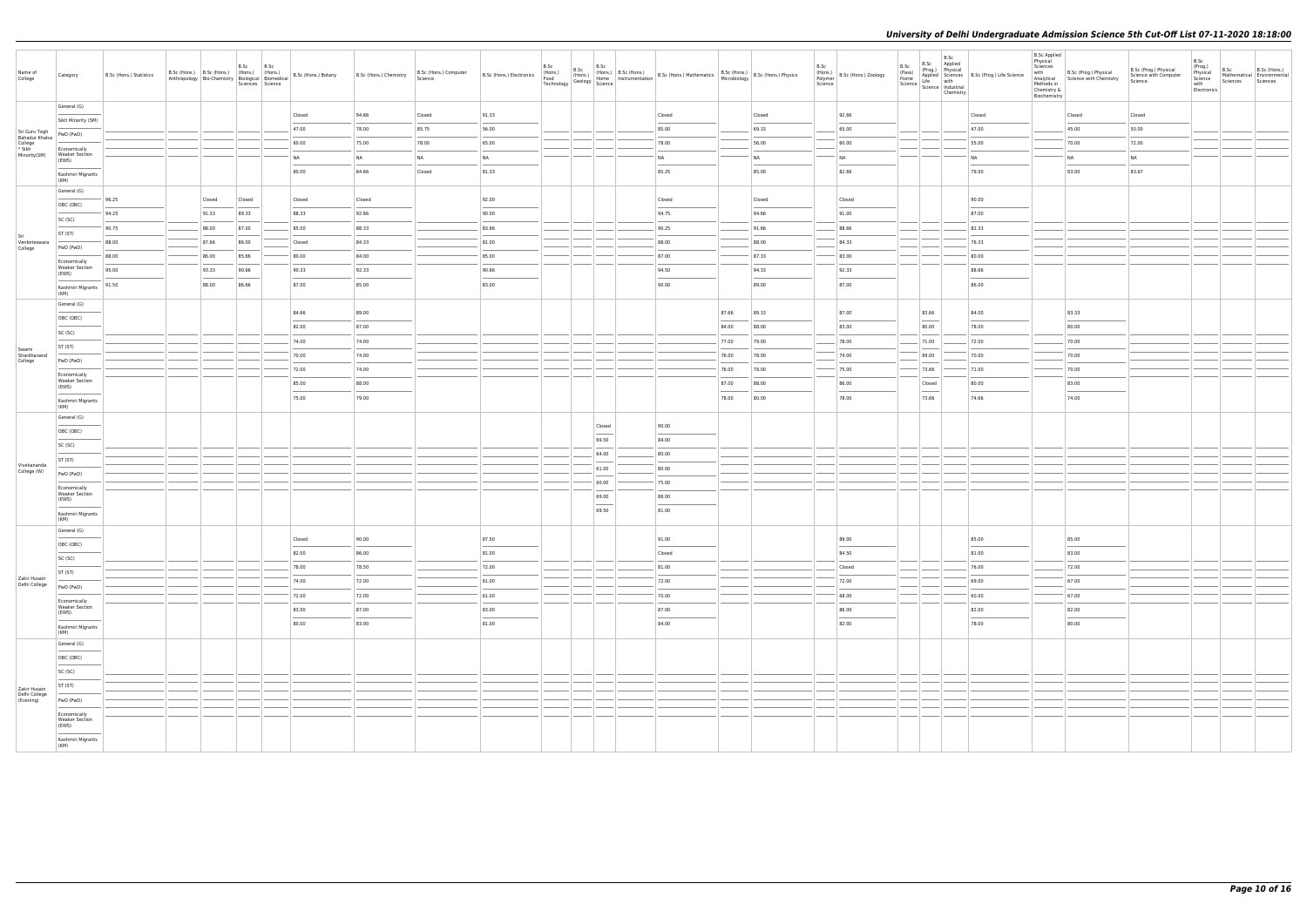# **Science Courses 5th Cut-Off Remarks**

| Name of<br>College                                  | Statistics Anthropology Bio-Chemistry Biological Science | B.Sc<br>Sciences | B.Sc (Hons.) B.Sc (Hons.) B.Sc (Hons.) $\left  \begin{array}{c} 1.5 \text{C} \\ \text{B.} \text{S} \text{C} \end{array} \right $ B.Sc (Hons.) Biomedical B.Sc (Hons.) Botany                                                                                |                                                                                                                                                                                                                                                                                                                                                                                                                                                                                                         | B.Sc (Hons.)<br>Chemistry                                                                                                                                                  | B.Sc (Hons.)<br>Computer Science Electronics                                                                                                                                                                                                                                                                                                                    | B.Sc (Hons.)                                                                                                                                                                                                                                        | B.Sc (Hons.) Food<br>Technology                                                                                                                                                                                                                | B.Sc<br>(Hons.)<br>Geology | B.Sc (Hons.) Home Science | B.Sc (Hons.)<br>Instrumentation                                                                                                                                                       | B.Sc (Hons.) Mathematics                                                                                                                                                                                                   | B.Sc (Hons.)<br>B.Sc (Hons.) Microbiology<br>Physics                                                                                                                                                                                                                                                                                                                                                                                                                                                                                       | B.Sc<br>(Hons.)<br>B.Sc (Hons.) Zoology<br>Polymer<br>Science                                                                                                                                     | B.Sc<br>B.Sc<br>(Prog.)<br>(Pass)<br>Applied<br>Home<br>Life<br>Science   Science | <b>B.Sc Applied</b><br>Chemistry                                                                                                                                                                                                                    | B.Sc Applied<br>Physical<br>Sciences<br>Physical Sciences   B.Sc (Prog.)   with<br>with Industrial Life Science Analytical<br>Methods in                                                                       | B.Sc (Prog.)<br>Physical Science   Filipsical Care   With Computer<br>with Chemistry                                                                                                                                                                                                                                                        | B.Sc (Prog.)<br>Physical Science   Physical Science   Mathematical   Environmental<br>Science                                                                                                                                                                                                                                                                                                                          | B.Sc (Prog.)<br>with Electronics Sciences | B.Sc                                                                                                                                                                                                       | B.Sc (Hons.)<br>Sciences |
|-----------------------------------------------------|----------------------------------------------------------|------------------|-------------------------------------------------------------------------------------------------------------------------------------------------------------------------------------------------------------------------------------------------------------|---------------------------------------------------------------------------------------------------------------------------------------------------------------------------------------------------------------------------------------------------------------------------------------------------------------------------------------------------------------------------------------------------------------------------------------------------------------------------------------------------------|----------------------------------------------------------------------------------------------------------------------------------------------------------------------------|-----------------------------------------------------------------------------------------------------------------------------------------------------------------------------------------------------------------------------------------------------------------------------------------------------------------------------------------------------------------|-----------------------------------------------------------------------------------------------------------------------------------------------------------------------------------------------------------------------------------------------------|------------------------------------------------------------------------------------------------------------------------------------------------------------------------------------------------------------------------------------------------|----------------------------|---------------------------|---------------------------------------------------------------------------------------------------------------------------------------------------------------------------------------|----------------------------------------------------------------------------------------------------------------------------------------------------------------------------------------------------------------------------|--------------------------------------------------------------------------------------------------------------------------------------------------------------------------------------------------------------------------------------------------------------------------------------------------------------------------------------------------------------------------------------------------------------------------------------------------------------------------------------------------------------------------------------------|---------------------------------------------------------------------------------------------------------------------------------------------------------------------------------------------------|-----------------------------------------------------------------------------------|-----------------------------------------------------------------------------------------------------------------------------------------------------------------------------------------------------------------------------------------------------|----------------------------------------------------------------------------------------------------------------------------------------------------------------------------------------------------------------|---------------------------------------------------------------------------------------------------------------------------------------------------------------------------------------------------------------------------------------------------------------------------------------------------------------------------------------------|------------------------------------------------------------------------------------------------------------------------------------------------------------------------------------------------------------------------------------------------------------------------------------------------------------------------------------------------------------------------------------------------------------------------|-------------------------------------------|------------------------------------------------------------------------------------------------------------------------------------------------------------------------------------------------------------|--------------------------|
| Acharya<br>Narendra Dev<br>College                  |                                                          |                  | 3% advantages to<br>candidates with at least<br>60% in Mathematics.                                                                                                                                                                                         |                                                                                                                                                                                                                                                                                                                                                                                                                                                                                                         | candidates                                                                                                                                                                 | 1% less for girl<br>1% less for girl candidates. Cut offs   1% less for girl<br>are for Science<br>stream.                                                                                                                                                                                                                                                      | candidates                                                                                                                                                                                                                                          |                                                                                                                                                                                                                                                |                            |                           |                                                                                                                                                                                       |                                                                                                                                                                                                                            | 1% less for girl<br>candidates                                                                                                                                                                                                                                                                                                                                                                                                                                                                                                             |                                                                                                                                                                                                   |                                                                                   |                                                                                                                                                                                                                                                     | Chemistry &<br>Biochemistry                                                                                                                                                                                    |                                                                                                                                                                                                                                                                                                                                             | 1% less for girl 1% less for girl<br>candidates                                                                                                                                                                                                                                                                                                                                                                        | candidates                                |                                                                                                                                                                                                            |                          |
| Aditi<br>Mahavidyalaya<br>(W)                       |                                                          |                  |                                                                                                                                                                                                                                                             |                                                                                                                                                                                                                                                                                                                                                                                                                                                                                                         |                                                                                                                                                                            |                                                                                                                                                                                                                                                                                                                                                                 |                                                                                                                                                                                                                                                     |                                                                                                                                                                                                                                                |                            |                           |                                                                                                                                                                                       |                                                                                                                                                                                                                            |                                                                                                                                                                                                                                                                                                                                                                                                                                                                                                                                            |                                                                                                                                                                                                   |                                                                                   |                                                                                                                                                                                                                                                     |                                                                                                                                                                                                                |                                                                                                                                                                                                                                                                                                                                             |                                                                                                                                                                                                                                                                                                                                                                                                                        |                                           |                                                                                                                                                                                                            |                          |
| Aryabhatta<br>College                               |                                                          |                  |                                                                                                                                                                                                                                                             |                                                                                                                                                                                                                                                                                                                                                                                                                                                                                                         |                                                                                                                                                                            | 1% less for women<br>candidates                                                                                                                                                                                                                                                                                                                                 |                                                                                                                                                                                                                                                     |                                                                                                                                                                                                                                                |                            |                           |                                                                                                                                                                                       | 1% less for women candidates                                                                                                                                                                                               |                                                                                                                                                                                                                                                                                                                                                                                                                                                                                                                                            |                                                                                                                                                                                                   |                                                                                   |                                                                                                                                                                                                                                                     |                                                                                                                                                                                                                |                                                                                                                                                                                                                                                                                                                                             |                                                                                                                                                                                                                                                                                                                                                                                                                        |                                           |                                                                                                                                                                                                            |                          |
| Atma Ram<br>Sanatan<br>Dharma College               |                                                          |                  |                                                                                                                                                                                                                                                             |                                                                                                                                                                                                                                                                                                                                                                                                                                                                                                         | a) 1% relaxation<br>aggregate only.<br>b) Applicants<br>who were eligible<br>for admission in<br>the<br>first/second/third<br>given admission<br>in the fifth cut-<br>off. | Candidates in the $\begin{vmatrix} a \\ c \end{vmatrix}$ 1% relaxation for<br>Girl Candidates in<br>the aggregate only.<br>b) Applicants who<br>were eligible for<br>admission in the<br>first/second/third<br>and/or fourth cut-<br>$cut-off will not be left \circ will not be given$<br>admission in the<br>fifth cut-off.                                   | a) 1% relaxation<br>for Girl<br>Candidates in the<br>aggregate only.<br>b) Applicants<br>who were eligible<br>for admission in<br>the<br>first/second/third<br>and/or fourth<br>cut-off will not be<br>given admission<br>in the fifth cut-<br>off. |                                                                                                                                                                                                                                                |                            |                           |                                                                                                                                                                                       | a) 1% relaxation for Girl Candidates in<br>the aggregate only. b) Applicants who<br>were eligible for admission in the<br>first/second/third and/or fourth cut-off<br>will not be given admission in the fifth<br>cut-off. | a) 1% relaxation<br>for Girl<br>Candidates in the<br>aggregate only.<br>b) Applicants<br>who were eligible<br>for admission in<br>the<br>first/second/third<br>and/or fourth<br>cut-off will not be<br>given admission<br>in the fifth cut-<br>off.                                                                                                                                                                                                                                                                                        |                                                                                                                                                                                                   |                                                                                   | a) 1% relaxation<br>for Girl<br>Candidates in the<br>aggregate only.<br>b) Applicants<br>who were eligible<br>for admission in<br>the<br>first/second/third<br>and/or fourth<br>cut-off will not be<br>given admission<br>in the fifth cut-<br>off. |                                                                                                                                                                                                                | a) 1% relaxation   a) 1% relaxation   a) 1% relaxation<br>for Girl<br>Candidates in the   Candidates in the   Candidates in the<br>who were eligible who were eligible who were eligible<br>the<br>cut-off will not be cut-off will not be cut-off will not be<br>off.                                                                      | for Girl<br>aggregate only.   aggregate only.   aggregate only.<br>b) Applicants b) Applicants b) Applicants<br>for admission in   for admission in   for admission in<br>the the<br>first/second/third   first/second/third   first/second/third<br>and/or fourth and/or fourth and/or fourth<br>given admission   given admission   given admission<br>in the fifth cut- in the fifth cut- in the fifth cut-<br>off. | for Girl<br>the<br>off.                   |                                                                                                                                                                                                            |                          |
| Bhagini<br>Nivedita<br>College (W)                  |                                                          |                  |                                                                                                                                                                                                                                                             |                                                                                                                                                                                                                                                                                                                                                                                                                                                                                                         |                                                                                                                                                                            |                                                                                                                                                                                                                                                                                                                                                                 |                                                                                                                                                                                                                                                     |                                                                                                                                                                                                                                                |                            |                           |                                                                                                                                                                                       |                                                                                                                                                                                                                            |                                                                                                                                                                                                                                                                                                                                                                                                                                                                                                                                            |                                                                                                                                                                                                   |                                                                                   |                                                                                                                                                                                                                                                     |                                                                                                                                                                                                                |                                                                                                                                                                                                                                                                                                                                             |                                                                                                                                                                                                                                                                                                                                                                                                                        |                                           |                                                                                                                                                                                                            |                          |
| <b>Bharati College</b><br>(W)                       |                                                          |                  |                                                                                                                                                                                                                                                             |                                                                                                                                                                                                                                                                                                                                                                                                                                                                                                         |                                                                                                                                                                            |                                                                                                                                                                                                                                                                                                                                                                 |                                                                                                                                                                                                                                                     |                                                                                                                                                                                                                                                |                            |                           |                                                                                                                                                                                       | Applicants who were eligible for<br>admission in the first &/or second &/or<br>third &/or fourth cut-off will not be<br>given admission in the fifth cut-off.                                                              |                                                                                                                                                                                                                                                                                                                                                                                                                                                                                                                                            |                                                                                                                                                                                                   |                                                                                   |                                                                                                                                                                                                                                                     |                                                                                                                                                                                                                |                                                                                                                                                                                                                                                                                                                                             |                                                                                                                                                                                                                                                                                                                                                                                                                        |                                           |                                                                                                                                                                                                            |                          |
| Bhaskaracharya<br>College of<br>Applied<br>Sciences |                                                          |                  | PCB/PCBt/PCBiochemistry<br>(3% advantage to<br>candidates with at least<br>60% in Maths)<br>(Applicants who were<br>eligible for admission in<br>the first, second, third<br>and/or fourth cut off will<br>not be given admission<br>in the fifth cut off.) | PCB/PCBt/PCBiochemistry   who were eligible   Science/Information   who were eligible<br>(Applicants who were   for admission in   Practices. (2%   for admission in<br>eligible for admission in   the first, second,   disadvantage for   the first, second,<br>the first, second, third third and/or<br>and/or fourth cut off will   fourth cut off will   stream) (Applicants   fourth cut off will<br>not be given admission not be given who were eligible not be given<br>in the fifth cut off.) |                                                                                                                                                                            | One language,<br>Mathematics and<br>two subjects out of<br>Physics, Chemistry<br>PCM (Applicants   and Computer   PCM (Applicants<br>Non-Science<br>admission in the   for admission in the   admission in the<br>fifth cut off.)   first, second, third   fifth cut off.)<br>and/or fourth cut<br>off will not be given<br>admission in the<br>fifth cut off.) | third and/or                                                                                                                                                                                                                                        | PCB/PCBt/PCBiochemistry<br>(3% relaxation to<br>candidates studies<br>PCMB) (Applicants who<br>were eligible for<br>admission in the first,<br>second, third and/or<br>fourth cut off will not be<br>given admission in the<br>fifth cut off.) |                            |                           | PCM<br>(Applicants who<br>were eligible<br>for admission in<br>the first,<br>second, third<br>and/or fourth<br>cut off will not<br>be given<br>admission in<br>the fifth cut<br>off.) |                                                                                                                                                                                                                            | PCM (Applicants eligible for<br>PCB/PCBt/PCBiochemistry   who were eligible   admission   PCB/PCBt/PCBiochemistry<br>(Applicants who were   for admission in   in the first,   Applicants who were<br>eligible for admission in   the first, second, second,<br>the first, second, third   third and/or<br>and/or fourth cut off will   fourth cut off will   and/or<br>not be given admission   not be given   fourth cut   not be given admission<br>admission in the off will not<br>in the fifth cut off.)<br>fifth cut off.) be given | PCM<br>(Applicants<br>who were<br>eligible for admission in<br>third<br>the first, second, third<br>and/or fourth cut off will<br>in the fifth cut off.<br>admission<br>in the fifth<br>cut off.) |                                                                                   |                                                                                                                                                                                                                                                     |                                                                                                                                                                                                                |                                                                                                                                                                                                                                                                                                                                             |                                                                                                                                                                                                                                                                                                                                                                                                                        |                                           |                                                                                                                                                                                                            |                          |
| College of<br>Vocational<br>Studies                 |                                                          |                  |                                                                                                                                                                                                                                                             |                                                                                                                                                                                                                                                                                                                                                                                                                                                                                                         |                                                                                                                                                                            | % SC 81.50 â[][]<br>less than 82.75 %<br>ST 79 â <sub>□</sub> less than<br>81 % PwD 81 â<br>less than 82 %<br>Kashmiri Migrant<br>82 â <sub>(II</sub> less than 83<br>% EWS 89 â∏ less<br>than 90                                                                                                                                                               |                                                                                                                                                                                                                                                     |                                                                                                                                                                                                                                                |                            |                           |                                                                                                                                                                                       |                                                                                                                                                                                                                            |                                                                                                                                                                                                                                                                                                                                                                                                                                                                                                                                            |                                                                                                                                                                                                   |                                                                                   |                                                                                                                                                                                                                                                     |                                                                                                                                                                                                                |                                                                                                                                                                                                                                                                                                                                             |                                                                                                                                                                                                                                                                                                                                                                                                                        |                                           |                                                                                                                                                                                                            |                          |
| Daulat Ram<br>College (W)                           |                                                          |                  |                                                                                                                                                                                                                                                             |                                                                                                                                                                                                                                                                                                                                                                                                                                                                                                         |                                                                                                                                                                            |                                                                                                                                                                                                                                                                                                                                                                 |                                                                                                                                                                                                                                                     |                                                                                                                                                                                                                                                |                            |                           |                                                                                                                                                                                       |                                                                                                                                                                                                                            |                                                                                                                                                                                                                                                                                                                                                                                                                                                                                                                                            |                                                                                                                                                                                                   |                                                                                   |                                                                                                                                                                                                                                                     |                                                                                                                                                                                                                |                                                                                                                                                                                                                                                                                                                                             |                                                                                                                                                                                                                                                                                                                                                                                                                        |                                           |                                                                                                                                                                                                            |                          |
| Deen Dayal<br>Upadhyaya<br>College                  |                                                          |                  |                                                                                                                                                                                                                                                             | 1% concession for Girl<br>Candidates. Applicants   Applicants who<br>who were eligible for were eligible for determining the were eligible for<br>admission in any of the admission in any<br>previous cut-off will not   of the previous   percentage of the   of the previous<br>be given admission in   cut-off will not be   candidates.<br>the fifth cut-off.                                                                                                                                      | 1% concession<br>for Girl<br>Candidates.<br>given admission<br>off.                                                                                                        | 1% concession for<br>Girl Candidates.<br>Declared cut-off is<br>for science stream<br>students. For other   1% concession<br>streams a<br>deduction of 2%<br>will be levied while<br>effective<br>in the fifth cut- were eligible for in the fifth cut-<br>admission in any of<br>the previous cut-off<br>will not be given<br>admission in the                 | for Girl<br>Candidates.<br>Applicants who<br>admission in any<br>cut-off will not be<br>Applicants who   given admission<br>off.                                                                                                                    |                                                                                                                                                                                                                                                |                            |                           |                                                                                                                                                                                       | 1% concession for Girl Candidates.<br>Applicants who were eligible for<br>admission in any of the previous cut-<br>off will not be given admission in the<br>fifth cut-off.                                                | 1% concession<br>for Girl<br>Candidates.<br>Applicants who<br>were eligible for<br>admission in any<br>of the previous<br>cut-off will not be<br>given admission<br>in the fifth cut-<br>off.                                                                                                                                                                                                                                                                                                                                              | 1% concession for Girl<br>Candidates. Applicants<br>who were eligible for<br>admission in any of the<br>previous cut-off will not<br>be given admission in<br>the fifth cut-off.                  |                                                                                   |                                                                                                                                                                                                                                                     | 1%<br>concession<br>for Girl<br>Candidates.<br>Applicants<br>who were<br>eligible for<br>admission<br>in any of<br>the<br>previous<br>cut-off will<br>not be<br>given<br>admission<br>in the fifth<br>cut-off. | 1% concession 1% concession<br>for Girl<br>Candidates.<br>Applicants who   Applicants who<br>were eligible for   were eligible for<br>admission in any admission in any<br>of the previous   of the previous<br>cut-off will not be cut-off will not be<br>given admission   given admission<br>in the fifth cut- in the fifth cut-<br>off. | for Girl<br>Candidates.<br>off.                                                                                                                                                                                                                                                                                                                                                                                        |                                           | 1%<br>concession<br>for Girl<br>Candidates.<br>Applicants<br>who were<br>eligible for<br>admission in<br>any of the<br>previous cut-<br>off will not be<br>given<br>admission in<br>the fifth cut-<br>off. |                          |
| Delhi College of<br>Arts and<br>Commerce            |                                                          |                  |                                                                                                                                                                                                                                                             |                                                                                                                                                                                                                                                                                                                                                                                                                                                                                                         |                                                                                                                                                                            | fifth cut-off.                                                                                                                                                                                                                                                                                                                                                  |                                                                                                                                                                                                                                                     |                                                                                                                                                                                                                                                |                            |                           |                                                                                                                                                                                       |                                                                                                                                                                                                                            |                                                                                                                                                                                                                                                                                                                                                                                                                                                                                                                                            |                                                                                                                                                                                                   |                                                                                   |                                                                                                                                                                                                                                                     |                                                                                                                                                                                                                |                                                                                                                                                                                                                                                                                                                                             |                                                                                                                                                                                                                                                                                                                                                                                                                        |                                           |                                                                                                                                                                                                            |                          |
| Department of<br>Germanic and<br>Romance<br>Studies |                                                          |                  |                                                                                                                                                                                                                                                             |                                                                                                                                                                                                                                                                                                                                                                                                                                                                                                         |                                                                                                                                                                            |                                                                                                                                                                                                                                                                                                                                                                 |                                                                                                                                                                                                                                                     |                                                                                                                                                                                                                                                |                            |                           |                                                                                                                                                                                       |                                                                                                                                                                                                                            |                                                                                                                                                                                                                                                                                                                                                                                                                                                                                                                                            |                                                                                                                                                                                                   |                                                                                   |                                                                                                                                                                                                                                                     |                                                                                                                                                                                                                |                                                                                                                                                                                                                                                                                                                                             |                                                                                                                                                                                                                                                                                                                                                                                                                        |                                           |                                                                                                                                                                                                            |                          |
| Deshbandhu<br>College                               |                                                          |                  |                                                                                                                                                                                                                                                             |                                                                                                                                                                                                                                                                                                                                                                                                                                                                                                         |                                                                                                                                                                            |                                                                                                                                                                                                                                                                                                                                                                 |                                                                                                                                                                                                                                                     |                                                                                                                                                                                                                                                |                            |                           |                                                                                                                                                                                       |                                                                                                                                                                                                                            |                                                                                                                                                                                                                                                                                                                                                                                                                                                                                                                                            |                                                                                                                                                                                                   |                                                                                   |                                                                                                                                                                                                                                                     |                                                                                                                                                                                                                |                                                                                                                                                                                                                                                                                                                                             |                                                                                                                                                                                                                                                                                                                                                                                                                        |                                           |                                                                                                                                                                                                            |                          |
| Dr. Bhim Rao<br>Ambedkar<br>College                 |                                                          |                  |                                                                                                                                                                                                                                                             |                                                                                                                                                                                                                                                                                                                                                                                                                                                                                                         |                                                                                                                                                                            |                                                                                                                                                                                                                                                                                                                                                                 |                                                                                                                                                                                                                                                     |                                                                                                                                                                                                                                                |                            |                           |                                                                                                                                                                                       |                                                                                                                                                                                                                            |                                                                                                                                                                                                                                                                                                                                                                                                                                                                                                                                            |                                                                                                                                                                                                   |                                                                                   |                                                                                                                                                                                                                                                     |                                                                                                                                                                                                                |                                                                                                                                                                                                                                                                                                                                             |                                                                                                                                                                                                                                                                                                                                                                                                                        |                                           |                                                                                                                                                                                                            |                          |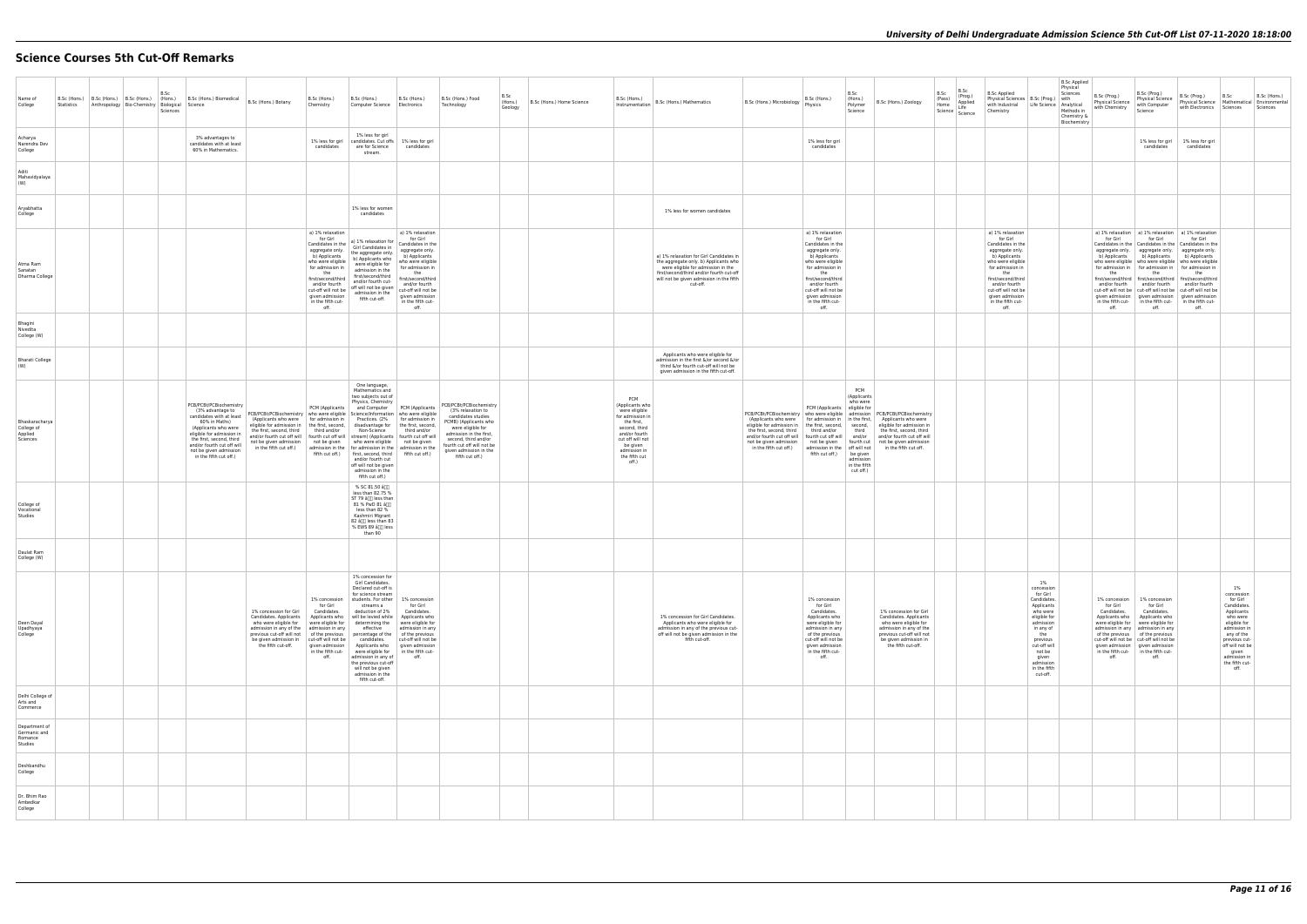| Name of<br>College                        | Statistics                                                                                                                                                                                                       | Anthropology Bio-Chemistry Biological Science | B.Sc<br>Sciences | B.Sc (Hons.) B.Sc (Hons.) B.Sc (Hons.) (Hons.) Biomedical B.Sc (Hons.) Botany |                                                                                                                                                                                                                                                                                                                                    | B.Sc (Hons.)<br>Chemistry                                                                                                                                                 | B.Sc (Hons.)<br>Computer Science   Electronics                                                                                                                                                                                                                 | B.Sc (Hons.)                                                                                                                                                     | B.Sc (Hons.) Food<br>Technology | B.Sc<br>(Hons.)<br>Geology | B.Sc (Hons.) Home Science                                                                                                                              | B.Sc (Hons.)<br>Instrumentation | B.Sc (Hons.) Mathematics                                                                                                                                                                                                                  | B.Sc (Hons.) Microbiology Physics | B.Sc (Hons.)                                                                                                                                                                                                                                                        | B.Sc<br>(Hons.)<br>Polymer<br>Science | B.Sc (Hons.) Zoology                                                                                                                                                                                                                               | B.Sc<br>(Pass)<br>Home | B.Sc<br>(Prog.)<br>Applied<br>Life<br>Science   Line | <b>B.Sc Applied</b><br>Chemistry | Physical Sciences   B.Sc (Prog.)   with<br>with Industrial   Life Science   Analytical                                                                                                                                                                                              | <b>B.Sc Applied</b><br>Physical<br>Sciences<br>Methods in<br>Chemistry &<br>Biochemistry | B.Sc (Prog.)<br>Physical Science   Physical Science   Physical Science   Physical Science   Physical Science   Physical Science<br>with Chemistry                                                                                                                                                                                                                          | B.Sc (Prog.)<br>Physical Science   B.St. (Privy.)<br>Physical Science   Mathematical   Environmental<br>Chinagen Bathematical   Environmental<br>Science                                                                 | B.Sc (Prog.) | B.Sc<br>with Electronics Sciences Sciences                                                                                                                                       | B.Sc (Hons.) |
|-------------------------------------------|------------------------------------------------------------------------------------------------------------------------------------------------------------------------------------------------------------------|-----------------------------------------------|------------------|-------------------------------------------------------------------------------|------------------------------------------------------------------------------------------------------------------------------------------------------------------------------------------------------------------------------------------------------------------------------------------------------------------------------------|---------------------------------------------------------------------------------------------------------------------------------------------------------------------------|----------------------------------------------------------------------------------------------------------------------------------------------------------------------------------------------------------------------------------------------------------------|------------------------------------------------------------------------------------------------------------------------------------------------------------------|---------------------------------|----------------------------|--------------------------------------------------------------------------------------------------------------------------------------------------------|---------------------------------|-------------------------------------------------------------------------------------------------------------------------------------------------------------------------------------------------------------------------------------------|-----------------------------------|---------------------------------------------------------------------------------------------------------------------------------------------------------------------------------------------------------------------------------------------------------------------|---------------------------------------|----------------------------------------------------------------------------------------------------------------------------------------------------------------------------------------------------------------------------------------------------|------------------------|------------------------------------------------------|----------------------------------|-------------------------------------------------------------------------------------------------------------------------------------------------------------------------------------------------------------------------------------------------------------------------------------|------------------------------------------------------------------------------------------|----------------------------------------------------------------------------------------------------------------------------------------------------------------------------------------------------------------------------------------------------------------------------------------------------------------------------------------------------------------------------|--------------------------------------------------------------------------------------------------------------------------------------------------------------------------------------------------------------------------|--------------|----------------------------------------------------------------------------------------------------------------------------------------------------------------------------------|--------------|
| Dyal Singh<br>College                     |                                                                                                                                                                                                                  |                                               |                  |                                                                               | There is 1 percent<br>concession provided to<br>women candidates.<br>Applicants who were<br>eligible for admission in   were eligible for<br>the first and/or second admission in the<br>and/or third and/or fourth first and/or<br>cut-off will not be given second and/or<br>admission in the fifth cut-<br>third and/or<br>off. | There is 1<br>percent<br>concession<br>provided to<br>women<br>candidates.<br>Applicants who<br>fourth cut-off will<br>not be given<br>admission in the<br>fifth cut-off. | There is 1 percent<br>concession<br>provided to women<br>candidates.<br>Applicants who<br>were eligible for<br>admission in the<br>first and/or second<br>and/or third and/or<br>fourth cut-off will<br>not be given<br>admission in the<br>fifth cut-off.     |                                                                                                                                                                  |                                 |                            |                                                                                                                                                        |                                 | There is 1 percent concession<br>provided to women candidates.<br>Applicants who were eligible for<br>admission in the first and/or second<br>and/or third and/or fourth cut-off will<br>not be given admission in the fifth cut-<br>off. |                                   | There is 1<br>percent<br>concession<br>provided to<br>women<br>candidates.<br>Applicants who<br>were eligible for<br>admission in the<br>first and/or<br>second and/or<br>third and/or<br>fourth cut-off will<br>not be given<br>admission in the<br>fifth cut-off. |                                       | There is 1 percent<br>concession provided to<br>women candidates.<br>Applicants who were<br>eligible for admission in<br>the first and/or second<br>and/or third and/or fourth<br>cut-off will not be given<br>admission in the fifth cut-<br>off. |                        |                                                      |                                  | There is 1<br>percent<br>concession<br>provided to<br>women<br>candidates.<br>Applicants<br>who were<br>eligible for<br>admission<br>in the first<br>and/or<br>second<br>and/or third<br>and/or<br>fourth cut-<br>off will not<br>be given<br>admission<br>in the fifth<br>cut-off. |                                                                                          | There is 1<br>percent<br>concession<br>provided to<br>women<br>candidates.<br>Applicants who<br>were eligible for were eligible for<br>admission in the   admission in the<br>first and/or<br>second and/or second and/or<br>third and/or<br>fourth cut-off will   fourth cut-off will<br>not be given not be given<br>admission in the admission in the<br>fifth cut-off. | There is 1<br>percent<br>concession<br>provided to<br>women<br>candidates.<br>Applicants who<br>first and/or<br>third and/or<br>fifth cut-off.                                                                           |              |                                                                                                                                                                                  |              |
| Dyal Singh<br>College<br>(Evening)        |                                                                                                                                                                                                                  |                                               |                  |                                                                               |                                                                                                                                                                                                                                                                                                                                    |                                                                                                                                                                           |                                                                                                                                                                                                                                                                |                                                                                                                                                                  |                                 |                            |                                                                                                                                                        |                                 |                                                                                                                                                                                                                                           |                                   |                                                                                                                                                                                                                                                                     |                                       |                                                                                                                                                                                                                                                    |                        |                                                      |                                  |                                                                                                                                                                                                                                                                                     |                                                                                          |                                                                                                                                                                                                                                                                                                                                                                            |                                                                                                                                                                                                                          |              |                                                                                                                                                                                  |              |
| Gargi College<br>(W)                      |                                                                                                                                                                                                                  |                                               |                  |                                                                               |                                                                                                                                                                                                                                                                                                                                    |                                                                                                                                                                           |                                                                                                                                                                                                                                                                |                                                                                                                                                                  |                                 |                            |                                                                                                                                                        |                                 |                                                                                                                                                                                                                                           |                                   |                                                                                                                                                                                                                                                                     |                                       |                                                                                                                                                                                                                                                    |                        |                                                      |                                  |                                                                                                                                                                                                                                                                                     |                                                                                          |                                                                                                                                                                                                                                                                                                                                                                            |                                                                                                                                                                                                                          |              |                                                                                                                                                                                  |              |
| Hansraj College                           |                                                                                                                                                                                                                  |                                               |                  |                                                                               |                                                                                                                                                                                                                                                                                                                                    |                                                                                                                                                                           |                                                                                                                                                                                                                                                                |                                                                                                                                                                  |                                 |                            |                                                                                                                                                        |                                 |                                                                                                                                                                                                                                           |                                   |                                                                                                                                                                                                                                                                     |                                       |                                                                                                                                                                                                                                                    |                        |                                                      |                                  |                                                                                                                                                                                                                                                                                     |                                                                                          |                                                                                                                                                                                                                                                                                                                                                                            |                                                                                                                                                                                                                          |              |                                                                                                                                                                                  |              |
| Hindu College                             |                                                                                                                                                                                                                  |                                               |                  |                                                                               |                                                                                                                                                                                                                                                                                                                                    |                                                                                                                                                                           |                                                                                                                                                                                                                                                                |                                                                                                                                                                  |                                 |                            |                                                                                                                                                        |                                 |                                                                                                                                                                                                                                           |                                   |                                                                                                                                                                                                                                                                     |                                       |                                                                                                                                                                                                                                                    |                        |                                                      |                                  |                                                                                                                                                                                                                                                                                     |                                                                                          |                                                                                                                                                                                                                                                                                                                                                                            |                                                                                                                                                                                                                          |              |                                                                                                                                                                                  |              |
| Indraprastha<br>College for<br>Women (W)  |                                                                                                                                                                                                                  |                                               |                  |                                                                               |                                                                                                                                                                                                                                                                                                                                    |                                                                                                                                                                           |                                                                                                                                                                                                                                                                |                                                                                                                                                                  |                                 |                            |                                                                                                                                                        |                                 |                                                                                                                                                                                                                                           |                                   |                                                                                                                                                                                                                                                                     |                                       |                                                                                                                                                                                                                                                    |                        |                                                      |                                  |                                                                                                                                                                                                                                                                                     |                                                                                          |                                                                                                                                                                                                                                                                                                                                                                            |                                                                                                                                                                                                                          |              |                                                                                                                                                                                  |              |
| Institute of<br>Home<br>Economics (W)     |                                                                                                                                                                                                                  |                                               |                  |                                                                               |                                                                                                                                                                                                                                                                                                                                    |                                                                                                                                                                           |                                                                                                                                                                                                                                                                |                                                                                                                                                                  |                                 |                            |                                                                                                                                                        |                                 |                                                                                                                                                                                                                                           |                                   |                                                                                                                                                                                                                                                                     |                                       |                                                                                                                                                                                                                                                    |                        |                                                      |                                  |                                                                                                                                                                                                                                                                                     |                                                                                          |                                                                                                                                                                                                                                                                                                                                                                            |                                                                                                                                                                                                                          |              |                                                                                                                                                                                  |              |
| Janki Devi<br>Memorial<br>College (W)     |                                                                                                                                                                                                                  |                                               |                  |                                                                               |                                                                                                                                                                                                                                                                                                                                    |                                                                                                                                                                           |                                                                                                                                                                                                                                                                |                                                                                                                                                                  |                                 |                            |                                                                                                                                                        |                                 |                                                                                                                                                                                                                                           |                                   |                                                                                                                                                                                                                                                                     |                                       |                                                                                                                                                                                                                                                    |                        |                                                      |                                  |                                                                                                                                                                                                                                                                                     |                                                                                          |                                                                                                                                                                                                                                                                                                                                                                            |                                                                                                                                                                                                                          |              |                                                                                                                                                                                  |              |
| Kalindi College<br>(W)                    |                                                                                                                                                                                                                  |                                               |                  |                                                                               | Applicants who were<br>eligible for admission in $ $ admission in the<br>the First, Second, Third<br>and/or Fourth Cut- Off<br>will not be given<br>admission in the Fifth<br>Cut-Off.                                                                                                                                             | Applicants who<br>were eligible for<br>First, Second,<br>Third and/or<br>Fourth Cut- Off<br>will not be given<br>admission in the<br>Fifth Cut-Off.                       | Applicants who<br>were eligible for<br>admission in the<br>First, Second, Third<br>and/or Fourth Cut-<br>Off will not be<br>given admission in<br>the Fifth Cut-Off.                                                                                           |                                                                                                                                                                  |                                 |                            |                                                                                                                                                        |                                 | Applicants who were eligible for<br>admission in the First, Second, Third<br>and/or Fourth Cut- Off will not be given<br>admission in the Fifth Cut-Off.                                                                                  |                                   | Applicants who<br>were eligible for<br>admission in the<br>First, Second,<br>Third and/or<br>Fourth Cut- Off<br>will not be given<br>admission in the<br>Fifth Cut-Off.                                                                                             |                                       | Applicants who were<br>eligible for admission in<br>the First, Second, Third<br>and/or Fourth Cut- Off<br>will not be given<br>admission in the Fifth<br>Cut-Off.                                                                                  |                        |                                                      |                                  | Applicants<br>who were<br>eligible for<br>admission<br>in the First,<br>Second,<br>Third<br>and/or<br>Fourth Cut-<br>Off will not<br>be given<br>admission<br>in the Fifth<br>Cut-Off.                                                                                              |                                                                                          |                                                                                                                                                                                                                                                                                                                                                                            | Applicants who<br>were eligible for<br>admission in the<br>First, Second,<br>Third and/or<br>Fourth Cut- Off<br>will not be given<br>admission in the<br>Fifth Cut-Off.                                                  |              |                                                                                                                                                                                  |              |
| Kamala Nehru<br>College (W)               |                                                                                                                                                                                                                  |                                               |                  |                                                                               |                                                                                                                                                                                                                                                                                                                                    |                                                                                                                                                                           |                                                                                                                                                                                                                                                                |                                                                                                                                                                  |                                 |                            |                                                                                                                                                        |                                 | Applicants who were eligible for<br>admission in the first and/or second<br>and/or third and/or fourth cut-off will<br>not be given admission in the fifth cut-<br>off                                                                    |                                   |                                                                                                                                                                                                                                                                     |                                       |                                                                                                                                                                                                                                                    |                        |                                                      |                                  |                                                                                                                                                                                                                                                                                     |                                                                                          |                                                                                                                                                                                                                                                                                                                                                                            |                                                                                                                                                                                                                          |              |                                                                                                                                                                                  |              |
| Keshav<br>Mahavidyalaya                   |                                                                                                                                                                                                                  |                                               |                  |                                                                               |                                                                                                                                                                                                                                                                                                                                    |                                                                                                                                                                           | 1) 1 % Concession<br>for Girl Applicants Girl Applicants<br>2) Applicants who 2) Applicants who<br>were eligible for<br>first, second ,third   first, second<br>and/or fourth cut-<br>off will not be given<br>admission in the not be given<br>fifth cut-off. | 1) 1 %<br>Concession for<br>were eligible for<br>admission in the admission in the<br>third and/or,<br>fourth cut-off will<br>admission in the<br>fifth cut-off. |                                 |                            |                                                                                                                                                        |                                 | Applicants who were eligible for<br>admission in the first, second ,third<br>and/or fourth cut-off will not be given<br>admission in the fifth cut-off.                                                                                   |                                   | 1) 1 %<br>Concession for<br>Girl Applicants<br>2) Applicants who<br>were eligible for<br>admission in the<br>first, second<br>third and/or,<br>fourth cut-off will<br>not be given<br>admission in the<br>fifth cut-off.                                            |                                       |                                                                                                                                                                                                                                                    |                        |                                                      |                                  |                                                                                                                                                                                                                                                                                     |                                                                                          |                                                                                                                                                                                                                                                                                                                                                                            | 1) 1 %<br>Concession for<br>Girl Applicants<br>2) Applicants who<br>were eligible for<br>admission in the<br>first, second<br>third and/or,<br>fourth cut-off will<br>not be given<br>admission in the<br>fifth cut-off. |              | Applicants<br>who were<br>eligible for<br>admission in<br>the first,<br>second ,third<br>and/or fourth<br>cut-off will<br>not be given<br>admission in<br>the fifth cut-<br>off. |              |
| Kirori Mal<br>College                     | see the<br>bulletin of<br>information,<br>University of<br>Delhi<br>2020-21                                                                                                                                      |                                               |                  |                                                                               | see the bulletin of<br>information, University of<br>Delhi 2020-21                                                                                                                                                                                                                                                                 | see the bulletin<br>of information,<br>University of<br>Delhi 2020-21                                                                                                     |                                                                                                                                                                                                                                                                |                                                                                                                                                                  |                                 |                            |                                                                                                                                                        |                                 | see the bulletin of information,<br>University of Delhi 2020-21                                                                                                                                                                           |                                   | see the bulletin<br>of information,<br>University of<br>Delhi 2020-21                                                                                                                                                                                               |                                       | see the bulletin of<br>information, University of<br>Delhi 2020-21                                                                                                                                                                                 |                        |                                                      |                                  | see the<br>bulletin of bulletin of<br>information, information,<br>University University of University of<br>of Delhi<br>2020-21                                                                                                                                                    | see the<br>Delhi<br>2020-21                                                              | see the bulletin<br>of information,<br>Delhi 2020-21 Delhi 2020-21                                                                                                                                                                                                                                                                                                         | see the bulletin<br>of information,<br>University of                                                                                                                                                                     |              |                                                                                                                                                                                  |              |
| Lady Irwin<br>College (W)                 |                                                                                                                                                                                                                  |                                               |                  |                                                                               |                                                                                                                                                                                                                                                                                                                                    |                                                                                                                                                                           |                                                                                                                                                                                                                                                                |                                                                                                                                                                  |                                 |                            |                                                                                                                                                        |                                 |                                                                                                                                                                                                                                           |                                   |                                                                                                                                                                                                                                                                     |                                       |                                                                                                                                                                                                                                                    |                        |                                                      |                                  |                                                                                                                                                                                                                                                                                     |                                                                                          |                                                                                                                                                                                                                                                                                                                                                                            |                                                                                                                                                                                                                          |              |                                                                                                                                                                                  |              |
| Lady Shri Ram<br>College for<br>Women (W) | APPLICANTS<br>WHO WERE<br>ELIGIBLE<br><b>FOR</b><br>ADMISSION<br>IN THE FIRST<br>, SECOND<br>THIRD.<br>AND/OR<br><b>FOURTH</b><br>CUT-OFF<br>WILL NOT BE<br><b>GIVEN</b><br>ADMISSION<br>IN THE FIFTH<br>CUT-OFF |                                               |                  |                                                                               |                                                                                                                                                                                                                                                                                                                                    |                                                                                                                                                                           |                                                                                                                                                                                                                                                                |                                                                                                                                                                  |                                 |                            |                                                                                                                                                        |                                 | APPLICANTS WHO WERE ELIGIBLE FOR<br>ADMISSION IN THE FIRST, SECOND<br>,THIRD AND/OR FOURTH CUT-OFF WILL<br>NOT BE GIVEN ADMISSION IN THE<br>FIFTH CUT-OFF                                                                                 |                                   |                                                                                                                                                                                                                                                                     |                                       |                                                                                                                                                                                                                                                    |                        |                                                      |                                  |                                                                                                                                                                                                                                                                                     |                                                                                          |                                                                                                                                                                                                                                                                                                                                                                            |                                                                                                                                                                                                                          |              |                                                                                                                                                                                  |              |
| Lakshmibai<br>College (W)                 |                                                                                                                                                                                                                  |                                               |                  |                                                                               |                                                                                                                                                                                                                                                                                                                                    |                                                                                                                                                                           |                                                                                                                                                                                                                                                                |                                                                                                                                                                  |                                 |                            | link for live help(4-6pm)<br>https://meet.google.com/oip-osbf-ugk<br>applicants eligible in previous cut-off<br>will not be considered in this cut-off |                                 | link for live help(4-6pm)<br>https://meet.google.com/mwc-knod-fsx<br>applicants eligible in previous cut-off<br>will not be considered in this cut-off                                                                                    |                                   |                                                                                                                                                                                                                                                                     |                                       |                                                                                                                                                                                                                                                    |                        |                                                      |                                  |                                                                                                                                                                                                                                                                                     |                                                                                          |                                                                                                                                                                                                                                                                                                                                                                            |                                                                                                                                                                                                                          |              |                                                                                                                                                                                  |              |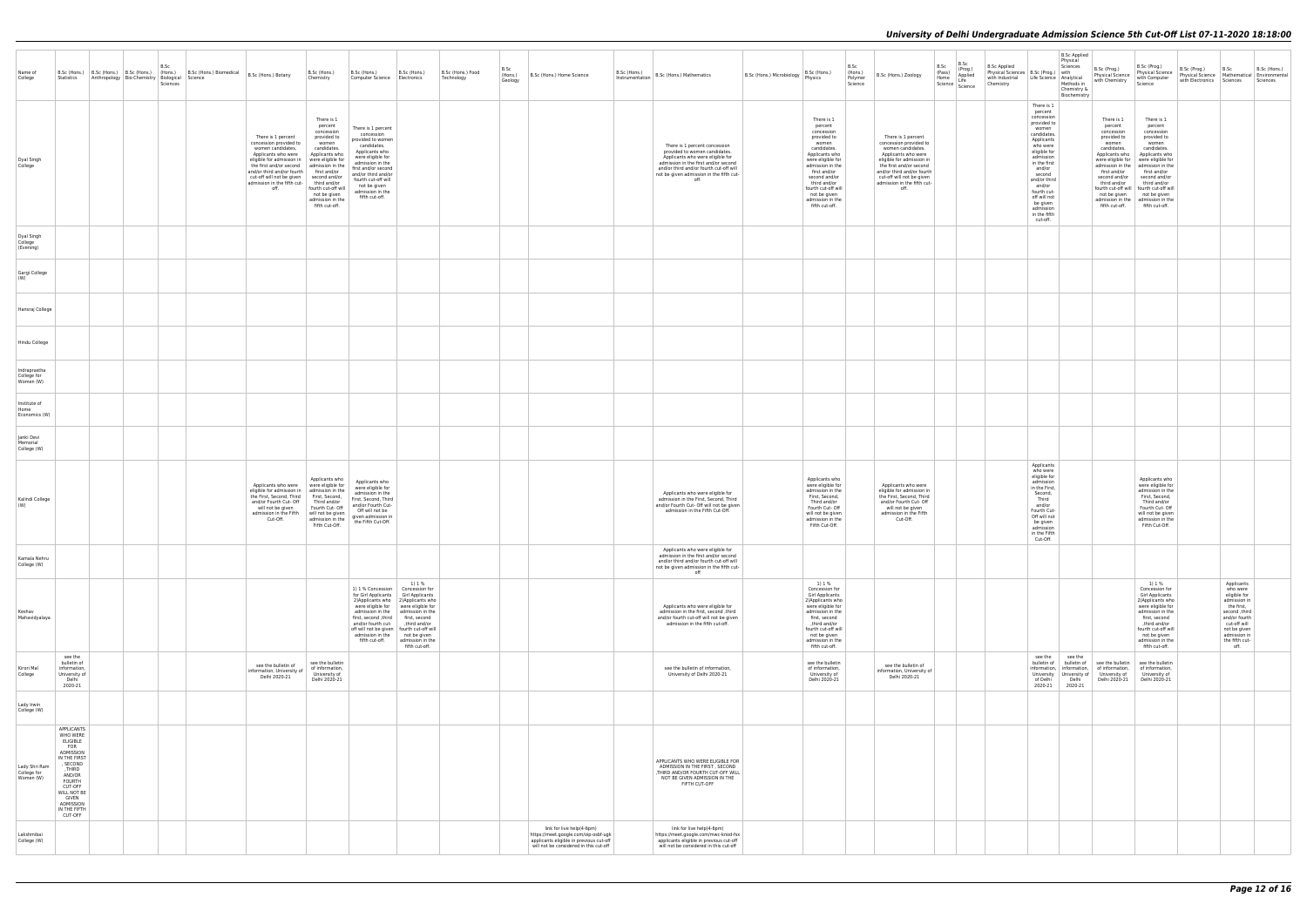| Name of<br>College                      | Statistics                                                                                                                                                                                                             | Anthropology Bio-Chemistry Biological Science | B.Sc<br>Sciences | B.Sc (Hons.) B.Sc (Hons.) B.Sc (Hons.) B.Sc (Hons.) B.Sc (Hons.) Biomedical B.Sc (Hons.) Botany |                                                                                                                                                               | B.Sc (Hons.)<br>Chemistry                                                                                                                                                                         | B.Sc (Hons.)<br>Computer Science   Electronics                                                                                                                                                  | B.Sc (Hons.)                                                                                                                                                                                      | B.Sc (Hons.) Food<br>Technology | B.Sc<br>$ $ (Hons.)<br>Geology                                                                                                                                                                                           | B.Sc (Hons.) Home Science | $\vert$ $\frac{D \cdot J L}{D} \cdot \frac{(P10715.7)}{P10075.7}$ B.Sc (Hons.) Mathematics                                                                                                                                                                        | B.Sc (Hons.) Microbiology                                                                                | B.Sc (Hons.)<br>Physics                                                                                                                                                                           | B.Sc<br>(Hons.)<br>Polymer<br>Science | B.Sc (Hons.) Zoology                                                                                                                                          | B.Sc<br>(Pass)<br>Home<br>Science | B.Sc<br>(Prog.)<br>Applied<br>Life<br>Science | <b>B.Sc Applied</b><br>Physical Sciences   B.Sc (Prog.)   with<br>with Industrial Life Science Analytical<br>Chemistry                                                                            |                                                                                                                                                                                     | <b>B.Sc Applied</b><br>Physical<br>Sciences<br>Methods in<br>Chemistry &<br>Biochemistry | B.Sc (Prog.)<br>Physical Science<br>with Chemistry | B.Sc (Prog.)<br>Science                                                                                                                                                                                                                                                                                                                                                | B.Sc (Prog.)<br>Physical Science Physical Science   Mathematical   Environmental<br>with Electronics Sciences                                                                          | B.Sc                                                                                                                                                                                                                 | B.Sc (Hons.)<br>Sciences |
|-----------------------------------------|------------------------------------------------------------------------------------------------------------------------------------------------------------------------------------------------------------------------|-----------------------------------------------|------------------|-------------------------------------------------------------------------------------------------|---------------------------------------------------------------------------------------------------------------------------------------------------------------|---------------------------------------------------------------------------------------------------------------------------------------------------------------------------------------------------|-------------------------------------------------------------------------------------------------------------------------------------------------------------------------------------------------|---------------------------------------------------------------------------------------------------------------------------------------------------------------------------------------------------|---------------------------------|--------------------------------------------------------------------------------------------------------------------------------------------------------------------------------------------------------------------------|---------------------------|-------------------------------------------------------------------------------------------------------------------------------------------------------------------------------------------------------------------------------------------------------------------|----------------------------------------------------------------------------------------------------------|---------------------------------------------------------------------------------------------------------------------------------------------------------------------------------------------------|---------------------------------------|---------------------------------------------------------------------------------------------------------------------------------------------------------------|-----------------------------------|-----------------------------------------------|---------------------------------------------------------------------------------------------------------------------------------------------------------------------------------------------------|-------------------------------------------------------------------------------------------------------------------------------------------------------------------------------------|------------------------------------------------------------------------------------------|----------------------------------------------------|------------------------------------------------------------------------------------------------------------------------------------------------------------------------------------------------------------------------------------------------------------------------------------------------------------------------------------------------------------------------|----------------------------------------------------------------------------------------------------------------------------------------------------------------------------------------|----------------------------------------------------------------------------------------------------------------------------------------------------------------------------------------------------------------------|--------------------------|
| Maharaia<br>Agrasen<br>College          |                                                                                                                                                                                                                        |                                               |                  |                                                                                                 |                                                                                                                                                               |                                                                                                                                                                                                   |                                                                                                                                                                                                 | 1 % Relaxation<br>for Girls Students                                                                                                                                                              |                                 |                                                                                                                                                                                                                          |                           |                                                                                                                                                                                                                                                                   |                                                                                                          |                                                                                                                                                                                                   |                                       |                                                                                                                                                               |                                   |                                               |                                                                                                                                                                                                   |                                                                                                                                                                                     |                                                                                          |                                                    | 1 % Relaxation 1 % Relaxation<br>for Girls Students   for Girls Students                                                                                                                                                                                                                                                                                               |                                                                                                                                                                                        | 1 %<br>Relaxation<br>for Girls<br>Students                                                                                                                                                                           |                          |
| Maitreyi<br>College (W)                 |                                                                                                                                                                                                                        |                                               |                  |                                                                                                 | Applicants who were<br>eligible for admission in<br>the first /second/ third<br>or/and fourth cut-off will<br>not be given admission<br>in the fifth cut-off. | Applicants who<br>were eligible for<br>admission in the<br>first /second/<br>third or/and<br>fourth cut-off will<br>not be given<br>admission in the<br>fifth cut-off.                            |                                                                                                                                                                                                 |                                                                                                                                                                                                   |                                 |                                                                                                                                                                                                                          |                           | Applicants who were eligible for<br>admission in the first /second/ third<br>or/and fourth cut-off will not be given<br>admission in the fifth cut-off.                                                                                                           |                                                                                                          | Applicants who<br>were eligible for<br>admission in the<br>first /second/<br>third or/and<br>fourth cut-off will<br>not be given<br>admission in the<br>fifth cut-off.                            |                                       | Applicants who were<br>eligible for admission in<br>the first /second/ third<br>or/and fourth cut-off will<br>not be given admission<br>in the fifth cut-off. |                                   |                                               |                                                                                                                                                                                                   | Applicants<br>who were<br>eligible for<br>admission<br>in the first<br>/second/<br>third or/and<br>fourth cut-<br>off will not<br>be given<br>admission<br>in the fifth<br>cut-off. |                                                                                          | first /second/<br>third or/and<br>fifth cut-off.   | Applicants who Applicants who<br>were eligible for were eligible for<br>admission in the $\parallel$ admission in the<br>first /second/<br>third or/and<br>fourth cut-off will   fourth cut-off will<br>not be given not be given<br>admission in the admission in the<br>fifth cut-off.                                                                               |                                                                                                                                                                                        |                                                                                                                                                                                                                      |                          |
| Mata Sundri<br>College for<br>Women (W) | Sikh Minority<br>Candidates<br>must have<br>the Sikh<br>Minority<br>Certificate<br>issued in her<br>name by<br>Delhi Sikh<br>Gurudwara                                                                                 |                                               |                  |                                                                                                 |                                                                                                                                                               |                                                                                                                                                                                                   | Sikh Minority<br>Candidates must<br>have the Sikh<br>Minority Certificate<br>issued in her name<br>by Delhi Sikh<br>Gurudwara                                                                   |                                                                                                                                                                                                   |                                 |                                                                                                                                                                                                                          |                           | Sikh Minority Candidates must have<br>the Sikh Minority Certificate issued in<br>her name by Delhi Sikh Gurudwara                                                                                                                                                 |                                                                                                          |                                                                                                                                                                                                   |                                       |                                                                                                                                                               |                                   |                                               |                                                                                                                                                                                                   |                                                                                                                                                                                     |                                                                                          |                                                    |                                                                                                                                                                                                                                                                                                                                                                        |                                                                                                                                                                                        |                                                                                                                                                                                                                      |                          |
| Miranda House<br>(W)                    |                                                                                                                                                                                                                        |                                               |                  |                                                                                                 |                                                                                                                                                               |                                                                                                                                                                                                   |                                                                                                                                                                                                 |                                                                                                                                                                                                   |                                 |                                                                                                                                                                                                                          |                           |                                                                                                                                                                                                                                                                   |                                                                                                          |                                                                                                                                                                                                   |                                       |                                                                                                                                                               |                                   |                                               |                                                                                                                                                                                                   |                                                                                                                                                                                     |                                                                                          |                                                    |                                                                                                                                                                                                                                                                                                                                                                        |                                                                                                                                                                                        |                                                                                                                                                                                                                      |                          |
| Motilal Nehru<br>College                |                                                                                                                                                                                                                        |                                               |                  |                                                                                                 |                                                                                                                                                               |                                                                                                                                                                                                   |                                                                                                                                                                                                 |                                                                                                                                                                                                   |                                 |                                                                                                                                                                                                                          |                           | 1% RELAXATION FOR GIRL CANDIDATE                                                                                                                                                                                                                                  |                                                                                                          |                                                                                                                                                                                                   |                                       |                                                                                                                                                               |                                   |                                               |                                                                                                                                                                                                   |                                                                                                                                                                                     |                                                                                          |                                                    |                                                                                                                                                                                                                                                                                                                                                                        |                                                                                                                                                                                        |                                                                                                                                                                                                                      |                          |
| Motilal Nehru<br>College<br>(Evening)   |                                                                                                                                                                                                                        |                                               |                  |                                                                                                 |                                                                                                                                                               |                                                                                                                                                                                                   |                                                                                                                                                                                                 |                                                                                                                                                                                                   |                                 |                                                                                                                                                                                                                          |                           |                                                                                                                                                                                                                                                                   |                                                                                                          |                                                                                                                                                                                                   |                                       |                                                                                                                                                               |                                   |                                               |                                                                                                                                                                                                   |                                                                                                                                                                                     |                                                                                          |                                                    |                                                                                                                                                                                                                                                                                                                                                                        |                                                                                                                                                                                        |                                                                                                                                                                                                                      |                          |
| P.G.D.A.V.<br>College                   | 1% Less for<br>Girls. No<br>disadvantage<br>for 'stream<br>change' in<br>Discipline<br>based BA<br>Programme<br>Refer to<br>university<br>bulletin<br>online for<br>minimum<br>eligibility &<br>other<br>conditions.   |                                               |                  |                                                                                                 |                                                                                                                                                               |                                                                                                                                                                                                   | 1% Less for Girls.<br>No disadvantage<br>for 'stream change'<br>in Discipline based<br>BA Programme<br>Refer to university<br>bulletin online for<br>minimum eligibility<br>& other conditions. |                                                                                                                                                                                                   |                                 |                                                                                                                                                                                                                          |                           | 1% Less for Girls. No disadvantage for<br>'stream change' in Discipline based BA<br>Programme Refer to university bulletin<br>online for minimum eligibility & other<br>conditions.                                                                               |                                                                                                          |                                                                                                                                                                                                   |                                       |                                                                                                                                                               |                                   |                                               |                                                                                                                                                                                                   |                                                                                                                                                                                     |                                                                                          |                                                    |                                                                                                                                                                                                                                                                                                                                                                        |                                                                                                                                                                                        | 1% Less for<br>Girls. No<br>disadvantage<br>for 'stream<br>change' in<br>Discipline<br>based BA<br>Programme<br>Refer to<br>university<br>bulletin<br>online for<br>minimum<br>eligibility &<br>other<br>conditions. |                          |
| P.G.D.A.V.<br>College<br>(Evening)      |                                                                                                                                                                                                                        |                                               |                  |                                                                                                 |                                                                                                                                                               |                                                                                                                                                                                                   |                                                                                                                                                                                                 |                                                                                                                                                                                                   |                                 |                                                                                                                                                                                                                          |                           | 1. Girl students would be given an<br>advantage of 1% in all courses. 2.<br>Applicants who were eligible for<br>admission in the first and/or second<br>and/or third and/or fourth cut-off will<br>not be given admission in the fifth cut-<br>off.               |                                                                                                          |                                                                                                                                                                                                   |                                       |                                                                                                                                                               |                                   |                                               |                                                                                                                                                                                                   |                                                                                                                                                                                     |                                                                                          |                                                    |                                                                                                                                                                                                                                                                                                                                                                        |                                                                                                                                                                                        |                                                                                                                                                                                                                      |                          |
| Rajdhani<br>College                     |                                                                                                                                                                                                                        |                                               |                  |                                                                                                 |                                                                                                                                                               | 1%RELAXATION<br>FOR GIRLS,<br>Applicants who<br>were eligible for<br>admission in the<br>first, Second, Third<br>and Fourth cut-<br>off will not be<br>given admission<br>in the fifth Cut<br>off |                                                                                                                                                                                                 | 1%RELAXATION<br>FOR GIRLS,<br>Applicants who<br>were eligible for<br>admission in the<br>first, Second, Third<br>and Fourth cut-<br>off will not be<br>given admission<br>in the fifth Cut<br>off |                                 |                                                                                                                                                                                                                          |                           | 1%RELAXATION FOR GIRLS, Applicants<br>who were eligible for admission in the<br>first, Second, Third and Fourth cut-off<br>will not be given admission in the fifth<br>Cut off                                                                                    |                                                                                                          | 1%RELAXATION<br>FOR GIRLS,<br>Applicants who<br>were eligible for<br>admission in the<br>first, Second, Third<br>and Fourth cut-<br>off will not be<br>given admission<br>in the fifth Cut<br>off |                                       |                                                                                                                                                               |                                   |                                               | 1%RELAXATION<br>FOR GIRLS,<br>Applicants who<br>were eligible for<br>admission in the<br>first, Second, Third<br>and Fourth cut-<br>off will not be<br>given admission<br>in the fifth Cut<br>off |                                                                                                                                                                                     |                                                                                          | off                                                | 1%RELAXATION 1%RELAXATION 1%RELAXATION<br>FOR GIRLS, FOR GIRLS, FOR GIRLS,<br>Applicants who   Applicants who   Applicants who<br>were eligible for   were eligible for   were eligible for<br>and Fourth cut- and Fourth cut- and Fourth cut-<br>off will not be   off will not be   off will not be<br>in the fifth Cut   in the fifth Cut   in the fifth Cut<br>off | admission in the admission in the admission in the<br>first, Second, Third   first, Second, Third   first, Second, Third<br>given admission   given admission   given admission<br>off |                                                                                                                                                                                                                      |                          |
| Ram Lal Anand<br>College                | 1%<br>concession<br>for girls,<br>Applicants<br>who were<br>eligible for<br>admission in<br>the First,<br>Second,<br>Third or<br>Fourth cut-<br>off will not<br>be given<br>admission in<br>the fifth cut-<br>off list |                                               |                  |                                                                                                 |                                                                                                                                                               |                                                                                                                                                                                                   | 1% concession for<br>girls, Applicants<br>who were eligible<br>for admission in the<br>First, Second, Third<br>or Fourth cut-off<br>will not be given<br>admission in the<br>fifth cut-off list |                                                                                                                                                                                                   |                                 | 1%<br>concession<br>for girls,<br>Applicants<br>who were<br>eligible for<br>admission<br>in the<br>First,<br>Second,<br>Third or<br>Fourth cut-<br>off will not<br>be given<br>admission<br>in the fifth<br>cut-off list |                           | 1% concession for girls, Applicants   Applicants who were<br>who were eligible for admission in the<br>First, Second, Third or Fourth cut-off   the First, Second, Third<br>will not be given admission in the fifth   or Fourth cut-off will not<br>cut-off list | 1% concession for girls,<br>eligible for admission in<br>be given admission in<br>the fifth cut-off list |                                                                                                                                                                                                   |                                       |                                                                                                                                                               |                                   |                                               |                                                                                                                                                                                                   |                                                                                                                                                                                     |                                                                                          |                                                    |                                                                                                                                                                                                                                                                                                                                                                        |                                                                                                                                                                                        |                                                                                                                                                                                                                      |                          |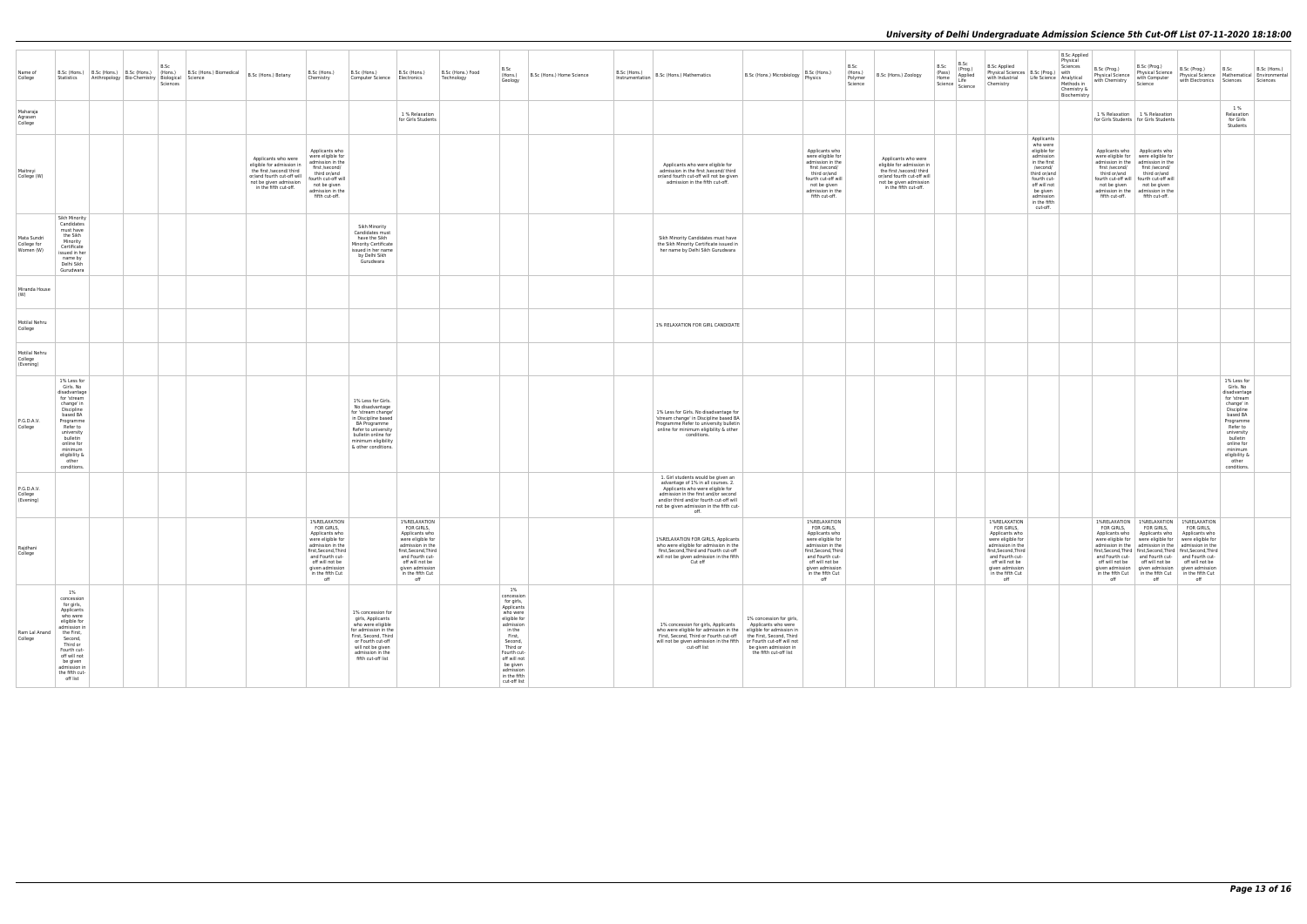| Name of<br>College                                     | Statistics                                                                                                                                                                                                                                                                                                                                                                                                                                                                                                                                                                                                                                                                                  | B.Sc<br>B.Sc (Hons.) B.Sc (Hons.) B.Sc (Hons.) $\left  \begin{array}{c} B. \text{SC} \\ \text{B.} \text{SC} \end{array} \right $ B.Sc (Hons.) Biomedical $\left  \begin{array}{c} B. \text{SC} \\ \text{B.} \text{SC} \end{array} \right $<br>Anthropology Bio-Chemistry Biological Science | Sciences                                                                                                                                   |                                                                                                                                                                 | B.Sc (Hons.)<br>Chemistry                                                                                                                                                | B.Sc (Hons.)<br>Computer Science   Electronics                                                                                                                                                                                                                                                                                                                                                                                                                                                                                                                                                                             | B.Sc (Hons.)                                | B.Sc (Hons.) Food<br>Technology                                                                                                                                                                                                        | B.Sc<br>(Hons.)<br>Geology | B.Sc (Hons.) Home Science                                                             | $\left  \right. \frac{\text{max (mons.)}}{\text{Instrumentation}} \right $ B.Sc (Hons.) Mathematics                                                                                                                                                                                                                                                                                                                                                                                                                                                                          | B.Sc (Hons.) Microbiology P.SC (Hons.)                                                       | B.Sc (Hons.)                                                                                                                                                             | B.Sc<br>(Hons.)<br>Polymer<br>Science | B.Sc (Hons.) Zoology                                                                                                                                            | B.Sc<br>(Pass)<br>Home | B.Sc<br>(Prog.)<br>Applied<br>Life<br>Science Science | <b>B.Sc Applied</b><br>Physical Sciences   B.Sc (Prog.)   with<br>with Industrial Life Science Analytical<br>Chemistry                                                                        | <b>B.Sc Applied</b><br>Physical<br>Sciences<br>Methods in<br>Chemistry &<br>Biochemistry | B.Sc (Prog.)<br>with Chemistry | B.Sc (Prog.)<br>Physical Science   Physical Science<br>  with Computer<br>Science                                                                                                                                                                                                                                     | B.Sc (Prog.)<br>with Electronics Sciences | B.Sc<br>B.Sc (Hons.)<br>Physical Science   B.St. (1109.)<br>Physical Science   Mathematical   Environmental<br>Science   Mathematical   Environmental<br>Sciences                                                                                                                                                                                                                                                                                                                                                                                                                                                                                                        |
|--------------------------------------------------------|---------------------------------------------------------------------------------------------------------------------------------------------------------------------------------------------------------------------------------------------------------------------------------------------------------------------------------------------------------------------------------------------------------------------------------------------------------------------------------------------------------------------------------------------------------------------------------------------------------------------------------------------------------------------------------------------|---------------------------------------------------------------------------------------------------------------------------------------------------------------------------------------------------------------------------------------------------------------------------------------------|--------------------------------------------------------------------------------------------------------------------------------------------|-----------------------------------------------------------------------------------------------------------------------------------------------------------------|--------------------------------------------------------------------------------------------------------------------------------------------------------------------------|----------------------------------------------------------------------------------------------------------------------------------------------------------------------------------------------------------------------------------------------------------------------------------------------------------------------------------------------------------------------------------------------------------------------------------------------------------------------------------------------------------------------------------------------------------------------------------------------------------------------------|---------------------------------------------|----------------------------------------------------------------------------------------------------------------------------------------------------------------------------------------------------------------------------------------|----------------------------|---------------------------------------------------------------------------------------|------------------------------------------------------------------------------------------------------------------------------------------------------------------------------------------------------------------------------------------------------------------------------------------------------------------------------------------------------------------------------------------------------------------------------------------------------------------------------------------------------------------------------------------------------------------------------|----------------------------------------------------------------------------------------------|--------------------------------------------------------------------------------------------------------------------------------------------------------------------------|---------------------------------------|-----------------------------------------------------------------------------------------------------------------------------------------------------------------|------------------------|-------------------------------------------------------|-----------------------------------------------------------------------------------------------------------------------------------------------------------------------------------------------|------------------------------------------------------------------------------------------|--------------------------------|-----------------------------------------------------------------------------------------------------------------------------------------------------------------------------------------------------------------------------------------------------------------------------------------------------------------------|-------------------------------------------|--------------------------------------------------------------------------------------------------------------------------------------------------------------------------------------------------------------------------------------------------------------------------------------------------------------------------------------------------------------------------------------------------------------------------------------------------------------------------------------------------------------------------------------------------------------------------------------------------------------------------------------------------------------------------|
| Ramanujan<br>College                                   | a. 1%<br>concession<br>given to<br>women<br>applicants<br>(General<br>Category). b.<br>As regard<br>B.A. (Prog.)<br>we will not<br>give any<br>disadvantage<br>to any<br>students who<br>seek<br>admission to<br><b>B.A.</b><br>(Prog.)on<br>account of<br>change of<br>stream. c.<br>Directives<br>and<br>guidelines as<br>per<br>University of<br>Delhi. d.<br>Applicants<br>who were<br>eligible to<br>take<br>admission in<br>the previous<br>cut-offs of a<br>particular<br>college +<br>course<br>combination<br>but did not<br>take<br>admission in<br>that cut-off,<br>will not be<br>considered in<br>that college<br>+ course<br>combination<br>in any<br>subsequent<br>cut-offs. |                                                                                                                                                                                                                                                                                             |                                                                                                                                            |                                                                                                                                                                 |                                                                                                                                                                          | a. 1% concession<br>given to women<br>applicants (General<br>Category). b. As<br>regard B.A. (Prog.)<br>we will not give any<br>disadvantage to<br>any students who<br>seek admission to<br>B.A. (Prog.)on<br>account of change<br>of stream. c.<br>Directives and<br>guidelines as per<br>University of Delhi.<br>d. Applicants who<br>were eligible to<br>take admission in<br>the previous cut-<br>offs of a particular<br>college + course<br>combination but<br>did not take<br>admission in that<br>cut-off, will not be<br>considered in that<br>college + course<br>combination in any<br>subsequent cut-<br>offs. |                                             |                                                                                                                                                                                                                                        |                            |                                                                                       | a. 1% concession given to women<br>applicants (General Category). b. As<br>regard B.A. (Prog.) we will not give any<br>disadvantage to any students who<br>seek admission to B.A. (Prog.)on<br>account of change of stream. c.<br>Directives and guidelines as per<br>University of Delhi. d. Applicants who<br>were eligible to take admission in the<br>previous cut-offs of a particular college<br>+ course combination but did not take<br>admission in that cut-off, will not be<br>considered in that college + course<br>combination in any subsequent cut-<br>offs. |                                                                                              |                                                                                                                                                                          |                                       |                                                                                                                                                                 |                        |                                                       |                                                                                                                                                                                               |                                                                                          |                                |                                                                                                                                                                                                                                                                                                                       |                                           | a. 1%<br>concession<br>given to<br>women<br>applicants<br>(General<br>Category). b.<br>As regard B.A.<br>(Prog.) we will<br>not give any<br>disadvantage<br>to any<br>students who<br>seek<br>admission to<br>B.A. (Prog.)on<br>account of<br>change of<br>stream. c.<br>Directives and<br>quidelines as<br>per University<br>of Delhi. d.<br>Applicants<br>who were<br>eligible to<br>take<br>admission in<br>the previous<br>cut-offs of a<br>particular<br>college +<br>course<br>combination<br>but did not<br>take<br>admission in<br>that cut-off,<br>will not be<br>considered in<br>that college +<br>course<br>combination<br>in any<br>subsequent<br>cut-offs. |
| Ramjas College                                         |                                                                                                                                                                                                                                                                                                                                                                                                                                                                                                                                                                                                                                                                                             |                                                                                                                                                                                                                                                                                             |                                                                                                                                            |                                                                                                                                                                 |                                                                                                                                                                          |                                                                                                                                                                                                                                                                                                                                                                                                                                                                                                                                                                                                                            |                                             |                                                                                                                                                                                                                                        |                            |                                                                                       |                                                                                                                                                                                                                                                                                                                                                                                                                                                                                                                                                                              |                                                                                              |                                                                                                                                                                          |                                       |                                                                                                                                                                 |                        |                                                       |                                                                                                                                                                                               |                                                                                          |                                |                                                                                                                                                                                                                                                                                                                       |                                           |                                                                                                                                                                                                                                                                                                                                                                                                                                                                                                                                                                                                                                                                          |
| Satyawati<br>College                                   |                                                                                                                                                                                                                                                                                                                                                                                                                                                                                                                                                                                                                                                                                             |                                                                                                                                                                                                                                                                                             |                                                                                                                                            |                                                                                                                                                                 |                                                                                                                                                                          |                                                                                                                                                                                                                                                                                                                                                                                                                                                                                                                                                                                                                            |                                             |                                                                                                                                                                                                                                        |                            |                                                                                       | â[]¢ Girls candidates will be given<br>relaxation upto 1% in best four<br>percentage. â[]¢ No deduction for<br>stream change in B.A. (Prog.). â[]¢<br>There will be capping on lower limit of<br>4th cut-off.                                                                                                                                                                                                                                                                                                                                                                |                                                                                              |                                                                                                                                                                          |                                       |                                                                                                                                                                 |                        |                                                       |                                                                                                                                                                                               |                                                                                          |                                |                                                                                                                                                                                                                                                                                                                       |                                           |                                                                                                                                                                                                                                                                                                                                                                                                                                                                                                                                                                                                                                                                          |
| Satyawati<br>College<br>(Evening)                      |                                                                                                                                                                                                                                                                                                                                                                                                                                                                                                                                                                                                                                                                                             |                                                                                                                                                                                                                                                                                             |                                                                                                                                            |                                                                                                                                                                 |                                                                                                                                                                          |                                                                                                                                                                                                                                                                                                                                                                                                                                                                                                                                                                                                                            |                                             |                                                                                                                                                                                                                                        |                            |                                                                                       |                                                                                                                                                                                                                                                                                                                                                                                                                                                                                                                                                                              |                                                                                              |                                                                                                                                                                          |                                       |                                                                                                                                                                 |                        |                                                       |                                                                                                                                                                                               |                                                                                          |                                |                                                                                                                                                                                                                                                                                                                       |                                           |                                                                                                                                                                                                                                                                                                                                                                                                                                                                                                                                                                                                                                                                          |
| Shaheed<br><b>Bhagat Singh</b><br>College              |                                                                                                                                                                                                                                                                                                                                                                                                                                                                                                                                                                                                                                                                                             |                                                                                                                                                                                                                                                                                             |                                                                                                                                            |                                                                                                                                                                 |                                                                                                                                                                          |                                                                                                                                                                                                                                                                                                                                                                                                                                                                                                                                                                                                                            |                                             |                                                                                                                                                                                                                                        |                            |                                                                                       |                                                                                                                                                                                                                                                                                                                                                                                                                                                                                                                                                                              |                                                                                              |                                                                                                                                                                          |                                       |                                                                                                                                                                 |                        |                                                       |                                                                                                                                                                                               |                                                                                          |                                |                                                                                                                                                                                                                                                                                                                       |                                           |                                                                                                                                                                                                                                                                                                                                                                                                                                                                                                                                                                                                                                                                          |
| Shaheed<br><b>Bhagat Singh</b><br>College<br>(Evening) |                                                                                                                                                                                                                                                                                                                                                                                                                                                                                                                                                                                                                                                                                             |                                                                                                                                                                                                                                                                                             |                                                                                                                                            |                                                                                                                                                                 |                                                                                                                                                                          |                                                                                                                                                                                                                                                                                                                                                                                                                                                                                                                                                                                                                            |                                             |                                                                                                                                                                                                                                        |                            |                                                                                       |                                                                                                                                                                                                                                                                                                                                                                                                                                                                                                                                                                              |                                                                                              |                                                                                                                                                                          |                                       |                                                                                                                                                                 |                        |                                                       |                                                                                                                                                                                               |                                                                                          |                                |                                                                                                                                                                                                                                                                                                                       |                                           |                                                                                                                                                                                                                                                                                                                                                                                                                                                                                                                                                                                                                                                                          |
| Shaheed<br>of Applied<br>Sciences for<br>Women (W)     | Applicants<br>who were<br>eligible for<br>admission in<br>Rajguru College   the previous<br>four cut offs<br>will not be<br>given<br>admission in<br>the fifth cut-<br>off.                                                                                                                                                                                                                                                                                                                                                                                                                                                                                                                 | Applicants<br>who were<br>eligible for<br>admission in<br>the previous<br>four cut offs<br>will not be<br>given<br>admission in<br>the fifth cut-<br>off.                                                                                                                                   | Applicants who were<br>eligible for admission in<br>the previous four cut offs<br>will not be given<br>admission in the fifth cut-<br>off. |                                                                                                                                                                 | Applicants who<br>were eligible for<br>admission in the<br>previous four cut<br>offs will not be<br>given admission<br>in the fifth cut-<br>off.                         | Applicants who<br>were eligible for<br>admission in the<br>previous four cut<br>offs will not be<br>given admission in<br>the fifth cut-off.                                                                                                                                                                                                                                                                                                                                                                                                                                                                               | Applicants who<br>in the fifth cut-<br>off. | were eligible for   Applicants who were<br>admission in the eligible for admission in<br>previous four cut   the previous four cut offs<br>offs will not be will not be given<br>given admission   admission in the fifth cut-<br>off. |                            | Applicants who<br>were eligible<br>not be given<br>admission in<br>the fifth cut-off. | for admission in   Applicants who were eligible for   eligible for admission in   admission in the<br>the previous admission in the previous four cut offs the previous four cut offs previous four cut<br>four cut offs will will not be given admission in the fifth will not be given<br>cut-off.                                                                                                                                                                                                                                                                         | Applicants who were were eligible for<br>admission in the fifth cut- given admission<br>off. | Applicants who<br>offs will not be<br>in the fifth cut-<br>off.                                                                                                          |                                       |                                                                                                                                                                 |                        |                                                       |                                                                                                                                                                                               |                                                                                          |                                |                                                                                                                                                                                                                                                                                                                       |                                           |                                                                                                                                                                                                                                                                                                                                                                                                                                                                                                                                                                                                                                                                          |
| Shaheed<br>Sukhdev<br>College<br>Business<br>Studies   |                                                                                                                                                                                                                                                                                                                                                                                                                                                                                                                                                                                                                                                                                             |                                                                                                                                                                                                                                                                                             |                                                                                                                                            |                                                                                                                                                                 |                                                                                                                                                                          |                                                                                                                                                                                                                                                                                                                                                                                                                                                                                                                                                                                                                            |                                             |                                                                                                                                                                                                                                        |                            |                                                                                       |                                                                                                                                                                                                                                                                                                                                                                                                                                                                                                                                                                              |                                                                                              |                                                                                                                                                                          |                                       |                                                                                                                                                                 |                        |                                                       |                                                                                                                                                                                               |                                                                                          |                                |                                                                                                                                                                                                                                                                                                                       |                                           |                                                                                                                                                                                                                                                                                                                                                                                                                                                                                                                                                                                                                                                                          |
| Shivaji College                                        |                                                                                                                                                                                                                                                                                                                                                                                                                                                                                                                                                                                                                                                                                             | 1% relaxation<br>for Girls and<br>Applicants<br>who were<br>eligible for<br>admission in<br>the previous<br>cut-offs will<br>not be given<br>admission in<br>the this cut-<br>off.                                                                                                          |                                                                                                                                            | 1% relaxation for Girls<br>and Applicants who were<br>eligible for admission in<br>the previous cut-offs will<br>not be given admission<br>in the this cut-off. | 1% relaxation for<br>Girls and<br>Applicants who<br>were eligible for<br>admission in the<br>previous cut-offs<br>will not be given<br>admission in the<br>this cut-off. |                                                                                                                                                                                                                                                                                                                                                                                                                                                                                                                                                                                                                            |                                             |                                                                                                                                                                                                                                        |                            |                                                                                       | 1% relaxation for Girls and Applicants<br>who were eligible for admission in the<br>previous cut-offs will not be given<br>admission in the this cut-off.                                                                                                                                                                                                                                                                                                                                                                                                                    |                                                                                              | 1% relaxation for<br>Girls and<br>Applicants who<br>were eligible for<br>admission in the<br>previous cut-offs<br>will not be given<br>admission in the<br>this cut-off. |                                       | 1% relaxation for Girls<br>and Applicants who were<br>eligible for admission in<br>the previous cut-offs will<br>not be given admission<br>in the this cut-off. |                        |                                                       | 1%<br>relaxation<br>for Girls<br>and<br>Applicants<br>who were<br>eligible for<br>admission<br>in the<br>previous<br>cut-offs will<br>not be<br>given<br>admission<br>in the this<br>cut-off. |                                                                                          | Girls and                      | 1% relaxation for 1% relaxation for<br>Girls and<br>Applicants who   Applicants who<br>were eligible for   were eligible for<br>admission in the admission in the<br>previous cut-offs previous cut-offs<br>will not be given   will not be given<br>admission in the admission in the<br>this cut-off. this cut-off. |                                           |                                                                                                                                                                                                                                                                                                                                                                                                                                                                                                                                                                                                                                                                          |
| Shri Ram<br>College of<br>Commerce                     |                                                                                                                                                                                                                                                                                                                                                                                                                                                                                                                                                                                                                                                                                             |                                                                                                                                                                                                                                                                                             |                                                                                                                                            |                                                                                                                                                                 |                                                                                                                                                                          |                                                                                                                                                                                                                                                                                                                                                                                                                                                                                                                                                                                                                            |                                             |                                                                                                                                                                                                                                        |                            |                                                                                       |                                                                                                                                                                                                                                                                                                                                                                                                                                                                                                                                                                              |                                                                                              |                                                                                                                                                                          |                                       |                                                                                                                                                                 |                        |                                                       |                                                                                                                                                                                               |                                                                                          |                                |                                                                                                                                                                                                                                                                                                                       |                                           |                                                                                                                                                                                                                                                                                                                                                                                                                                                                                                                                                                                                                                                                          |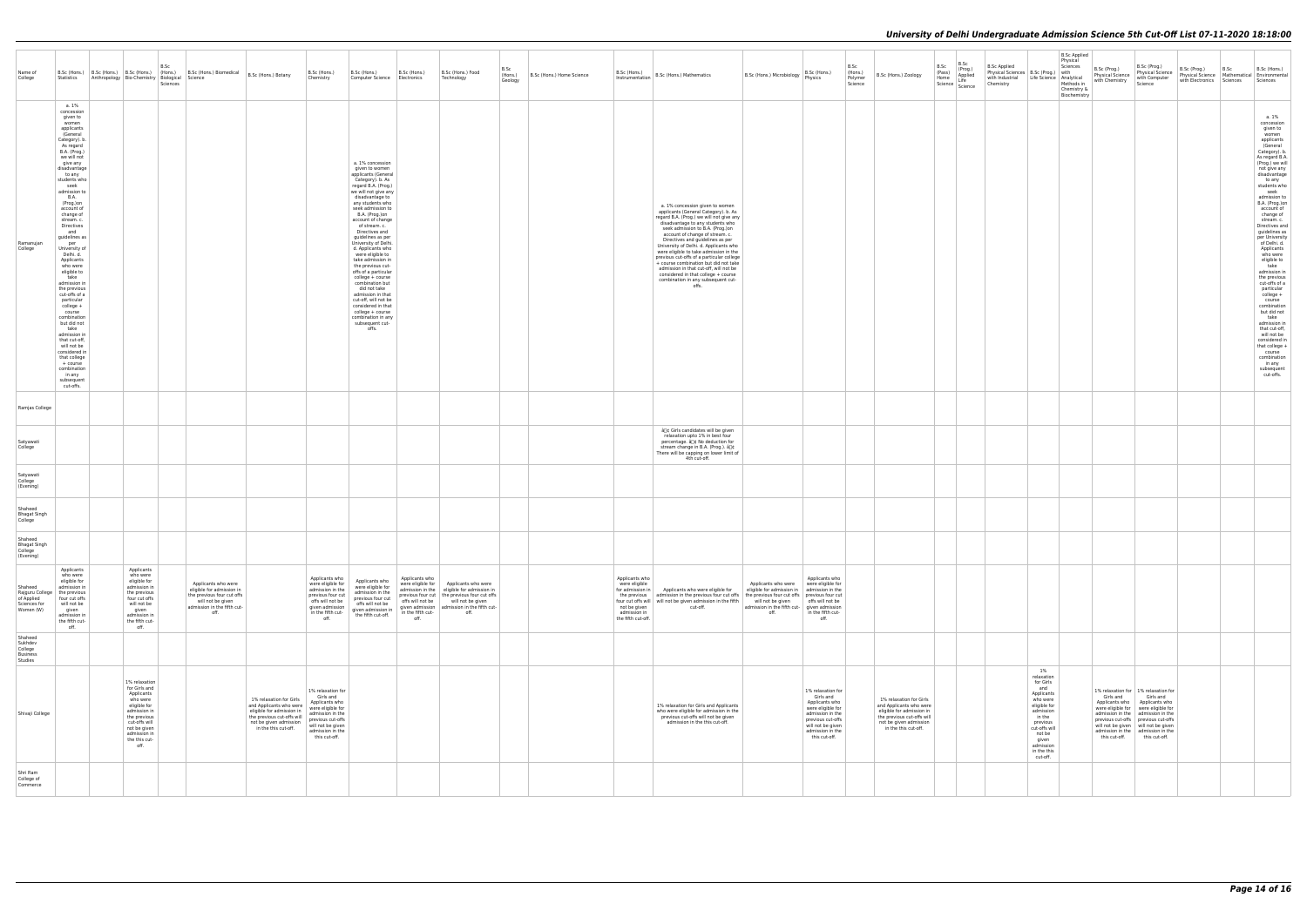|                                                       |                                                                                                                                                                                                  |                                                                                                                                                                                                                                                                                                                                                                                                                   |                                                                                                                                                                               |                                                                                                                                                                                                                                           |                                                                                                                                                                                                                                                                                                                  |                                 |                                                         |                                                                                                                                                                                                                      |                                                                                                                                                                                                                                                                                             |                                       |                                                                                                                                                                               |                                                                               |                                                                                                                        | B.Sc Applied<br>Physical                                                                                                                                                                                                                                                                                                                           |                                                                                                                                                                                                                                                                                                                  |                                                                                                                                                                                                                                                                                                                                                                                                                                                                                                                                                                    |                                                                           |      |              |
|-------------------------------------------------------|--------------------------------------------------------------------------------------------------------------------------------------------------------------------------------------------------|-------------------------------------------------------------------------------------------------------------------------------------------------------------------------------------------------------------------------------------------------------------------------------------------------------------------------------------------------------------------------------------------------------------------|-------------------------------------------------------------------------------------------------------------------------------------------------------------------------------|-------------------------------------------------------------------------------------------------------------------------------------------------------------------------------------------------------------------------------------------|------------------------------------------------------------------------------------------------------------------------------------------------------------------------------------------------------------------------------------------------------------------------------------------------------------------|---------------------------------|---------------------------------------------------------|----------------------------------------------------------------------------------------------------------------------------------------------------------------------------------------------------------------------|---------------------------------------------------------------------------------------------------------------------------------------------------------------------------------------------------------------------------------------------------------------------------------------------|---------------------------------------|-------------------------------------------------------------------------------------------------------------------------------------------------------------------------------|-------------------------------------------------------------------------------|------------------------------------------------------------------------------------------------------------------------|----------------------------------------------------------------------------------------------------------------------------------------------------------------------------------------------------------------------------------------------------------------------------------------------------------------------------------------------------|------------------------------------------------------------------------------------------------------------------------------------------------------------------------------------------------------------------------------------------------------------------------------------------------------------------|--------------------------------------------------------------------------------------------------------------------------------------------------------------------------------------------------------------------------------------------------------------------------------------------------------------------------------------------------------------------------------------------------------------------------------------------------------------------------------------------------------------------------------------------------------------------|---------------------------------------------------------------------------|------|--------------|
| Name of<br>College                                    |                                                                                                                                                                                                  | B.Sc<br>B.Sc (Hons.) B.Sc (Hons.) B.Sc (Hons.) $\left  \begin{array}{c} \text{B.Sc} \\ \text{B.Sc} \end{array} \right $ B.Sc (Hons.) Botany<br>Statistics Anthropology Bio-Chemistry Biological Science<br>Sciences                                                                                                                                                                                               |                                                                                                                                                                               | B.Sc (Hons.)<br>Chemistry                                                                                                                                                                                                                 | B.Sc (Hons.)<br>B.Sc (Hons.)<br>Computer Science Electronics                                                                                                                                                                                                                                                     | B.Sc (Hons.) Food<br>Technology | B.Sc<br>(Hons.)<br>B.Sc (Hons.) Home Science<br>Geology | $\Big \!\!\Big $ D.St. (HONS.)<br>Instrumentation B.Sc (Hons.) Mathematics                                                                                                                                           | B.Sc (Hons.)<br>B.Sc (Hons.) Microbiology   B.Sc (Hon                                                                                                                                                                                                                                       | B.Sc<br>(Hons.)<br>Polymer<br>Science | B.Sc (Hons.) Zoology                                                                                                                                                          | B.Sc<br>B.Sc<br>(Prog.)<br>(Pass)<br>Applied<br>Home<br>Science Science       | <b>B.Sc Applied</b><br>Physical Sciences   B.Sc (Prog.)   with<br>with Industrial Life Science Analytical<br>Chemistry | Sciences<br>Methods in<br>Chemistry &<br>Biochemistry                                                                                                                                                                                                                                                                                              | B.Sc (Prog.)<br>Physical Science   Frigance Science<br>with Chemistry                                                                                                                                                                                                                                            | B.Sc (Prog.)<br>Physical Science   Physical Science   Mathematical   Environmental<br>Science                                                                                                                                                                                                                                                                                                                                                                                                                                                                      | B.Sc (Prog.)<br>with Electronics Sciences Sciences                        | B.Sc | B.Sc (Hons.) |
| Shyam Lal<br>College                                  |                                                                                                                                                                                                  |                                                                                                                                                                                                                                                                                                                                                                                                                   |                                                                                                                                                                               | 1.1% concession<br>to women<br>candidates in all<br>Courses. 2)<br>Applicants who<br>were eligible for<br>admission in the<br>first, second,<br>third and/or<br>fourth cut-off will<br>not be given<br>admission in the<br>fifth cut-off. |                                                                                                                                                                                                                                                                                                                  |                                 |                                                         | 1.1% concession to women<br>candidates in all Courses. 2)<br>Applicants who were eligible for<br>admission in the first, second, third<br>and/or fourth cut-off will not be given<br>admission in the fifth cut-off. |                                                                                                                                                                                                                                                                                             |                                       |                                                                                                                                                                               |                                                                               |                                                                                                                        |                                                                                                                                                                                                                                                                                                                                                    | to women<br>third and/or<br>fifth cut-off.                                                                                                                                                                                                                                                                       | 1.1% concession 1.1% concession 1.1% concession<br>to women<br>candidates in all candidates in all candidates in all<br>Courses. 2) Courses. 2)<br>Applicants who   Applicants who   Applicants who<br>were eligible for   were eligible for   were eligible for<br>admission in the admission in the admission in the<br>first, second, first, second, first, second,<br>third and/or<br>fourth cut-off will   fourth cut-off will   fourth cut-off will<br>not be given not be given<br>admission in the   admission in the   admission in the<br>fifth cut-off. | to women<br>Courses. 2)<br>third and/or<br>not be given<br>fifth cut-off. |      |              |
| Shyam Lal<br>College<br>(Evening)                     |                                                                                                                                                                                                  |                                                                                                                                                                                                                                                                                                                                                                                                                   |                                                                                                                                                                               |                                                                                                                                                                                                                                           |                                                                                                                                                                                                                                                                                                                  |                                 |                                                         |                                                                                                                                                                                                                      |                                                                                                                                                                                                                                                                                             |                                       |                                                                                                                                                                               |                                                                               |                                                                                                                        |                                                                                                                                                                                                                                                                                                                                                    |                                                                                                                                                                                                                                                                                                                  |                                                                                                                                                                                                                                                                                                                                                                                                                                                                                                                                                                    |                                                                           |      |              |
| Shyama Prasad<br>Mukherji<br>College For<br>Women (W) |                                                                                                                                                                                                  |                                                                                                                                                                                                                                                                                                                                                                                                                   |                                                                                                                                                                               |                                                                                                                                                                                                                                           | Applicants who<br>were eligible for<br>admission in the<br>first and/or second<br>cut-off and/or third<br>cut-off and/or<br>fourth cut-off will<br>not be given<br>admission in the<br>Fifth cut-off.                                                                                                            |                                 |                                                         | Applicants who were eligible for<br>admission in the first and/or second<br>cut-off and/or third cut-off and/or<br>fourth cut-off will not be given<br>admission in the Fifth cut-off.                               |                                                                                                                                                                                                                                                                                             |                                       |                                                                                                                                                                               |                                                                               |                                                                                                                        |                                                                                                                                                                                                                                                                                                                                                    |                                                                                                                                                                                                                                                                                                                  |                                                                                                                                                                                                                                                                                                                                                                                                                                                                                                                                                                    |                                                                           |      |              |
| Sri Aurobindo<br>College (Day)                        |                                                                                                                                                                                                  |                                                                                                                                                                                                                                                                                                                                                                                                                   |                                                                                                                                                                               |                                                                                                                                                                                                                                           | 1. Applicants<br>who were eligible<br>for admission in<br>I, II, III, IVth cut<br>off will not be<br>given admission<br>in 5th Cut off. 2.<br>1% relaxation for<br>girls students. 3.<br>Those students<br>who have<br>studied sanskrit<br>up to 10th / 12th<br>class will be<br>offered Sanskrit<br>discipline. |                                 |                                                         |                                                                                                                                                                                                                      |                                                                                                                                                                                                                                                                                             |                                       |                                                                                                                                                                               |                                                                               |                                                                                                                        | $-1$ .<br>Applicants<br>who were<br>eligible for<br>admission<br>in I, II, III,<br>IVth cut off<br>will not be<br>given<br>admission<br>in 5th Cut<br>off. 2. 1%<br>relaxation<br>for girls<br>students. 3.<br>Those<br>students<br>who have<br>studied<br>sanskrit up<br>to 10th /<br>12th class<br>will be<br>offered<br>Sanskrit<br>discipline. | 1. Applicants<br>who were eligible<br>for admission in<br>I, II, III, IVth cut<br>off will not be<br>given admission<br>in 5th Cut off. 2.<br>1% relaxation for<br>girls students. 3.<br>Those students<br>who have<br>studied sanskrit<br>up to 10th / 12th<br>class will be<br>offered Sanskrit<br>discipline. |                                                                                                                                                                                                                                                                                                                                                                                                                                                                                                                                                                    |                                                                           |      |              |
| Sri Aurobindo<br>College<br>(Evening)                 |                                                                                                                                                                                                  |                                                                                                                                                                                                                                                                                                                                                                                                                   |                                                                                                                                                                               |                                                                                                                                                                                                                                           |                                                                                                                                                                                                                                                                                                                  |                                 |                                                         |                                                                                                                                                                                                                      |                                                                                                                                                                                                                                                                                             |                                       |                                                                                                                                                                               |                                                                               |                                                                                                                        |                                                                                                                                                                                                                                                                                                                                                    |                                                                                                                                                                                                                                                                                                                  |                                                                                                                                                                                                                                                                                                                                                                                                                                                                                                                                                                    |                                                                           |      |              |
| Sri Guru Gobind<br>Singh College<br>of Commerce       |                                                                                                                                                                                                  |                                                                                                                                                                                                                                                                                                                                                                                                                   |                                                                                                                                                                               |                                                                                                                                                                                                                                           |                                                                                                                                                                                                                                                                                                                  |                                 |                                                         |                                                                                                                                                                                                                      |                                                                                                                                                                                                                                                                                             |                                       |                                                                                                                                                                               |                                                                               |                                                                                                                        |                                                                                                                                                                                                                                                                                                                                                    |                                                                                                                                                                                                                                                                                                                  |                                                                                                                                                                                                                                                                                                                                                                                                                                                                                                                                                                    |                                                                           |      |              |
| Sri Guru Nanak<br>Dev Khalsa<br>College               |                                                                                                                                                                                                  |                                                                                                                                                                                                                                                                                                                                                                                                                   |                                                                                                                                                                               |                                                                                                                                                                                                                                           |                                                                                                                                                                                                                                                                                                                  |                                 |                                                         | Applicants who were eligible for<br>Admission in the First, Second, Third<br>and/or Fourth Cutoffs WILL NOT be<br>given admission in Fourth Cutoff.                                                                  |                                                                                                                                                                                                                                                                                             |                                       |                                                                                                                                                                               |                                                                               |                                                                                                                        |                                                                                                                                                                                                                                                                                                                                                    |                                                                                                                                                                                                                                                                                                                  |                                                                                                                                                                                                                                                                                                                                                                                                                                                                                                                                                                    |                                                                           |      |              |
| Sri Guru Tegh<br>Bahadur Khalsa<br>College            |                                                                                                                                                                                                  |                                                                                                                                                                                                                                                                                                                                                                                                                   |                                                                                                                                                                               |                                                                                                                                                                                                                                           |                                                                                                                                                                                                                                                                                                                  |                                 |                                                         |                                                                                                                                                                                                                      |                                                                                                                                                                                                                                                                                             |                                       |                                                                                                                                                                               |                                                                               |                                                                                                                        |                                                                                                                                                                                                                                                                                                                                                    |                                                                                                                                                                                                                                                                                                                  |                                                                                                                                                                                                                                                                                                                                                                                                                                                                                                                                                                    |                                                                           |      |              |
| Sri<br>Venketeswara<br>College                        | Please Note-<br>Applicants<br>who were<br>eligible for<br>admission in<br>the first,<br>second, third<br>and/or fourth<br>cut-off will<br>not be given<br>admission in<br>the fifth cut-<br>off. | Please<br>Note-<br>Applicants<br>Please Note-   who were<br>Applicants<br>$e^{lighte}$<br>for<br>who were<br>eligible for<br>admission<br>admission in   in the<br>the first,<br>first,<br>second, third<br>second,<br>and/or fourth<br>third<br>cut-off will<br>and/or<br>not be given fourth<br>admission in cut-off will<br>the fifth cut-<br>not be<br>off.<br>given<br>admission<br>in the fifth<br>cut-off. | Please Note- Applicants<br>who were eligible for<br>admission in the first,<br>second, third and/or<br>fourth cut-off will not be<br>given admission in the<br>fifth cut-off. | Please Note-<br>Applicants who<br>were eligible for<br>admission in the<br>first, second,<br>third and/or<br>fourth cut-off will<br>not be given<br>admission in the<br>fifth cut-off.                                                    | Please Note- 1%<br>relaxation will be<br>provided to girl<br>applicants for<br>Admission across<br>all categories.<br>Applicants who<br>were eligible for<br>admission in the<br>first, second,<br>third and/or<br>fourth cut-off will<br>not be given<br>admission in the<br>fifth cut-off.                     |                                 |                                                         | Please Note- Applicants who were<br>eligible for admission in the first,<br>second, third and/or fourth cut-off will<br>not be given admission in the fifth cut-<br>off.                                             | Please Note-1%<br>relaxation will be<br>provided to girl<br>applicants for<br>Admission across<br>all categories.<br>Applicants who<br>were eligible for<br>admission in the<br>first, second,<br>third and/or<br>fourth cut-off will<br>not be given<br>admission in the<br>fifth cut-off. |                                       | Please Note- Applicants<br>who were eligible for<br>admission in the first,<br>second, third and/or<br>fourth cut-off will not be<br>given admission in the<br>fifth cut-off. |                                                                               |                                                                                                                        | Please<br>Note-<br>Applicants<br>who were<br>eligible for<br>admission<br>in the first,<br>second,<br>third and/or<br>fourth cut-<br>off will not<br>be given<br>admission<br>in the fifth<br>cut-off.                                                                                                                                             |                                                                                                                                                                                                                                                                                                                  |                                                                                                                                                                                                                                                                                                                                                                                                                                                                                                                                                                    |                                                                           |      |              |
| Swami<br>Shardhanand<br>College                       |                                                                                                                                                                                                  |                                                                                                                                                                                                                                                                                                                                                                                                                   | Previous Cut-Off list<br>Candidates are not<br>eligible in this list                                                                                                          | Previous Cut-Off<br>list Candidates<br>are not eligible in<br>this list                                                                                                                                                                   |                                                                                                                                                                                                                                                                                                                  |                                 |                                                         |                                                                                                                                                                                                                      | Previous Cut-Off<br>Previous Cut-Off list<br>list Candidates<br>Candidates are not<br>are not eligible in<br>eligible in this list<br>this list                                                                                                                                             |                                       | Previous Cut-Off list<br>Candidates are not<br>eligible in this list                                                                                                          | Previous<br>Cut-Off list<br>Candidates<br>are not<br>eligible in<br>this list |                                                                                                                        | Previous<br>Cut-Off list<br>Candidates<br>are not<br>eligible in<br>this list                                                                                                                                                                                                                                                                      | Previous Cut-Off<br>list Candidates<br>are not eligible in<br>this list                                                                                                                                                                                                                                          |                                                                                                                                                                                                                                                                                                                                                                                                                                                                                                                                                                    |                                                                           |      |              |
| Vivekananda<br>College (W)                            |                                                                                                                                                                                                  |                                                                                                                                                                                                                                                                                                                                                                                                                   |                                                                                                                                                                               |                                                                                                                                                                                                                                           |                                                                                                                                                                                                                                                                                                                  |                                 |                                                         |                                                                                                                                                                                                                      |                                                                                                                                                                                                                                                                                             |                                       |                                                                                                                                                                               |                                                                               |                                                                                                                        |                                                                                                                                                                                                                                                                                                                                                    |                                                                                                                                                                                                                                                                                                                  |                                                                                                                                                                                                                                                                                                                                                                                                                                                                                                                                                                    |                                                                           |      |              |
| Zakir Husain<br>Delhi College                         |                                                                                                                                                                                                  |                                                                                                                                                                                                                                                                                                                                                                                                                   |                                                                                                                                                                               | * 1% relaxation<br>in the cut-off<br>marks for girl-<br>students                                                                                                                                                                          |                                                                                                                                                                                                                                                                                                                  |                                 |                                                         |                                                                                                                                                                                                                      |                                                                                                                                                                                                                                                                                             |                                       |                                                                                                                                                                               |                                                                               |                                                                                                                        |                                                                                                                                                                                                                                                                                                                                                    |                                                                                                                                                                                                                                                                                                                  |                                                                                                                                                                                                                                                                                                                                                                                                                                                                                                                                                                    |                                                                           |      |              |
| Zakir Husain<br>Delhi College<br>(Evening)            |                                                                                                                                                                                                  |                                                                                                                                                                                                                                                                                                                                                                                                                   |                                                                                                                                                                               |                                                                                                                                                                                                                                           |                                                                                                                                                                                                                                                                                                                  |                                 |                                                         |                                                                                                                                                                                                                      |                                                                                                                                                                                                                                                                                             |                                       |                                                                                                                                                                               |                                                                               |                                                                                                                        |                                                                                                                                                                                                                                                                                                                                                    |                                                                                                                                                                                                                                                                                                                  |                                                                                                                                                                                                                                                                                                                                                                                                                                                                                                                                                                    |                                                                           |      |              |